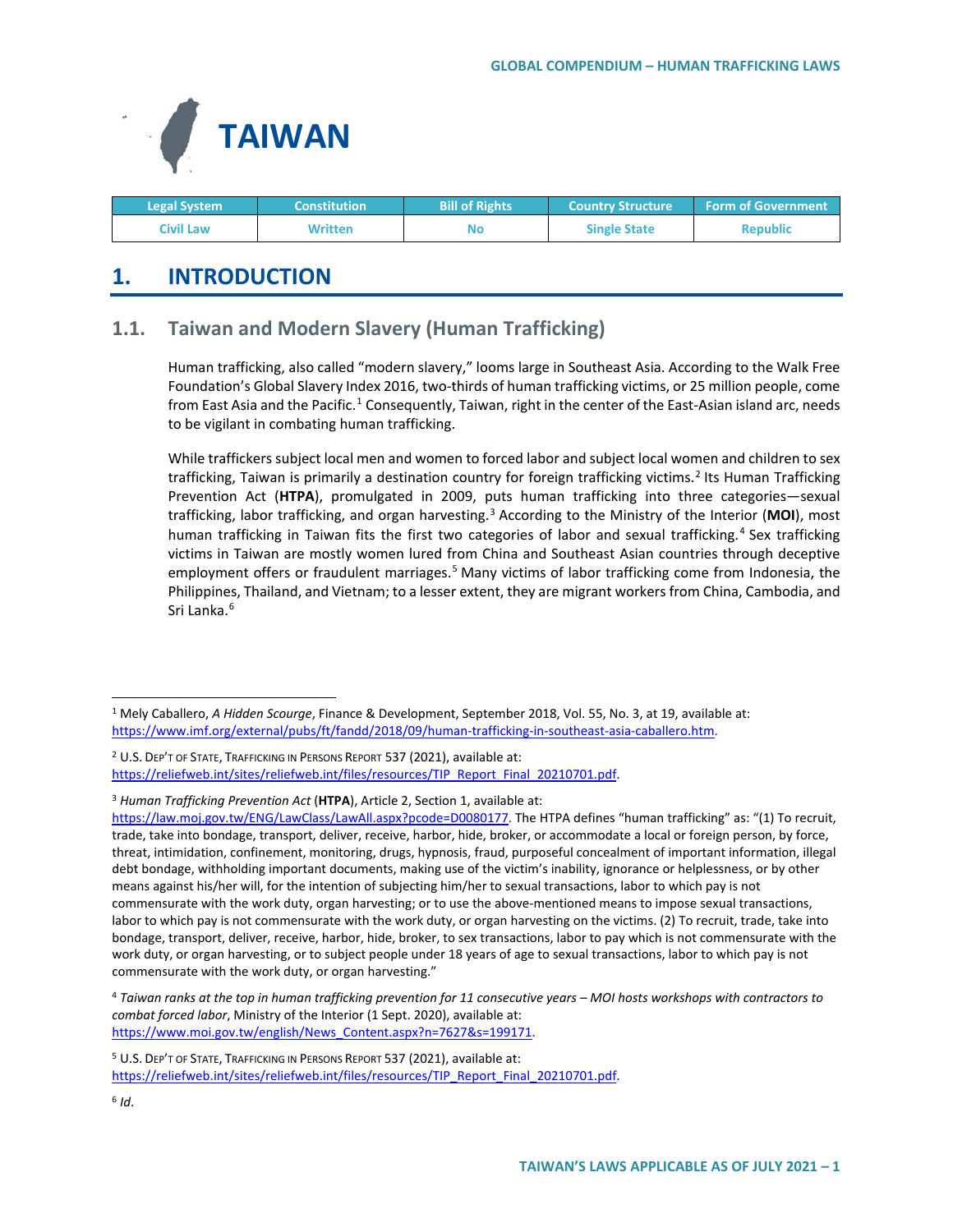Taiwan is also a source country for forced labor and sex trafficking (mainly women and children), as stated in the 2021 U.S. Trafficking in Persons Report.<sup>[7](#page-1-0)</sup>

Taiwan authorities have demonstrated increasing efforts in combating human trafficking, especially after the promulgation of the HTPA. Moreover, Taiwan authorities have formulated corresponding legislation, strengthened law enforcement, streamlined investigations, and optimized referral procedures. [8](#page-1-1) As indicated in the MOI's human trafficking report, in 2020, authorities conducted 159 trafficking investigations (2[9](#page-1-2) labor trafficking and 130 sex trafficking).<sup>9</sup> In 2021, Taiwan not only investigated more traffickers and enhanced identification procedures, but also approved a new "2021-2022 Anti-Exploitation Action Plan" to improve interagency cooperation and coordination on prevention work.<sup>[10](#page-1-3)</sup> Because of its hard work, Taiwan has ranked at the top for human trafficking prevention for 11 consecutive years and remains in Tier 1 in the 2021 Trafficking in Persons Report by the U.S. Department of State (**U.S. Report**). [11](#page-1-4) Nonetheless, according to the U.S. Report, the government could improve staffing and reporting mechanisms and address other obstacles in prevention and protection systems.<sup>[12](#page-1-5)</sup>

As the HTPA prescribes, the MOI is the competent authority in human trafficking cases at the central level.<sup>[13](#page-1-6)</sup> The National Immigration Agency (**NIA**), a subordinate agency of the MOI, is responsible for integrating resources from different government authorities and implementing human trafficking prevention measures. Other relevant stakeholders, e.g., the Ministry of Labor and the Fisheries Agency, provide support to certain categories of human trafficking victims (foreign workers and foreign fishermen). However, under Taiwan law, only NIA officials, police, and prosecutors can formally identify victims, while other agencies and stakeholders must follow complex notification procedures to report possible victim status.<sup>[14](#page-1-7)</sup>

Non-governmental organizations (**NGOs**) in Taiwan also address human trafficking:

**A. Taipei Women's Rescue Foundation** was formally registered in 1987 to provide legal consultation and counseling to girls and women in the sex trade, and to assist them in returning to their families and society.[15](#page-1-8)

<span id="page-1-1"></span> $8$   $\overline{d}$ .

<span id="page-1-2"></span><sup>9</sup> Ministry of the Interior, available at[: https://www.immigration.gov.tw/media/61889/110-](https://www.immigration.gov.tw/media/61889/110-01%E6%A1%88%E4%BB%B6%E6%95%B8%E7%B5%B1%E8%A8%88%E8%A1%A8-97.pdf) [01%E6%A1%88%E4%BB%B6%E6%95%B8%E7%B5%B1%E8%A8%88%E8%A1%A8-97.pdf.](https://www.immigration.gov.tw/media/61889/110-01%E6%A1%88%E4%BB%B6%E6%95%B8%E7%B5%B1%E8%A8%88%E8%A1%A8-97.pdf)

<span id="page-1-3"></span><sup>10</sup> U.S. DEP'T OF STATE, TRAFFICKING IN PERSONS REPORT 537 (2021), available at: [https://reliefweb.int/sites/reliefweb.int/files/resources/TIP\\_Report\\_Final\\_20210701.pdf.](https://reliefweb.int/sites/reliefweb.int/files/resources/TIP_Report_Final_20210701.pdf)

<span id="page-1-4"></span><sup>11</sup> NIA, *The Major Policy, Human Trafficking Prevention*, p. 1,

[https://www.immigration.gov.tw/5475/5478/141386/141401/234898/;](https://www.immigration.gov.tw/5475/5478/141386/141401/234898/) *Taiwan ranks at the top in human trafficking prevention for 11 consecutive years – MOI hosts workshops with contractors to combat forced labor*, Ministry of the Interior (1 Sept. 2020), available at[: https://www.moi.gov.tw/english/News\\_Content.aspx?n=7627&s=199171;](https://www.moi.gov.tw/english/News_Content.aspx?n=7627&s=199171) U.S. DEP'T OF STATE, TRAFFICKING IN PERSONS REPORT 532 (2021), available at:

[https://reliefweb.int/sites/reliefweb.int/files/resources/TIP\\_Report\\_Final\\_20210701.pdf.](https://reliefweb.int/sites/reliefweb.int/files/resources/TIP_Report_Final_20210701.pdf) The U.S. Department of State rankings are based on the minimum standards specified in the U.S. Trafficking Victims Protection Act of 2000, "which are generally consistent with the [UN] Palermo Protocol." *Id.* at 51.

<span id="page-1-5"></span><sup>12</sup> *Id.* at 532.

<span id="page-1-6"></span><sup>13</sup> HTPA, Article 3, Section 1, available at: [https://law.moj.gov.tw/ENG/LawClass/LawAll.aspx?pcode=D0080177.](https://law.moj.gov.tw/ENG/LawClass/LawAll.aspx?pcode=D0080177) Under the HTPA, the competent authorities are "the Ministry of the Interior at the central government level; municipal governments at the municipal level; county (city) governments at the county (city) level."

<span id="page-1-7"></span>14 U.S. DEP'T OF STATE, TRAFFICKING IN PERSONS REPORT 536 (2021), available at: [https://reliefweb.int/sites/reliefweb.int/files/resources/TIP\\_Report\\_Final\\_20210701.pdf.](https://reliefweb.int/sites/reliefweb.int/files/resources/TIP_Report_Final_20210701.pdf)

<span id="page-1-0"></span> $7$  *Id*.

<span id="page-1-8"></span><sup>15</sup> *About TWRF*, available at[: https://www.twrf.org.tw/info/category/7.](https://www.twrf.org.tw/info/category/7)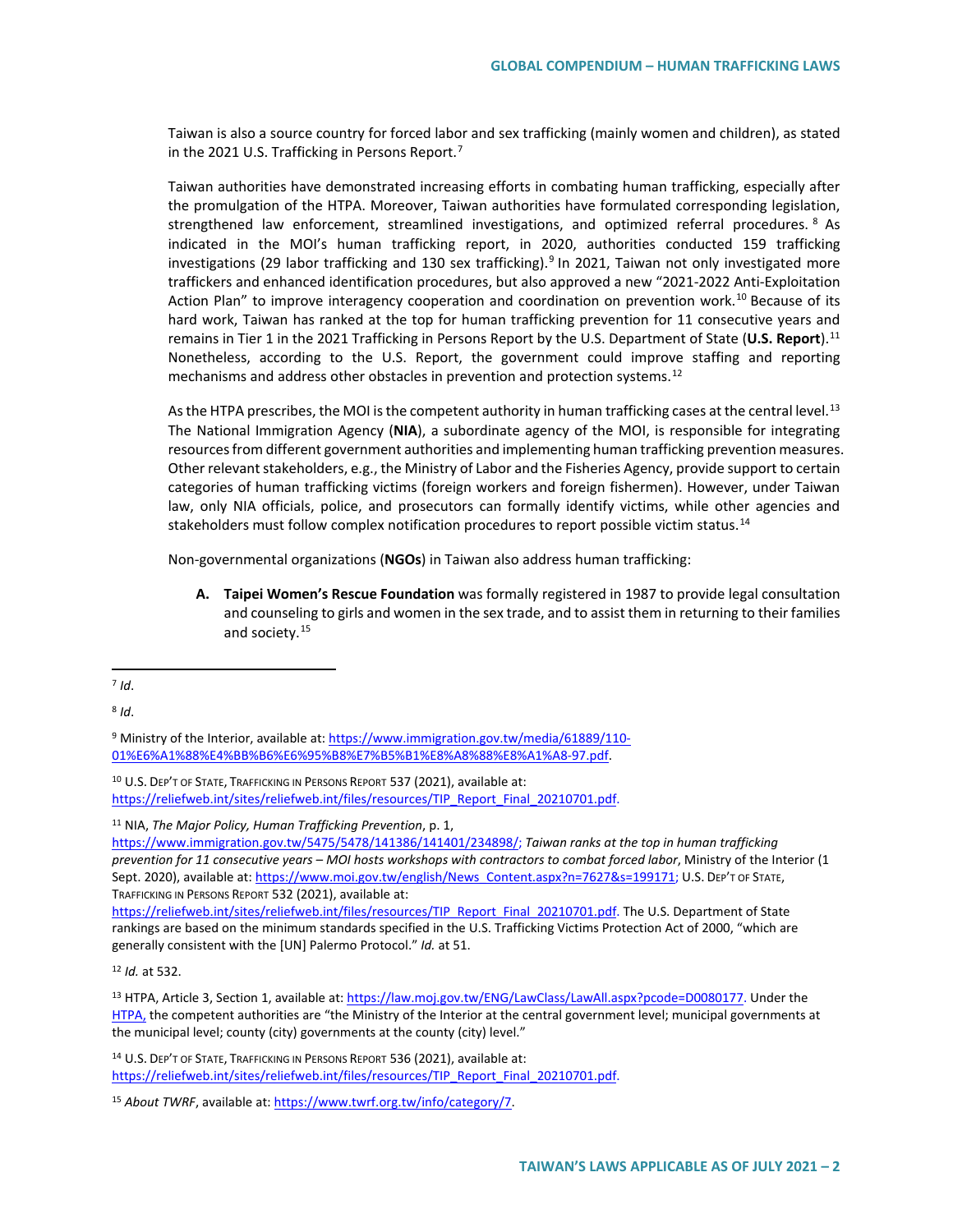- **B. End Child Prostitution and Trafficking Taiwan** has worked relentlessly in preventing child sexual exploitation and trafficking, as well as championing children's rights and online safety since its inception in 1994.[16](#page-2-0)
- **C. Covenants Watch** is a non-profit NGO established in 2009 by a coalition of human rights NGOs, lawyers, academics, and activists for the purpose of promoting human rights.<sup>[17](#page-2-1)</sup>
- **D. Anti-Human Trafficking Alliance** consists of several NGOs supporting women rights. It focuses on oversight of human trafficking law enforcement.<sup>[18](#page-2-2)</sup>

## **1.2. Taiwan's Policy and Legal Position**

Taiwan authorities have adopted proactive approaches toward combating human trafficking. The Executive Yuan first launched the Human Trafficking Prevention Action Plan in November 2006 and established the Coordination Conference for Prevention of Human Trafficking in 2007 as a platform for inter-ministerial coordination.[19](#page-2-3)

Before the HTPA was promulgated and implemented in June 2009, the Criminal Code and the Child and Youth Sexual Exploitation Prevention Act (**CYSEPA**) were the two main pieces of legislation governing human trafficking crimes. The HTPA created a more comprehensive legal framework to tackle modern slavery issues. The HTPA specifies criminal offenses for all forms of trafficking and enhances victim protection measures.

As the NIA states, human trafficking prevention must address the "4Ps"—Prosecution, Protection, Prevention, and Partnership. Following the 4Ps, the authorities have improved their policies. The conviction rate of human trafficking cases has increased during the past few years, and the authorities have provided more diversified and comprehensive services for human trafficking victims. [20](#page-2-4) Also, the government has integrated resources and channels of both public and private sectors to strengthen education, training, and awareness-raising to combat human trafficking.

The 4Ps emphasize partnerships and international cooperation as well. Although Taiwan's unique diplomatic status presents political challenges, as of February 2, 2021, Taiwan has signed memoranda of understanding with [21](#page-2-5) countries to cooperate on immigration affairs and human trafficking prevention.<sup>21</sup> Moreover, the NIA has established cooperation mechanisms with foreign governments and international organizations. For instance, Taiwan authorities have successfully conducted joint anti-trafficking investigations with several countries, such as Kosovo, Montenegro, Paraguay, Serbia, and Vietnam.<sup>[22](#page-2-6)</sup>

<span id="page-2-4"></span><sup>20</sup> NIA, *The Major Policy, Human Trafficking Prevention*, available at: [https://www.immigration.gov.tw/5475/5478/141386/141401/234898/.](https://www.immigration.gov.tw/5475/5478/141386/141401/234898/)

<span id="page-2-6"></span><sup>22</sup> *Id.*; U.S. DEP'T OF STATE, TRAFFICKING IN PERSONS REPORT 534 (2021), available at: [https://reliefweb.int/sites/reliefweb.int/files/resources/TIP\\_Report\\_Final\\_20210701.pdf.](https://reliefweb.int/sites/reliefweb.int/files/resources/TIP_Report_Final_20210701.pdf)

<span id="page-2-0"></span><sup>&</sup>lt;sup>16</sup> About ECPAT Taiwan, available at: https://www.ecpat.org.tw/AboutECPAT\_en.aspx?ID=146&ek=&pg=1.

<span id="page-2-1"></span><sup>17</sup> *About Covenants Watch*, available at: [https://en.covenantswatch.org.tw/about-us/.](https://en.covenantswatch.org.tw/about-us/)

<span id="page-2-2"></span><sup>18</sup> TWRF, *Human Trafficking*, available at: [https://www.twrf.org.tw/info/category/18;](https://www.twrf.org.tw/info/category/18) "Anti-Human-Trafficking Association," The Press Conference of Government Ministries regarding the Evaluation Results of Combating Human Trafficking (「反人口販運聯 盟」政府各部會人口販運防制工作評等結果 記者會), available at[: https://www.coolloud.org.tw/node/52692.](https://www.coolloud.org.tw/node/52692)

<span id="page-2-3"></span><sup>19</sup> Department of Information Services, *Taiwan Ranks Tops in Human Trafficking Fight 8 Years Straight* (19 July 2017), available at: [https://english.ey.gov.tw/News3/9E5540D592A5FECD/e652a6e8-f0bd-47c7-a7f1-cddff7d3d815.](https://english.ey.gov.tw/News3/9E5540D592A5FECD/e652a6e8-f0bd-47c7-a7f1-cddff7d3d815) 

<span id="page-2-5"></span><sup>&</sup>lt;sup>21</sup> Ministry of the Interior, available at[: https://www.immigration.gov.tw/5385/7445/7535/251222/7607/106951/.](https://www.immigration.gov.tw/5385/7445/7535/251222/7607/106951/)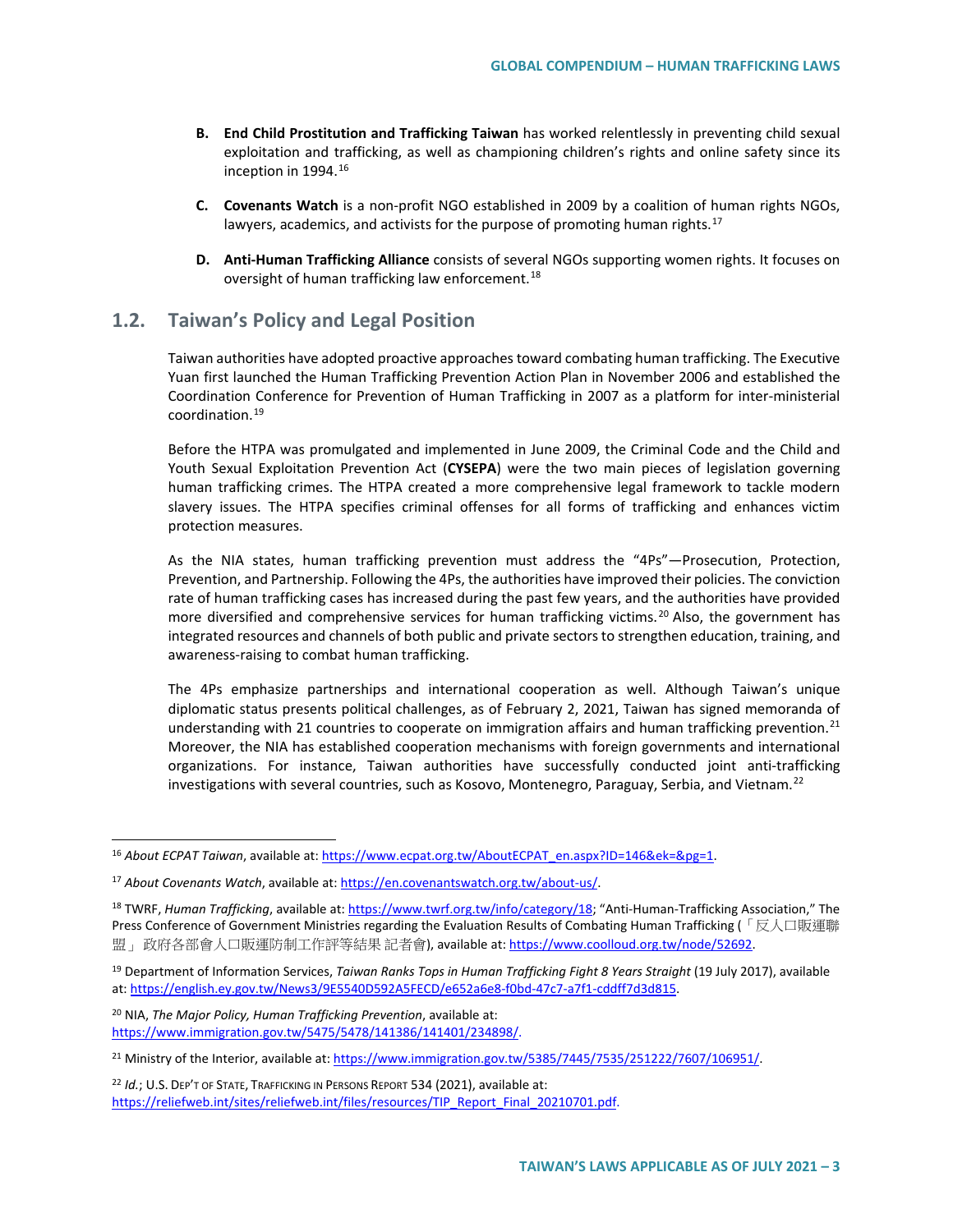# **2. OVERVIEW OF TAIWAN'S LEGAL APPROACH TO COMBATING MODERN SLAVERY AND HUMAN TRAFFICKING**

## **2.1. Taiwan's Regional and International Law Obligations**

### *2.1.1. Fundamental human rights*

In 1967, the Taiwan government signed the International Covenant on Civil and Political Rights (**ICCPR**) and the International Covenant on Economic, Social and Cultural Rights (**ICESCR**) (collectively, **Two Covenants**).[23](#page-3-0) Taiwan, however, later withdrew from the United Nations (**UN**) in 1971 and therefore did not ratify the Two Covenants.<sup>[24](#page-3-1)</sup> While Taiwan was under martial law, the Taiwan government did not focus on human rights protection.<sup>25</sup> In 1987, when martial law was lifted, conditions for human rights protection started to improve.<sup>[26](#page-3-3)</sup>

Even though it is not a member of the UN, Taiwan complies with the rules of the Two Covenants. In 2009, the Taiwan Legislative Yuan ratified the Two Covenants and passed the Act to Implement the ICCPR and the ICESCR (**Implementation Act**). [27](#page-3-4) According to Article 2 of the Implementation Act, the human rights protection provisions in the Two Covenants have domestic legal effect. Furthermore, Article 4 of the Implementation Act provides that all levels of governmental institutions and agencies should conform to the human rights protection provisions in the Two Covenants, avoid violating human rights, protect the people from infringement by others and promote human rights. Moreover, Article 6 of the Implementation Act requires the government to establish a human rights reporting system in accordance with the Two Covenants.

Following the same path, implementation acts give other human rights–related conventions, such as the Convention on the Elimination of All Forms of Discrimination against Women (**CEDAW**), the Convention on the Rights of the Child (**CRC**), and the Convention on the Rights of Persons with Disabilities (**CRPD**) legal effect in Taiwan.<sup>[28](#page-3-5)</sup>

Due to Taiwan's unique diplomatic status, few international regional obligations bind Taiwan. Nevertheless, Taiwan continues to reach out for international partnerships and cooperation. For instance, in 1991, Taiwan became a member of the Asia-Pacific Economic Cooperation (**APEC**) under the name of "Chinese Taipei."[29](#page-3-6) In APEC, Taiwan participates in the region's negotiations for economic cooperation as an equal member.<sup>[30](#page-3-7)</sup>

<span id="page-3-2"></span><sup>25</sup> *Id.* at 97.

<span id="page-3-3"></span><sup>26</sup> *Id.* at 97–98.

<span id="page-3-0"></span> <sup>23</sup> Flora Wan, *Legislature ratifies UN rights treaties*, *Taipei Times* (2009), available at: [http://www.taipeitimes.com/News/taiwan/archives/2009/04/01/2003439900.](http://www.taipeitimes.com/News/taiwan/archives/2009/04/01/2003439900)

<span id="page-3-1"></span><sup>24</sup> Chian-Fong Wei, *Why We Need A National Human Rights Commission?*, Taiwan Human Rights Journal, Vol. 1, No. 3 (2012), at 98, available at[: http://lawdata.com.tw/tw/detail.aspx?no=205346.](http://lawdata.com.tw/tw/detail.aspx?no=205346)

<span id="page-3-4"></span><sup>&</sup>lt;sup>27</sup> Act to Implement the ICCPR and the ICESCR, Article 1, available at: [https://law.moj.gov.tw/ENG/LawClass/LawAll.aspx?pcode=I0020028.](https://law.moj.gov.tw/ENG/LawClass/LawAll.aspx?pcode=I0020028)

<span id="page-3-5"></span><sup>&</sup>lt;sup>28</sup> The Introduction of the Nine Core Covenants and Conventions of Human Rights, the Covenants Watch (聯合國九大核心人權 公約 人權公約施行監督聯盟), available at[: https://covenantswatch.org.tw/un-core-human-rights-treaties/.](https://covenantswatch.org.tw/un-core-human-rights-treaties/) 

<span id="page-3-6"></span><sup>29</sup> Philip Y. M. Yang, *Taiwan's Approaches to APEC: Economic Cooperation, Political Significance, and International Participation* (14 Nov. 1997), available at[: http://club.ntu.edu.tw/~yang/apec-paper-2.htm.](http://club.ntu.edu.tw/%7Eyang/apec-paper-2.htm)

<span id="page-3-7"></span><sup>30</sup> *Id.*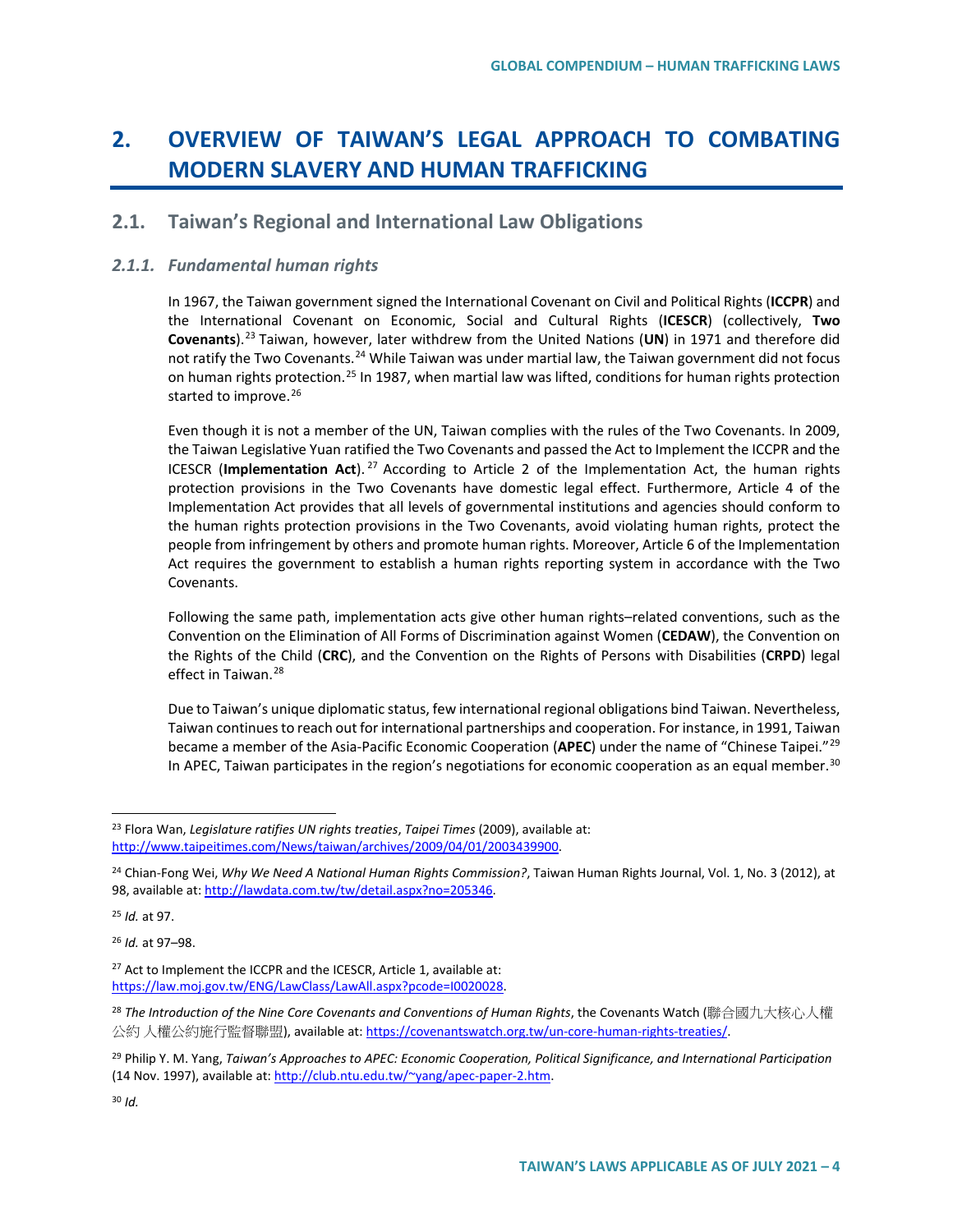However, although APEC has started to discuss issues related to human rights, it has not formulated any binding regulation to protect human rights. $31$ 

#### *2.1.2. Slavery and trafficking*

The Implementation Act plays an important role in human rights protection in Taiwan, especially on issues of slavery and human trafficking. According to the *Initial Report of Implementation of the ICCPR and the ICESCR* in 2012, Taiwan legislation against human trafficking mainly includes Articles 8, 14, and 24 of the ICCPR as well as Articles 7 and 10 of the ICESCR.<sup>[32](#page-4-1)</sup> Articles 8, 14, and 24 of the ICCPR: (i) prohibit slavery, slave-trade, and forced labor; (ii) provide that all persons shall be equal before the courts and tribunals; and (iii) guarantee the right of every child to such measures of protection as may be required without any discrimination as to race, color, sex, language, religion, national or social origin, property, or birth. Similarly, Articles 7 and 10 of the ICESCR: (i) proclaim everyone's right to have just and favorable work conditions; and (ii) advocate special measures of protection and assistance for all children and young persons and the protection of children and young persons from economic and social exploitation. The Implementation Act binds the Taiwan authorities to these requirements.

As noted in the *UN Trafficking in Persons Report*, 55% of worldwide human trafficking cases occur across borders.[33](#page-4-2) Owing to this characteristic, transnational cooperation is crucial to address trafficking. Taiwan authorities have approached other countries and proactively signed bilateral agreements to tackle human trafficking. According to the Republic of China (Taiwan) Treaty and Agreement Database<sup>[34](#page-4-3)</sup> and the news release from the NIA in 2018, Taiwan has signed cooperation agreements or memoranda of understanding (MOU<sub>S</sub>) with 17 countries, including Indonesia, Panama, and Guatemala.<sup>[35](#page-4-4)</sup>

#### *2.1.3. Effect under Taiwan's law*

As provided in Articles 48 and 49 of the ICCPR, Articles 26 and 27 of the ICESCR, Articles 25 and 27 of the CEDAW, Articles 47 and 49 of the CRC, and Articles 43 and 45 of the CRPD, a country must sign, ratify, and deposit the instruments of ratification with the Secretary-General of the UN to give effect to them. [36](#page-4-5) Because most countries do not recognize Taiwan as a separate country, it cannot deposit its instruments of

[https://www.humanrights.moj.gov.tw/17998/17999/18007/18010/28335/post;](https://www.humanrights.moj.gov.tw/17998/17999/18007/18010/28335/post) Implementation of the International Covenant on Economic, Social and Cultural Rights - Initial report submitted under articles 16 and 17 of the Covenant (4 Oct. 2012), at 63– 64, 94, 105–106, available at[: https://www.humanrights.moj.gov.tw/17998/17999/18007/18010/28335/post.](https://www.humanrights.moj.gov.tw/17998/17999/18007/18010/28335/post)

<span id="page-4-3"></span><sup>34</sup> *Republic of China (Taiwan) Treaty and Agreement Database*, available at:

<span id="page-4-0"></span> <sup>31</sup> *About Asia-Pacific Economic Cooperation* (**APEC**), available at[: https://www.apec.org/about-us/about-apec;](https://www.apec.org/about-us/about-apec) *APEC Women and the Economy 2016 Forum Statement - Breaking Barriers to the Economic Integration of Women in the Global Market*, Asia-Pacific Economic Cooperation (30 June 2016), available at[: https://www.apec.org/Meeting-Papers/Sectoral-Ministerial-](https://www.apec.org/Meeting-Papers/Sectoral-Ministerial-Meetings/Women/2016_women)[Meetings/Women/2016\\_women.](https://www.apec.org/Meeting-Papers/Sectoral-Ministerial-Meetings/Women/2016_women)

<span id="page-4-1"></span><sup>32</sup> Implementation of the International Covenant on Civil and Political Rights - Initial report submitted under article 40 of the Covenant (4 Oct. 2012), at 49–52, 91, 128–129, available at:

<span id="page-4-2"></span><sup>33</sup> *The 2020 International Workshop against Human Trafficking: The Minutes* (2020 年防制人口販運國際工作坊會議實錄), at 3, available at[: http://www.hlpb.gov.tw/admin/upload/twgov\\_file\\_202104281347001.pdf.](http://www.hlpb.gov.tw/admin/upload/twgov_file_202104281347001.pdf)

[https://no06.mofa.gov.tw/mofatreatys/Result.aspx?tysubject\\_c=MOU&tysubject\\_e=MOU&tysubject\\_o=MOU&tycountry\\_c=&t](https://no06.mofa.gov.tw/mofatreatys/Result.aspx?tysubject_c=MOU&tysubject_e=MOU&tysubject_o=MOU&tycountry_c=&tycountry_e=&tyeffectivedate=&tyeffectivedateE=&tysigneddate=&tysigneddateE=&start=Y&tykeyword=&Order=Signing&tyclass) [ycountry\\_e=&tyeffectivedate=&tyeffectivedateE=&tysigneddate=&tysigneddateE=&start=Y&tykeyword=&Order=Signing&tycla](https://no06.mofa.gov.tw/mofatreatys/Result.aspx?tysubject_c=MOU&tysubject_e=MOU&tysubject_o=MOU&tycountry_c=&tycountry_e=&tyeffectivedate=&tyeffectivedateE=&tysigneddate=&tysigneddateE=&start=Y&tykeyword=&Order=Signing&tyclass)  $SS=$ .

<span id="page-4-4"></span><sup>35</sup> *Id*.; *The 2018 International Workshop against Human Trafficking Was Held Grandly to Improve the International Cooperation* (2018 防制人口販運國際工作坊盛大舉行 跨國合作零時差), available at: [https://www.immigration.gov.tw/5385/7229/7238/127375/.](https://www.immigration.gov.tw/5385/7229/7238/127375/)

<span id="page-4-5"></span><sup>&</sup>lt;sup>36</sup> We Still Have a Way to Go: Ratification of the two Covenants (邁向兩公約的漫漫長路: 公約批准篇, 人權公約施行監督聯 盟) (6 May 2019), available at[: https://covenantswatch.org.tw/2019/05/06/twocovenantsbiweekly01/.](https://covenantswatch.org.tw/2019/05/06/twocovenantsbiweekly01/)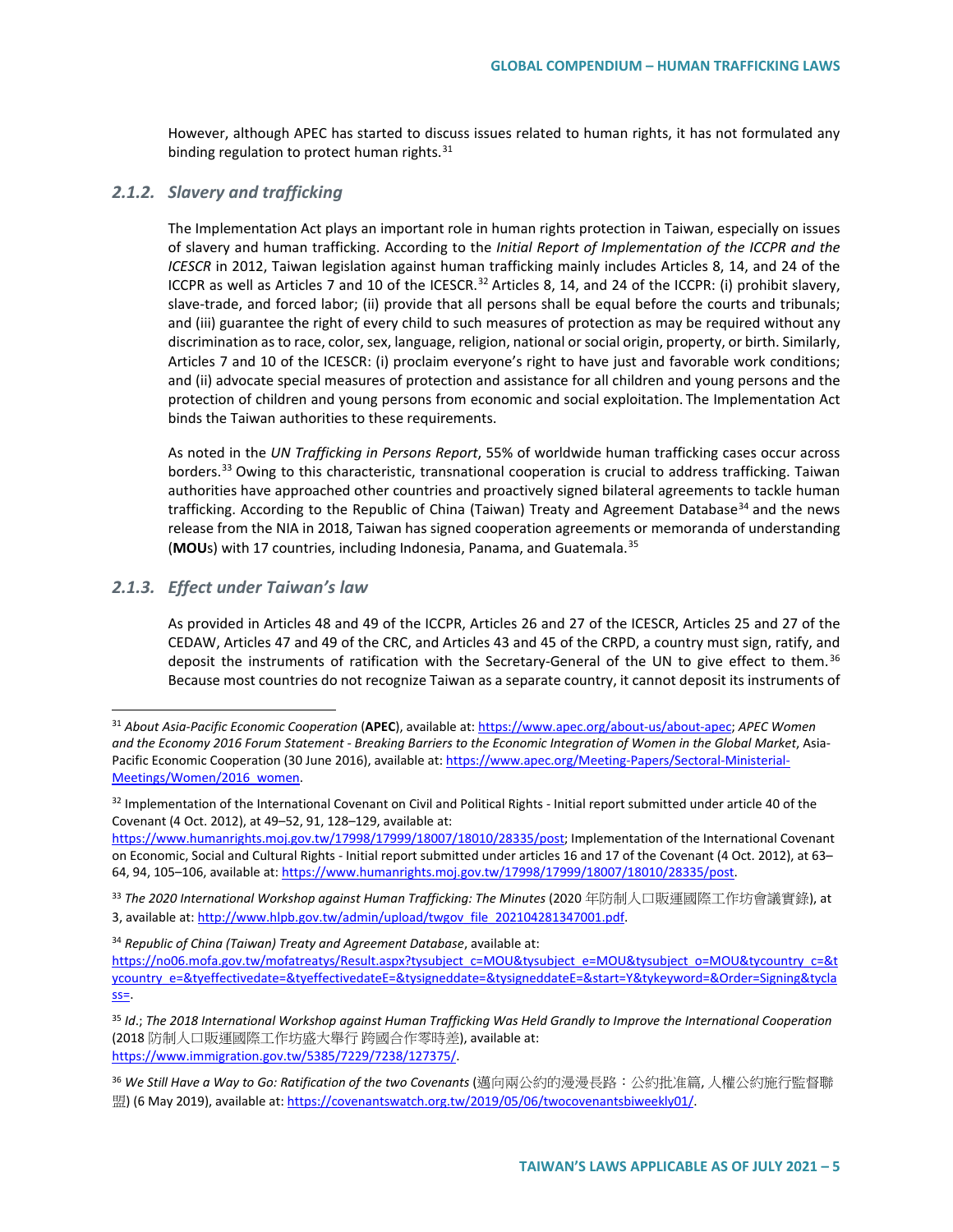ratification with the UN and, therefore, is unable to complete the signing procedures for each covenant and convention.[37](#page-5-0) For instance, in 2009, the UN Secretary General rejected Taiwan's attempt to deposit the instruments of ratification of the Two Covenants.<sup>[38](#page-5-1)</sup>

Some commentators have discussed whether the incomplete signing procedure affects the domestic legal validity of the covenants and conventions.<sup>[39](#page-5-2)</sup> However, Article 2 of the Implementation Act prescribes that the Two Covenants have domestic legal status in Taiwan. Therefore, most experts deem the Two Covenants, including their human rights protection provisions, as having domestic legal effect.<sup>[40](#page-5-3)</sup> Likewise, similar provisions in the Enforcement Act of CEDAW, the Implementation Act of the CRC, and the Act to Implement the CRPD give domestic legal effect for those conventions.

## **2.2. Human Rights Protections Under Taiwan's Law**

The Constitution of the Republic of China (Taiwan) (**Taiwan Constitution**) is the cornerstone of fundamental human rights protection in Taiwan. Articles 7 to 21 in Chapter II of the Taiwan Constitution enumerate the important rights of people, such as personal freedom, freedom of residence, freedom of speech, and the right of existence.<sup>[41](#page-5-4)</sup>

In addition, Article 22 of the Taiwan Constitution has a general clause to safeguard emergent rights. The Constitutional Court of Taiwan interprets Article 22 of the Constitution to recognize emergent rights not enumerated in the Constitution.<sup>[42](#page-5-5)</sup> For example, Judicial Yuan Interpretation N. 689 recognized "freedom of general behavior" and defined this freedom as "an individual's freedom of willful action or inaction."<sup>[43](#page-5-6)</sup> Furthermore, it recognized and defined "the freedom of movement" as "guaranteeing a person's willful movement toward or staying in a place."<sup>[44](#page-5-7)</sup>

Apart from the Taiwan Constitution, the Civil Code and the Criminal Procedure Law also safeguard constitutional human rights. For example, Article 72 of the Civil Code makes void a juridical act that is against public policy or morals.<sup>[45](#page-5-8)</sup> Another example is Article 156, Paragraph 1 of the Code of Criminal Procedure, which allows into evidence an accused's confession that is not extracted by violence, threat, inducement, fraud, exhausting interrogation, unlawful detention, or other improper means and that is

<span id="page-5-3"></span><sup>40</sup> Wun-Syong Huang, *International Covenant - After the Signing the Ratification Instruments of the Two Covenants* (國際公約-簽署兩公約批准書之後) (15 May 2009), available at[: https://www.taedp.org.tw/story/1476.](https://www.taedp.org.tw/story/1476)

<span id="page-5-4"></span><sup>41</sup> Constitution of the Republic of China (Taiwan), Chapter II, available at[: https://english.president.gov.tw/Page/94.](https://english.president.gov.tw/Page/94)

<span id="page-5-5"></span><sup>42</sup> Chung-Lin Chen, *The Development of Unenumerated Constitutional Rights in Taiwan* (我國憲法上未列舉權利之發展), The Constitutional Review, Vol. 44, No. 2 (Oct. 2018), at 98, available at[: http://lawdata.com.tw/tw/detail.aspx?no=372681;](http://lawdata.com.tw/tw/detail.aspx?no=372681) Yeongming Chang, *General Behavior Freedom and General Personality Rights as Fundamental Rights Protected by the Constitution*, TAIWAN L. REV., No. 273 (15 Jan. 2018), available at[: http://lawdata.com.tw/tw/detail.aspx?no=411136.](http://lawdata.com.tw/tw/detail.aspx?no=411136)

<span id="page-5-6"></span><sup>43</sup>Judicial Yuan Interpretation No. 689, (29 July 2011), paragraph 5 of the Reasoning, available at: [https://cons.judicial.gov.tw/jcc/en-us/jep03/show?expno=689.](https://cons.judicial.gov.tw/jcc/en-us/jep03/show?expno=689)

<span id="page-5-0"></span> <sup>37</sup> *Id.*

<span id="page-5-1"></span><sup>38</sup> Wen-Chen Chang, *Do You Know What Are the Two Covenants? (1) The International Covenant on Civil and Political Rights* (你 知道什麼是兩公約嗎?(一) 公民與政治權利國際公約), Judicial Reform J., No. 75, available at: [https://digital.jrf.org.tw/articles/1917.](https://digital.jrf.org.tw/articles/1917)

<span id="page-5-2"></span><sup>&</sup>lt;sup>39</sup> We Still Have a Way to Go: Ratification of the two Covenants (邁向兩公約的漫漫長路: 公約批准篇, 人權公約施行監督聯 盟) (6 May 2019), available at[: https://covenantswatch.org.tw/2019/05/06/twocovenantsbiweekly01/.](https://covenantswatch.org.tw/2019/05/06/twocovenantsbiweekly01/)

<span id="page-5-7"></span><sup>44</sup>Judicial Yuan Interpretation No. 689, (29 July 2011), paragraph 5 of the Reasoning, available at: [https://cons.judicial.gov.tw/jcc/en-us/jep03/show?expno=689.](https://cons.judicial.gov.tw/jcc/en-us/jep03/show?expno=689)

<span id="page-5-8"></span><sup>45</sup> Civil Code, Article 72, available at[: https://law.moj.gov.tw/ENG/LawClass/LawAll.aspx?pcode=B0000001.](https://law.moj.gov.tw/ENG/LawClass/LawAll.aspx?pcode=B0000001)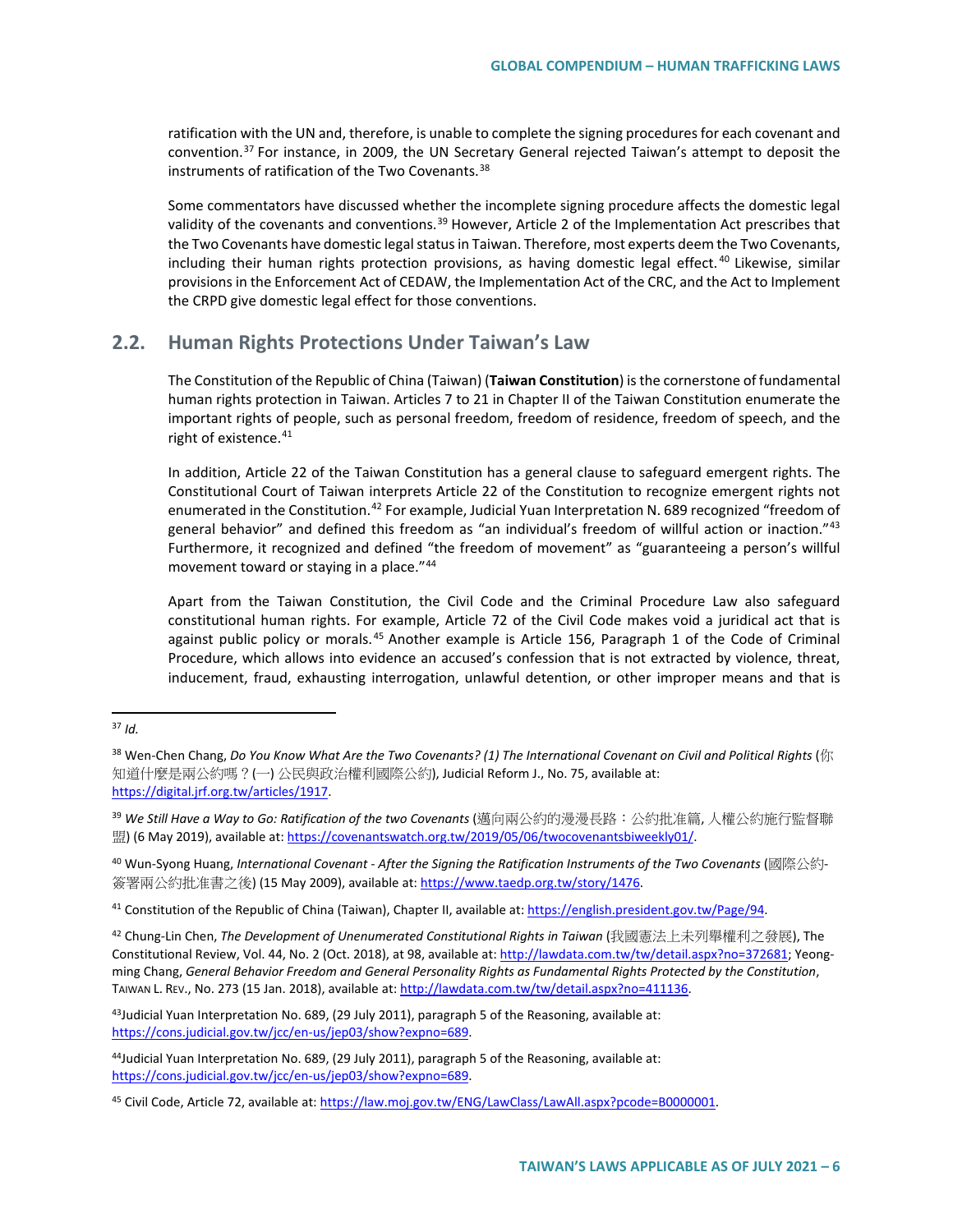consistent with facts.[46](#page-6-0) A court further interpreted this paragraph by excluding a confession extorted by torture because it violated an individual's freedom of will.<sup>[47](#page-6-1)</sup>

Taiwan authorities have also passed legislation to protect specific human rights. The HTPA, for instance, specifically defines human trafficking, lays down stringent penalties, and requires certain protection services and measures for victims of human trafficking.[48](#page-6-2) The Labor Standards Act (**LSA**) focuses on labor exploitation and bans employers from forcing persons to work under unreasonable conditions.<sup>[49](#page-6-3)</sup> Other supporting regulations detail government and employer obligations, such as the Labor Safety and Health Act, the Employment Service Act (**ESA**), the Guidelines for Determining Victims of Human Trafficking, and the Determination Criteria for Banned Dangerous or Harmful Tasks for Female Child Workers.<sup>[50](#page-6-4)</sup>

To summarize, Taiwan is committed to comprehensive protection of human rights. Its legal framework and implementation have improved to meet the requirements of the ICCPR, the ICESCR, and other international conventions.

## **2.3. Criminalization of Modern Slavery**

As prescribed in Article 2, Subparagraph 2 of the HTPA, the definition of human trafficking offenses refers to acts of human trafficking conducted in violation of the HTPA, the Criminal Code, the LSA Law, the CYSEPA, or other related laws.<sup>[51](#page-6-5)</sup> Thus, before the HTPA was promulgated, the Criminal Code, the LSA, and the CYSEPA regulated modern slavery. As prescribed by Article 296-1, Paragraph 1 of the Criminal Code, a person who trades in or mortgages humans shall be sentenced to imprisonment.<sup>[52](#page-6-6)</sup> Articles 231 and 231-1 of the Criminal Code further prohibit acts of sexual exploitation.<sup>[53](#page-6-7)</sup> Moreover, Articles 5 and 75 of the LSA prohibit employers from compelling workers by any illegal means to perform work and penalize violations. Chapter 4 of the CYSEPA, which prohibits sexual exploitation of children and adolescents, penalizes sexual intercourse or obscene acts with a child or adolescent in exchange for consideration (meaning something of value).<sup>54</sup>

However, these laws have insufficient scope and penalties. For example, the LSA does not apply to caregivers or domestic workers who are especially vulnerable to labor trafficking and the typical punishment for forced labor or labor trafficking–related crimes consists of fines or imprisonment of less than one year.<sup>[55](#page-6-9)</sup> Due to the rising awareness of human trafficking in Taiwan, the HTPA was introduced to

<span id="page-6-4"></span><sup>50</sup> Employment Service Act (**ESA**), available at[: https://law.moj.gov.tw/ENG/LawClass/LawAll.aspx?pcode=N0090001;](https://law.moj.gov.tw/ENG/LawClass/LawAll.aspx?pcode=N0090001) Guidelines for Determining Victims of Human Trafficking, available at: https://mojlaw.moj.gov.tw/LawContent.aspx?LSID=FL048162; Determination Criteria for Banned Dangerous or Harmful Tasks for Female Workers in pregnancy or after parturition and Child Workers Under 18, available at[: https://law.moj.gov.tw/LawClass/LawAll.aspx?pcode=N0060032.](https://law.moj.gov.tw/LawClass/LawAll.aspx?pcode=N0060032) 

<span id="page-6-7"></span><sup>53</sup> *Id.*, Articles 231 and 231-1.

<span id="page-6-9"></span>55 U.S. DEP'T OF STATE, TRAFFICKING IN PERSONS REPORT 275 (2009), available at: https://2009-2017.state.gov/j/tip/rls/tiprpt/2009/index.htm.

<span id="page-6-0"></span><sup>46</sup> Code of Criminal Procedure, Article 156, available at[: https://law.moj.gov.tw/ENG/LawClass/LawAll.aspx?pcode=C0010001.](https://law.moj.gov.tw/ENG/LawClass/LawAll.aspx?pcode=C0010001)

<span id="page-6-1"></span><sup>47</sup> Taiwan High Court Year 107 Zai-Zi No. 3 Criminal Judgement, available at: [https://law.judicial.gov.tw/FJUD/data.aspx?ty=JD&id=TPHM,107%2c%e5%86%8d%2c3%2c20180808%2c1.](https://law.judicial.gov.tw/FJUD/data.aspx?ty=JD&id=TPHM,107%2c%e5%86%8d%2c3%2c20180808%2c1)

<span id="page-6-2"></span><sup>48</sup> HTPA, available at[: https://law.moj.gov.tw/ENG/LawClass/LawAll.aspx?pcode=D0080177.](https://law.moj.gov.tw/ENG/LawClass/LawAll.aspx?pcode=D0080177) 

<span id="page-6-3"></span><sup>49</sup> Labor Standards Act (**LSA**), available at[: https://law.moj.gov.tw/ENG/LawClass/LawAll.aspx?pcode=N0030001.](https://law.moj.gov.tw/ENG/LawClass/LawAll.aspx?pcode=N0030001)

<span id="page-6-5"></span><sup>51</sup> HTPA, Article 2, Subparagraph 2, available at[: https://law.moj.gov.tw/ENG/LawClass/LawAll.aspx?pcode=D0080177.](https://law.moj.gov.tw/ENG/LawClass/LawAll.aspx?pcode=D0080177)

<span id="page-6-6"></span><sup>52</sup> Criminal Code, Article 296-1, available at: [https://law.moj.gov.tw/ENG/LawClass/LawAll.aspx?pcode=C0000001.](https://law.moj.gov.tw/ENG/LawClass/LawAll.aspx?pcode=C0000001)

<span id="page-6-8"></span><sup>54</sup> Child and Youth Sexual Exploitation Prevention Act (**CYSEPA**), Chapter 4, available at: [https://law.moj.gov.tw/Eng/LawClass/LawAll.aspx?PCode=D0050023.](https://law.moj.gov.tw/Eng/LawClass/LawAll.aspx?PCode=D0050023)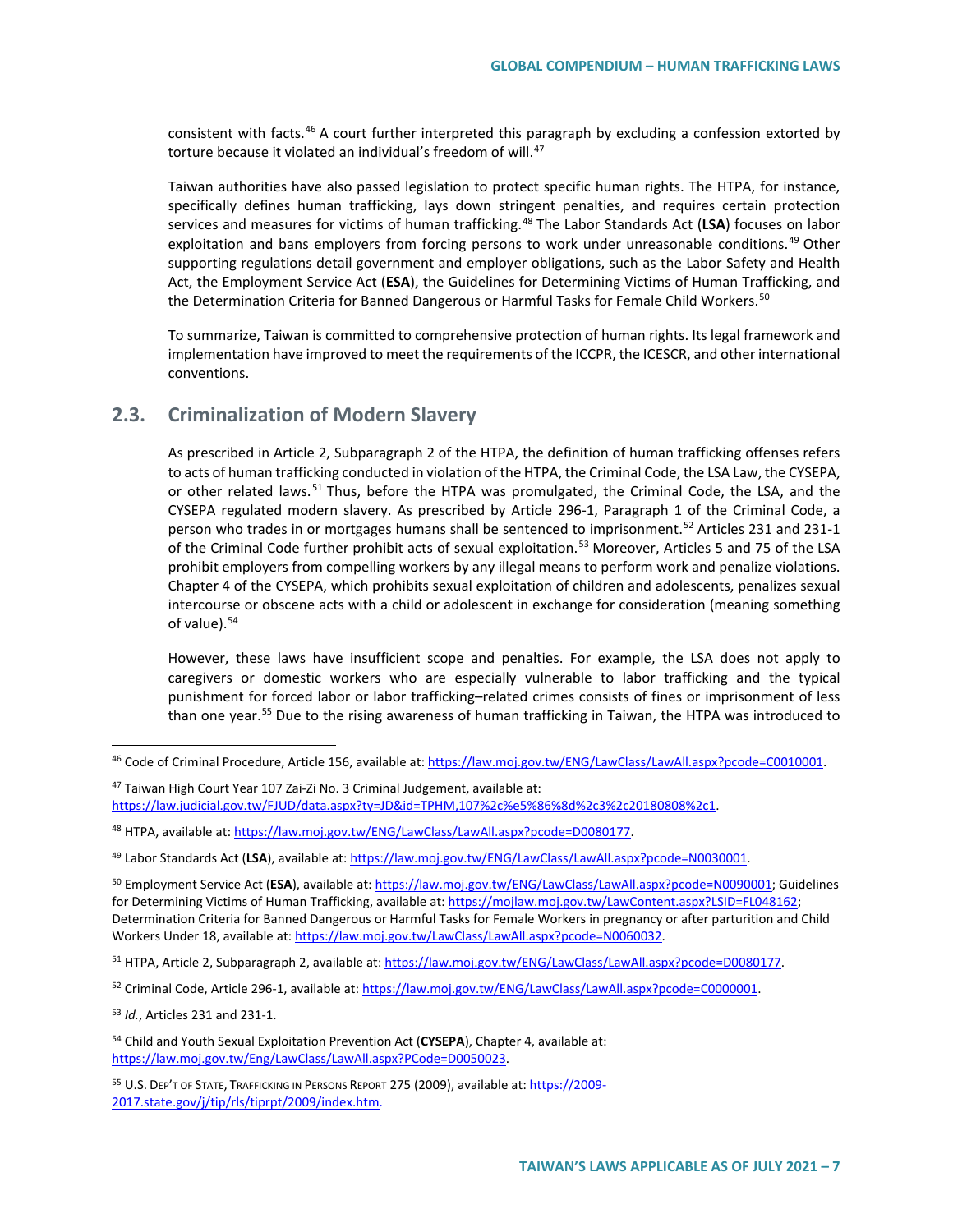address some of these shortcomings.<sup>[56](#page-7-0)</sup> According to the U.S. Report, the HTPA's penalties are "sufficiently stringent" by prescribing imprisonment up to seven years and fines up to TWD 5 million.<sup>[57](#page-7-1)</sup> Therefore, making forced labor a crime under the HTPA has solved the problems of insufficient scope and penalties in prior laws.[58](#page-7-2)

According to the Taiwan Supreme Court, the HTPA's definition of human trafficking is not an exhaustive list, as other legislation also includes human trafficking provisions.<sup>[59](#page-7-3)</sup> Article 75 of the LSA, for instance, makes it a crime for an employer to compel a worker to perform work by force, coercion, detention, or other illegal means.<sup>[60](#page-7-4)</sup> In another example, Article 79, Paragraph 2, of the Act Governing Relations between the People of the Taiwan Area and the Mainland Area bans any person who, with an intent to make a profit, forces any of the people of the Mainland Area to enter into the Taiwan Area illegally.<sup>[61](#page-7-5)</sup> Together, all of these laws strengthen the prosecution of human trafficking in Taiwan.

## **2.4. Supply Chain Reporting**

Taiwan has no specific legislation requiring oversight or reporting of human trafficking in the supply chain. However, the authorities have turned their attention toward corporate social responsibility (**CSR**) guidelines to combat human trafficking and forced labor in supply chains.<sup>[62](#page-7-6)</sup>

Article 28 of the Corporate Social Responsibility Best Practice Principles for TWSE/GTSM Listed Companies (**CSR Principles for Listed Companies**), which was introduced on November 7, 2014, requires every listed company to address the environmental and social impact of its supply chain along with its suppliers.<sup>[63](#page-7-7)</sup> A binding ordinance later adopted these CSR Principles in Article 7, Paragraph 3 and Article 10, Paragraph 4, Sub-paragraph 5, of the Regulations Governing Information to be Published in Annual Reports of Public Companies. Moreover, the Taiwan Stock Exchange Corporation's (**TWSE**) "Rules Governing the Preparation and Filing of Corporate Social Responsibility Reports by TWSE-listed Companies" (**Rules Governing CSR Reports by TWSE-listed Companies**) and the Taipei Exchange's (**TPEx**) "Rules Governing the Preparation and Filing of Corporate Social Responsibility Reports by TPEx-listed Companies" (**Rules Governing CSR Reports by TPEx-listed Companies**) further require that certain companies (those specified in Article 2 of each rule) prepare and file a CSR report and at least comply with the core option of the Global Reporting Initiative (GRI) Standards, which includes labor issues.<sup>[64](#page-7-8)</sup> As regulated in Section 4 of the 2021 Indicators of

<span id="page-7-2"></span><sup>58</sup> *Id.*

<span id="page-7-7"></span><sup>63</sup> CSR Principles for Listed Companies, Article 28, available at: [https://twse](https://twse-regulation.twse.com.tw/m/en/LawContent.aspx?FID=FL052368)[regulation.twse.com.tw/m/en/LawContent.aspx?FID=FL052368.](https://twse-regulation.twse.com.tw/m/en/LawContent.aspx?FID=FL052368) 

<span id="page-7-0"></span><sup>&</sup>lt;sup>56</sup> The Legislative Yuan Gazette, 98:5(2) 3691, at 95, available at[: https://gaz.ncl.edu.tw/browseDetail.jsp?p=G,3,1.61152216E8.](https://gaz.ncl.edu.tw/browseDetail.jsp?p=G,3,1.61152216E8)

<span id="page-7-1"></span><sup>&</sup>lt;sup>57</sup> U.S. DEP'T OF STATE, TRAFFICKING IN PERSONS REPORT 533 (2021), available at: [https://reliefweb.int/sites/reliefweb.int/files/resources/TIP\\_Report\\_Final\\_20210701.pdf.](https://reliefweb.int/sites/reliefweb.int/files/resources/TIP_Report_Final_20210701.pdf)

<span id="page-7-3"></span><sup>59</sup> Taiwan Supreme Court Year 2013 Tai-Shan-Zhi No. 4202 Criminal Judgment, available at: [https://law.judicial.gov.tw/FJUD/data.aspx?ty=JD&id=TPSM,102%2c%e5%8f%b0%e4%b8%8a%2c4202%2c20131017.](https://law.judicial.gov.tw/FJUD/data.aspx?ty=JD&id=TPSM,102%2c%e5%8f%b0%e4%b8%8a%2c4202%2c20131017) 

<span id="page-7-4"></span><sup>&</sup>lt;sup>60</sup> LSA, Article 75, available at: [https://law.moj.gov.tw/ENG/LawClass/LawAll.aspx?pcode=N0030001.](https://law.moj.gov.tw/ENG/LawClass/LawAll.aspx?pcode=N0030001)

<span id="page-7-5"></span> $61$  Act Governing Relations between the People of the Taiwan Area and the Mainland Area, Article 79, available at: [https://law.moj.gov.tw/ENG/LawClass/LawAll.aspx?pcode=Q0010001.](https://law.moj.gov.tw/ENG/LawClass/LawAll.aspx?pcode=Q0010001) 

<span id="page-7-6"></span><sup>62</sup> *Courage, Moral, and International Partners – 2020 International Workshop against Human Trafficking Held by the Ministry of the Interior* (勇氣、道德與國際夥伴 內政部移民署舉辦 2020 年防制人口販運國際工作坊), released by the Ministry of the Interior, R.O.C (Taiwan) (18 Sept. 2020), available at: [https://www.moi.gov.tw/News\\_Content.aspx?n=2&s=198647.](https://www.moi.gov.tw/News_Content.aspx?n=2&s=198647) 

<span id="page-7-8"></span><sup>&</sup>lt;sup>64</sup> Rules Governing CSR Reports by TWSE-listed Companies, Article 2, available at[: https://twse](https://twse-regulation.twse.com.tw/m/en/LawContent.aspx?FID=FL075209)[regulation.twse.com.tw/m/en/LawContent.aspx?FID=FL075209;](https://twse-regulation.twse.com.tw/m/en/LawContent.aspx?FID=FL075209) Rules Governing CSR Reports by TPEx-listed Companies, Article 2, available at: [http://eng.selaw.com.tw/LawArticle.aspx?LawID=FL082123&ModifyDate=1090102.](http://eng.selaw.com.tw/LawArticle.aspx?LawID=FL082123&ModifyDate=1090102)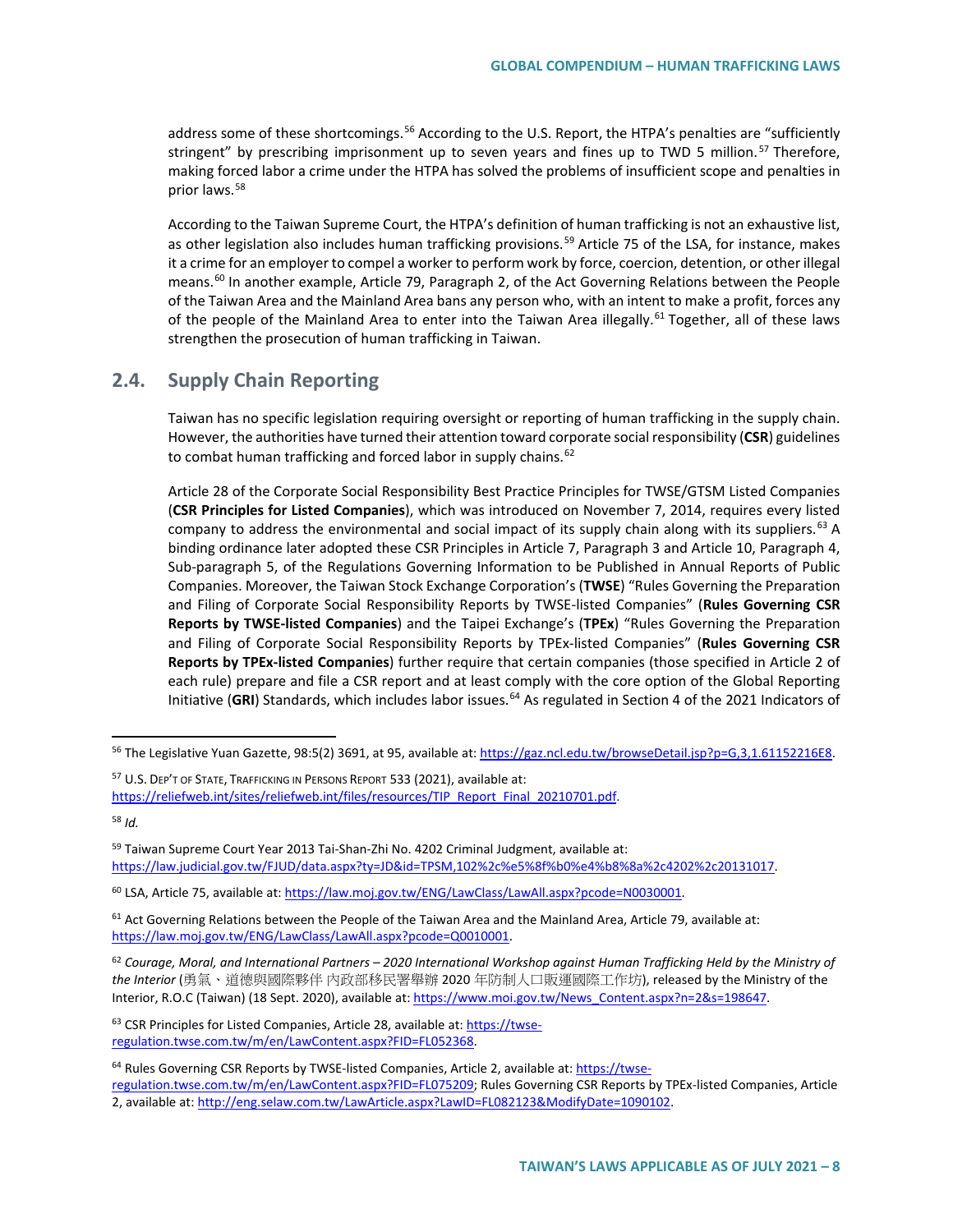Corporation Governance Evaluation, the disclosures in these CSR reports would further influence a company's corporation governance score.<sup>[65](#page-8-0)</sup> Similarly, other guidelines and ordinances also regulate the oversight of CSR performance, such as the TWSE's Directions for Auditing Internal Control Systems of Listed Companies, the Taipei Exchange Directions for Auditing Internal Control Systems of TPEx-listed Companies, and the Sustainable Development Best Practice Principles for TWSE/TPEx-listed Companies.<sup>[66](#page-8-1)</sup>

However, since CSR remains more of a voluntary nature, other mechanisms are still needed. For instance, the NIA's annual International Workshop on Combating Human Trafficking invites representatives from around the world to exchange ideas.<sup>[67](#page-8-2)</sup> The NIA also proposes an Anti-Exploitation Action Plan each year to integrate and coordinate the resources and strengths of the various ministries of Taiwan to curb human trafficking and implement the protection of human rights.<sup>[68](#page-8-3)</sup>

Likewise, some Taiwanese companies are taking the initiative to counter human trafficking. For example, according to Acer's Slavery and Human Trafficking Policy, it is a member of the Responsible Business Alliance, a nonprofit coalition of electronics companies so it is expected to conform to the Code of Conduct and its standards as a total supply chain initiative.<sup>[69](#page-8-4)</sup> As a result, it has set up Acer Responsible Supply-Chain Management to meet its responsibilities toward society and the environment arising from its supply  $chain<sup>70</sup>$  $chain<sup>70</sup>$  $chain<sup>70</sup>$ 

Through this mechanism, in 2019, Acer conducted on-site audits of 101 supplier plants. These suppliers had more than 210,000 direct employees, 3,744 of whom were interviewed.<sup>[71](#page-8-6)</sup> Pursuant to its policy, Acer conducted unannounced audits of suppliers previously identified as having child labor concerns, falsified records, discrimination issues, high levels of Priority Non-Conformance or low audit scores.<sup>[72](#page-8-7)</sup> Acer then issued Corrective Action Reports (**CAR**) to audited suppliers. Within 30 days of receiving such reports, suppliers had to submit their own written CARs to Acer's management for its approval.<sup>[73](#page-8-8)</sup>

[http://eng.selaw.com.tw/LawArticle.aspx?LawID=FL024794&ModifyDate=1060411;](http://eng.selaw.com.tw/LawArticle.aspx?LawID=FL024794&ModifyDate=1060411) Sustainable Development Best Practice Principles for TWSE/TPEx-listed Companies, available at[: https://twse](https://twse-regulation.twse.com.tw/m/en/LawContent.aspx?FID=FL052368)[regulation.twse.com.tw/m/en/LawContent.aspx?FID=FL052368.](https://twse-regulation.twse.com.tw/m/en/LawContent.aspx?FID=FL052368) 

<span id="page-8-6"></span><sup>71</sup> *Id.* at 45.

<span id="page-8-7"></span><sup>72</sup> *Id.* at 47.

<span id="page-8-8"></span><sup>73</sup> *Id.* at 48.

<span id="page-8-0"></span> <sup>65</sup> *The 2021 Indicators of Corporation Governance Evaluation*, TWSE, available at: [https://cgc.twse.com.tw/evaluationCorp/listCh.](https://cgc.twse.com.tw/evaluationCorp/listCh) 

<span id="page-8-1"></span><sup>&</sup>lt;sup>66</sup> TWSE's Directions for Auditing Internal Control Systems of Listed Companies, available at[: https://twse](https://twse-regulation.twse.com.tw/ENG/EN/law/DAT0201.aspx?FLCODE=FL024636)[regulation.twse.com.tw/ENG/EN/law/DAT0201.aspx?FLCODE=FL024636;](https://twse-regulation.twse.com.tw/ENG/EN/law/DAT0201.aspx?FLCODE=FL024636) Taipei Exchange Directions for Auditing Internal Control Systems of TPEx-listed Companies, available at:

<span id="page-8-2"></span><sup>67</sup> *The 2020 International Workshop against Human Trafficking: The Minutes* (2020 年防制人口販運國際工作坊會議實錄), at 3, available at[: http://www.hlpb.gov.tw/admin/upload/twgov\\_file\\_202104281347001.pdf.](http://www.hlpb.gov.tw/admin/upload/twgov_file_202104281347001.pdf)

<span id="page-8-3"></span><sup>68</sup> *2021-2022 Anti-Exploitation Action Plan*, at 1, available at[: https://www.immigration.gov.tw/5475/5478/6928/6934/.](https://www.immigration.gov.tw/5475/5478/6928/6934/)

<span id="page-8-4"></span><sup>69</sup>*Our Policies on Slavery and Human Trafficking*, Acer, available at: [https://www.acergroup.com/sustainability/en/slavery](https://www.acergroup.com/sustainability/en/slavery-human-trafficking-policy.html)[human-trafficking-policy.html.](https://www.acergroup.com/sustainability/en/slavery-human-trafficking-policy.html)

<span id="page-8-5"></span><sup>&</sup>lt;sup>70</sup> Acer 2019 Corporate Responsibility Report, at 41, available at[: https://www.acer](https://www.acer-group.com/userfiles/Acer_CR_Report_2019.pdf)[group.com/userfiles/Acer\\_CR\\_Report\\_2019.pdf.](https://www.acer-group.com/userfiles/Acer_CR_Report_2019.pdf)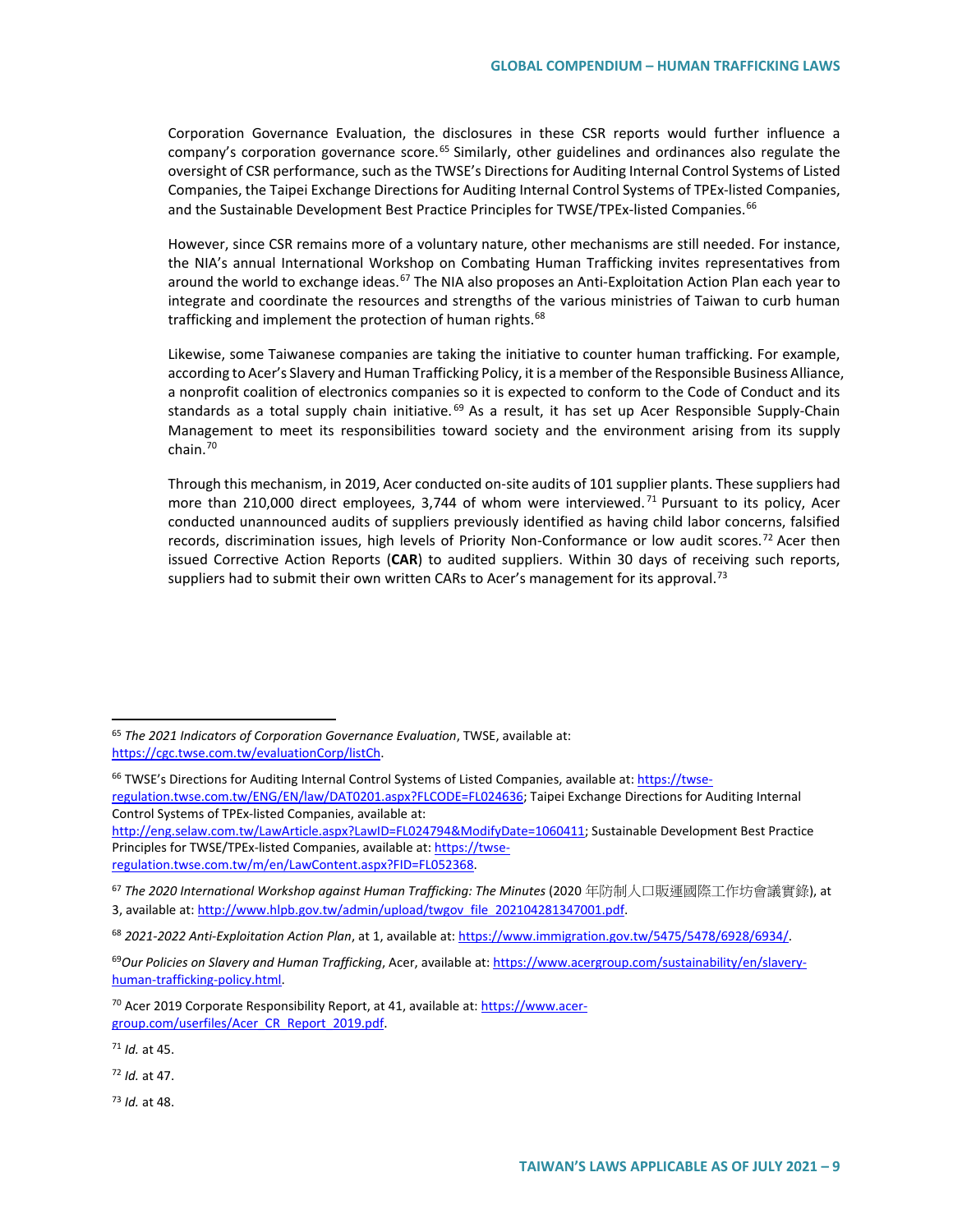## **2.5. Investigation, Prosecution, and Enforcement**

### *2.5.1. Investigation and prosecution of criminal offenses*

The prosecutors' office and the police carry out the investigatory and prosecutorial functions, as set forth in the Code of Criminal Procedure, the Directions of Prosecutors' Office for Human Trafficking Cases, and the Directions of Negotiation and Contact of the Police for Human Trafficking Cases.<sup>[74](#page-9-0)</sup> There are also some other supporting agencies, officers, and personnel, prescribed in Article 9, Paragraph 1, Article 10, and Article 11, Paragraph 3, of the HPTA, such as social workers or relevant experts who could provide assistance in investigations and inspections for the victims' identification procedures.<sup>[75](#page-9-1)</sup>

The procedure for investigation and prosecution in Taiwan usually involves several steps. According to the HTPA and the Human Trafficking Cases Operation Procedure,<sup>[76](#page-9-2)</sup> the first step is to discover potential victims. After discovering potential victims, the police or other related agencies undertake victim identification procedures and initiate the investigation procedure. Concurrently, the police will report and transfer the cases to the responsible prosecutors' offices for further investigation and prosecution. Individuals who are identified as human trafficking victims will be given protection and shelter. The victims will subsequently go through other related procedures, such as questioning as part of the investigation or trial. Once the judicial authorities believe that it is no longer necessary to provide assistance to victims during the investigation or trial, the victims will be returned to their country (area) of origin without delay.

According to the U.S. Report, Taiwan meets the minimum standards for the elimination of trafficking, including its law enforcement efforts.<sup>[77](#page-9-3)</sup> However, the U.S. Report further indicated that the government could improve staffing, inspection protocols, legislation to protect migrant domestic caregivers' labor rights, and victim identification procedures, among other issues.<sup>[78](#page-9-4)</sup>

#### *2.5.2. Mutual assistance/international cooperation*

Human trafficking usually involves cross-border crimes. Consequently, mutual assistance and transnational cooperation is extremely important in combating trafficking. For example, Taiwan launched the Mutual Legal Assistance in Criminal Matters Act (**MLACMA**) in May 2018. The MLACMA aims to enhance international mutual legal assistance in criminal matters, to suppress and prevent crimes jointly, and to safeguard human rights and interests.<sup>[79](#page-9-5)</sup> According to Article 2 of the MLACMA, for issues concerning international mutual legal assistance in criminal matters, treaties apply.<sup>[80](#page-9-6)</sup> If there are no such treaties or no

<span id="page-9-0"></span> <sup>74</sup> Code of Criminal Procedure, Articles 101-1 and 455-38, available at:

[https://law.moj.gov.tw/ENG/LawClass/LawAll.aspx?pcode=C0010001;](https://law.moj.gov.tw/ENG/LawClass/LawAll.aspx?pcode=C0010001) Directions of Prosecutors' Office for Human Trafficking Cases, available at[: https://mojlaw.moj.gov.tw/LawContent.aspx?LSID=FL049614;](https://mojlaw.moj.gov.tw/LawContent.aspx?LSID=FL049614) Contact of the Police for Human Trafficking Cases, available at[: https://glrs.moi.gov.tw/LawContent.aspx?id=FL053331.](https://glrs.moi.gov.tw/LawContent.aspx?id=FL053331)

<span id="page-9-1"></span><sup>&</sup>lt;sup>75</sup> HTPA, Article 9, Paragraph 1, Article 10, and Article 11, Paragraph 3, available at: [https://law.moj.gov.tw/ENG/LawClass/LawAll.aspx?pcode=D0080177.](https://law.moj.gov.tw/ENG/LawClass/LawAll.aspx?pcode=D0080177)

<span id="page-9-2"></span><sup>76</sup> *The Human Trafficking Cases Operation Procedure*, Ministry of Interior, available at: [https://www.immigration.gov.tw/5385/7445/7535/49049/49085/.](https://www.immigration.gov.tw/5385/7445/7535/49049/49085/)

<span id="page-9-3"></span><sup>77</sup> U.S. DEP'T OF STATE, TRAFFICKING IN PERSONS REPORT 532 (2021), available at: [https://reliefweb.int/sites/reliefweb.int/files/resources/TIP\\_Report\\_Final\\_20210701.pdf.](https://reliefweb.int/sites/reliefweb.int/files/resources/TIP_Report_Final_20210701.pdf)

<span id="page-9-4"></span><sup>78</sup> *Id.*

<span id="page-9-5"></span> $79$  Mutual Legal Assistance in Criminal Matters Act, Article 1, available at: [https://law.moj.gov.tw/ENG/LawClass/LawParaDeatil.aspx?pcode=I0030053&bp=1.](https://law.moj.gov.tw/ENG/LawClass/LawParaDeatil.aspx?pcode=I0030053&bp=1)

<span id="page-9-6"></span><sup>80</sup> *Id.*, Article 2.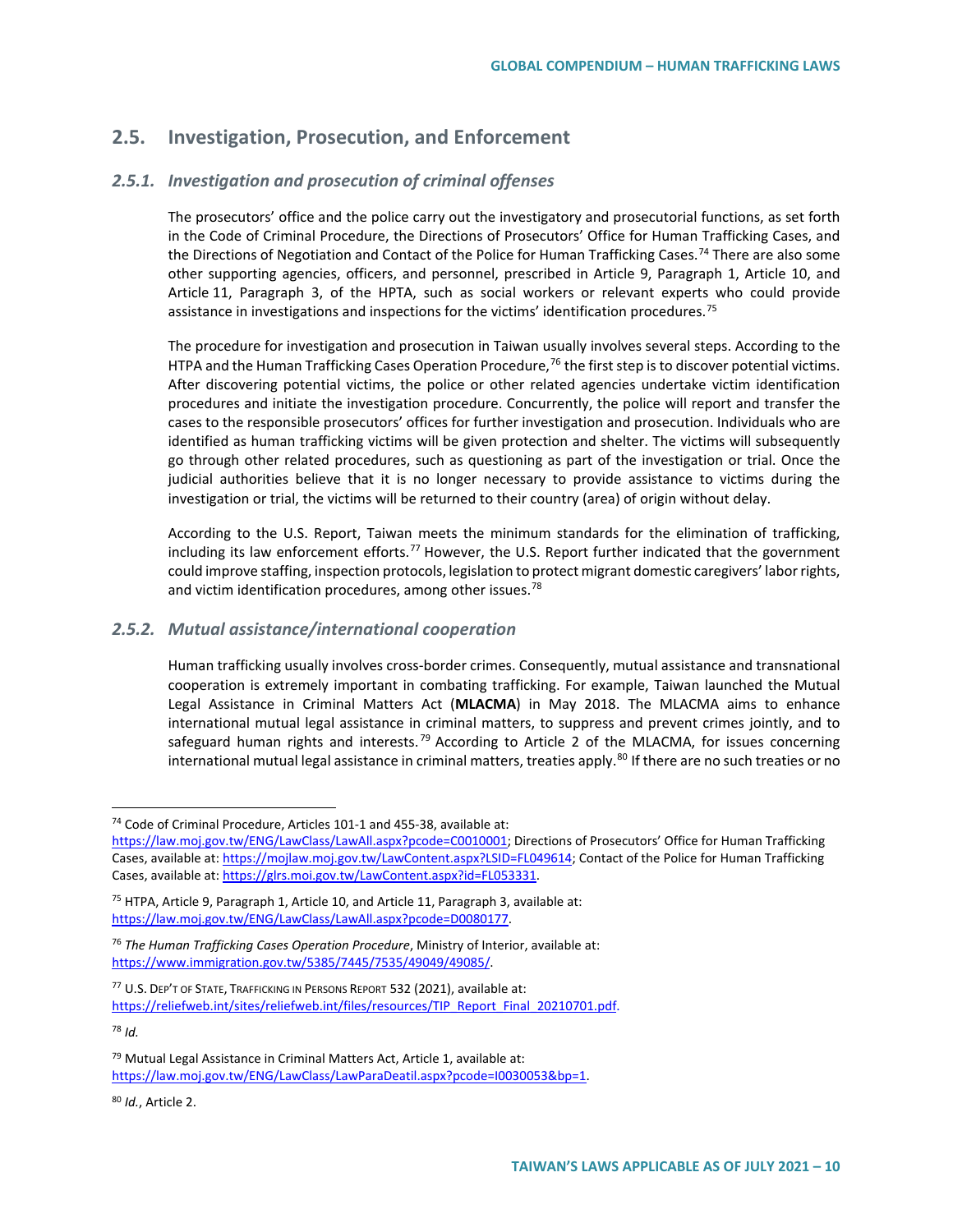applicable provisions in such treaties, the MLACMA shall apply. $81$  When no provisions of MLACMA are applicable, the Code of Criminal Procedure and other laws apply.<sup>[82](#page-10-1)</sup>

Therefore, as mentioned in Article 2 of the MLACMA, Taiwan's mutual assistance obligations and international cooperation are based on the provisions of the bilateral agreements (those with substantive legal binding force). Despite Taiwan facing international law enforcement challenges due to its unique diplomatic status, Taiwan authorities have successfully signed several agreements and conducted joint anti-trafficking investigations with other countries.<sup>[83](#page-10-2)</sup> For instance, Chapters 3 and 4 of the Cross-Strait Joint Crime-Fighting and Judicial Mutual Assistance Agreement, which was signed on April 26, 2009, improved the cooperation and exchange of information between immigration agencies from Taiwan and China.

Taiwan authorities' hard work to improve cooperation between Taiwan and other countries has paid off. For example, in February 2021, the Criminal Investigation Bureau's (**CIB**) International Criminal Affairs Division (**ICAD**) successfully busted a cross-border prostitution ring through its collaboration with the United States.<sup>[84](#page-10-3)</sup> In that case, after receiving notice regarding a potential prostitution crime from the American Institute in Taiwan, ICAD took action under the Taiwan-U.S. Preventing and Combating Serious Crime mechanism and arrested the suspects.<sup>[85](#page-10-4)</sup>

# **3. TAIWAN'S FEDERAL CRIMINAL OFFENSES RELATING TO SLAVERY, SLAVERY-LIKE CONDITIONS, AND HUMAN TRAFFICKING**

## **3.1. Overview of Criminal Offenses**

Criminal offenses for slavery, slavery-like conditions, and human trafficking are set forth in the Criminal Code, the HTPA, the LSA, and the CYSEPA. The HTPA was enacted to specifically and comprehensively address human trafficking issues.

#### **Article 2 of the HTPA**

The terms used in this Act are defined as follows:

- 1. Human trafficking:
	- (1) To recruit, trade, take into bondage, transport, deliver, receive, harbor, hide, broker, or accommodate a local or foreign person, by force, threat, intimidation, confinement, monitoring, drugs, hypnosis, fraud, purposeful concealment of important information, illegal debt bondage, withholding important documents, making use of the victim's inability, ignorance or helplessness, or by other means against his/her will, for the intention of subjecting him/her to sexual transactions, labor to which pay is not

<span id="page-10-1"></span><sup>82</sup> *Id.*

<span id="page-10-2"></span>83 U.S. DEP'T OF STATE, TRAFFICKING IN PERSONS REPORT 534 (2021), available at: [https://reliefweb.int/sites/reliefweb.int/files/resources/TIP\\_Report\\_Final\\_20210701.pdf.](https://reliefweb.int/sites/reliefweb.int/files/resources/TIP_Report_Final_20210701.pdf)

<span id="page-10-3"></span><sup>84</sup> *Taiwan, U.S. bust cross-border prostitution ring*, CNA (18 Feb. 2021), available at: [https://focustaiwan.tw/society/202102180020;](https://focustaiwan.tw/society/202102180020) *Taiwan, U.S. bust cross-border prostitution ring*, CIB (18 Feb. 2021), available at: [https://cib.npa.gov.tw/ch/app/news/view?module=news&id=1885&serno=17216d03-a085-4e27-8257-cb18f5c6b8bf.](https://cib.npa.gov.tw/ch/app/news/view?module=news&id=1885&serno=17216d03-a085-4e27-8257-cb18f5c6b8bf)

<span id="page-10-4"></span><sup>85</sup> *Taiwan, U.S. bust cross-border prostitution ring*, CNA (18 Feb. 2021), available at: [https://focustaiwan.tw/society/202102180020.](https://focustaiwan.tw/society/202102180020)

<span id="page-10-0"></span> $81$  *Id.*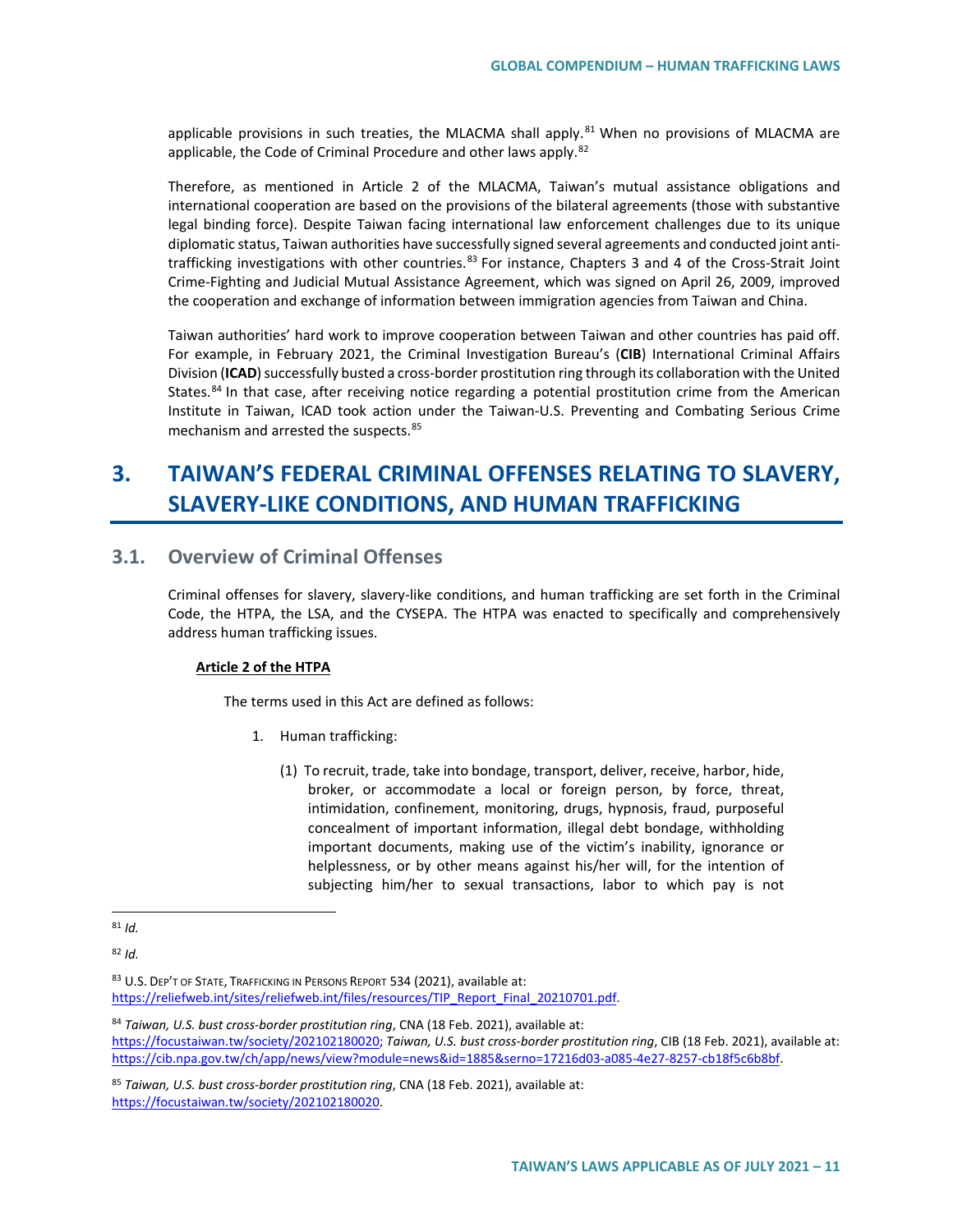commensurate with the work duty, or organ harvesting; or to use the abovementioned means to impose sexual transactions, labor to which pay is not commensurate with the work duty, or organ harvesting on the victims.

- (2) To recruit, trade, take into bondage, transport, deliver, receive, harbor, hide, broker, or accommodate a person under 18 years of age for the intention of subjecting him/her to sexual transactions, labor to which pay is not commensurate with the work duty, or organ harvesting, or to subject people under 18 years of age to sexual transactions, labor to which pay is not commensurate with the work duty, or organ harvesting.
- 2. Offenses of human trafficking:

Referring to acts of human trafficking conducted in violation of this Act, the Criminal Code, Labor Standard Law, or Child and Youth Sexual Exploitation Prevention Act, or other related laws.

3. Improper debt bondage:

Referring to the use of unclear contracts or unreasonable payments of a debt to place people under bondage, subjecting them to sexual transactions, labor exploitation, or organ harvesting in order to fulfill or guarantee the payment of their debts.*[86](#page-11-0)*

Four diagrams provide an overview of the human trafficking-related criminal offenses in the Criminal Code, the HTPA, the LSA, the CYSEPA, and the Immigration Act.



<span id="page-11-0"></span><sup>86</sup> HTPA, Article 2, available at[: https://law.moj.gov.tw/ENG/LawClass/LawAll.aspx?pcode=D0080177.](https://law.moj.gov.tw/ENG/LawClass/LawAll.aspx?pcode=D0080177)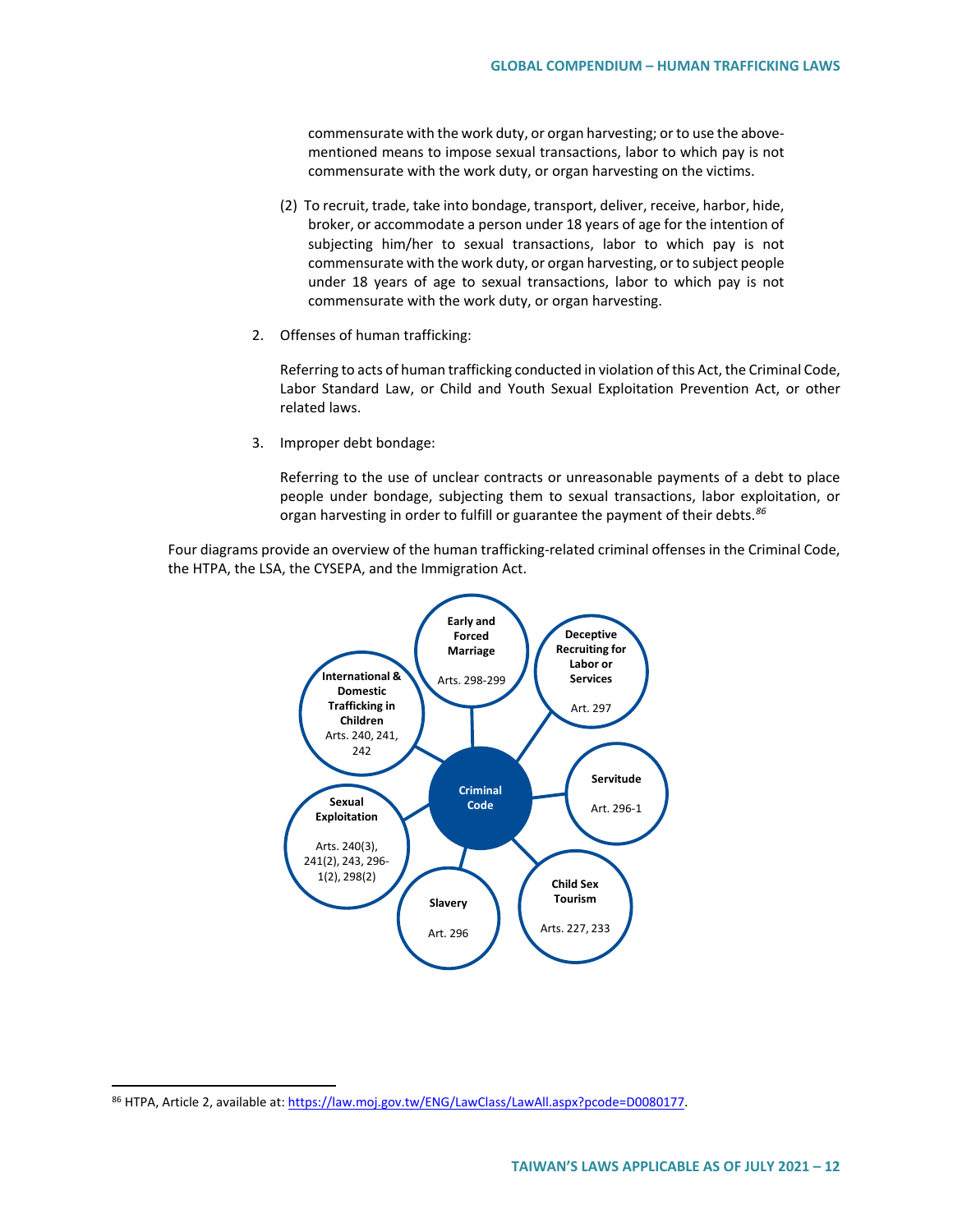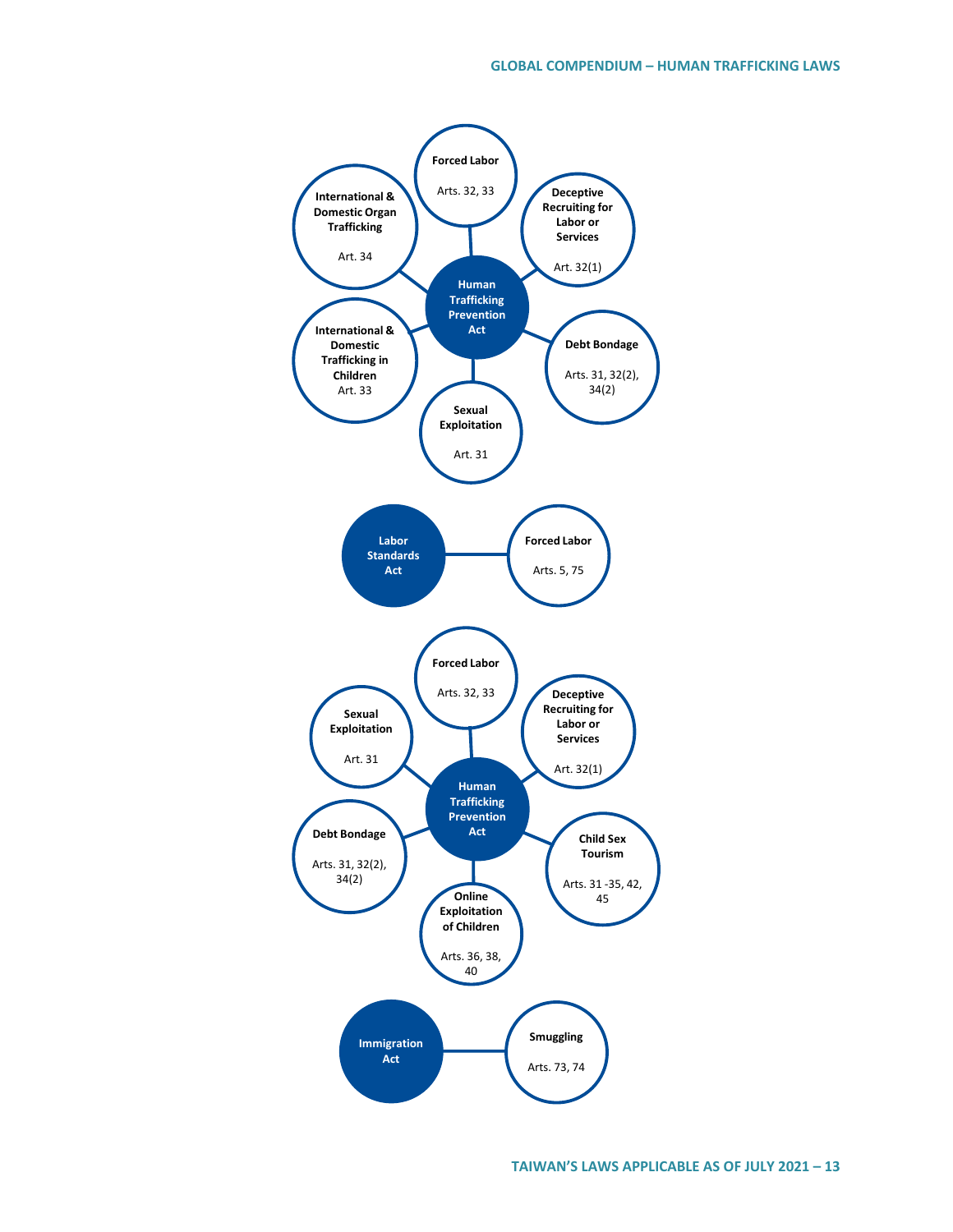## **3.2. Slavery Offenses Under the Criminal Code**

## *3.2.1. General*

Slavery offences are regulated in Article 296 of Chapter 26 (Offenses Against Freedom) of the Criminal Code.<sup>[87](#page-13-0)</sup> Article 296 defines the traditional crime of slavery and of any behavior similar to slavery.<sup>[88](#page-13-1)</sup> It was originally enacted in 1928 to eliminate the outdated and inappropriate custom of keeping slaves during the Qing Dynasty,<sup>[89](#page-13-2)</sup> the last dynasty before the current Republic era (since 1912).

|                       |                                                                                          |                                            | <b>Amount of</b> |
|-----------------------|------------------------------------------------------------------------------------------|--------------------------------------------|------------------|
|                       | <b>Slavery Offenses Under Criminal Code</b>                                              | <b>Imprisonment</b>                        | <b>Fine</b>      |
| Criminal Code<br>§296 | Offense of enslaving another or placing another in a<br>position as not free as a slave. | 1 year to 7 years<br>(Reduced for Attempt) | N/A              |
|                       | (Attempt applicable)                                                                     | offense)                                   |                  |

## *3.2.2. Extraterritorial application*

Article 5(1)(9) of the Criminal Code provides for extraterritorial application:

[t]his Code shall apply to any of the following offenses outside the territories of the Republic of China: ... 9. The offenses against personal freedom specified in Articles 296 and 296-1 ...<sup>[90](#page-13-3)</sup>

Accordingly, courts in Taiwan generally have jurisdiction over slavery offenses committed both within and outside the territories of Taiwan.

## **3.3. Slavery-Like Offenses in Taiwan's Legal Order**

### *3.3.1. Servitude*

The servitude offense is regulated in Article 296-1 of the Criminal Code.<sup>[91](#page-13-4)</sup> In 1999, this provision was added to the Criminal Code to address sex trafficking. Sexual exploitation is an aggravating element.

|                              | Servitude Offenses Under Criminal Code                                                                                       | <b>Imprisonment</b>                                | <b>Amount of Fine</b>                                        |
|------------------------------|------------------------------------------------------------------------------------------------------------------------------|----------------------------------------------------|--------------------------------------------------------------|
| Criminal Code<br>$§296-1(1)$ | Trading in or mortgaging humans.<br>(Attempt applicable)                                                                     | More than 5 years (Reduced<br>for Attempt offense) | <b>Under TWD 500,000</b><br>(Reduced for Attempt<br>offense) |
| Criminal Code<br>$§296-1(2)$ | The preceding offense was committed for<br>the purpose of making a person engage in<br>sexual intercourse or an obscene act. | More than 7 years                                  | Under TWD 500,000                                            |

<span id="page-13-0"></span>87 Criminal Code, Article 296, available at[: https://law.moj.gov.tw/ENG/LawClass/LawAll.aspx?pcode=C0000001.](https://law.moj.gov.tw/ENG/LawClass/LawAll.aspx?pcode=C0000001) 

<span id="page-13-1"></span><sup>88</sup> *Id.*

<span id="page-13-2"></span><sup>89</sup> *See* the legislative explanation of Article 313 of the Old Criminal Code of 1928 cited in Huang-Yu Wang, *Human-Trafficking Crime and Slavery Crime*, 5 ANGLE CRIMINAL LAW REVIEW 5 (2017), at 11, available at: [http://lawdata.com.tw/tw/detail.aspx?no=409326.](http://lawdata.com.tw/tw/detail.aspx?no=409326)

<span id="page-13-3"></span><sup>90</sup> Criminal Code, Article 5(1)(9), available at[: https://law.moj.gov.tw/ENG/LawClass/LawAll.aspx?pcode=C0000001.](https://law.moj.gov.tw/ENG/LawClass/LawAll.aspx?pcode=C0000001) 

<span id="page-13-4"></span><sup>91</sup> *Id.*, Article 296-1.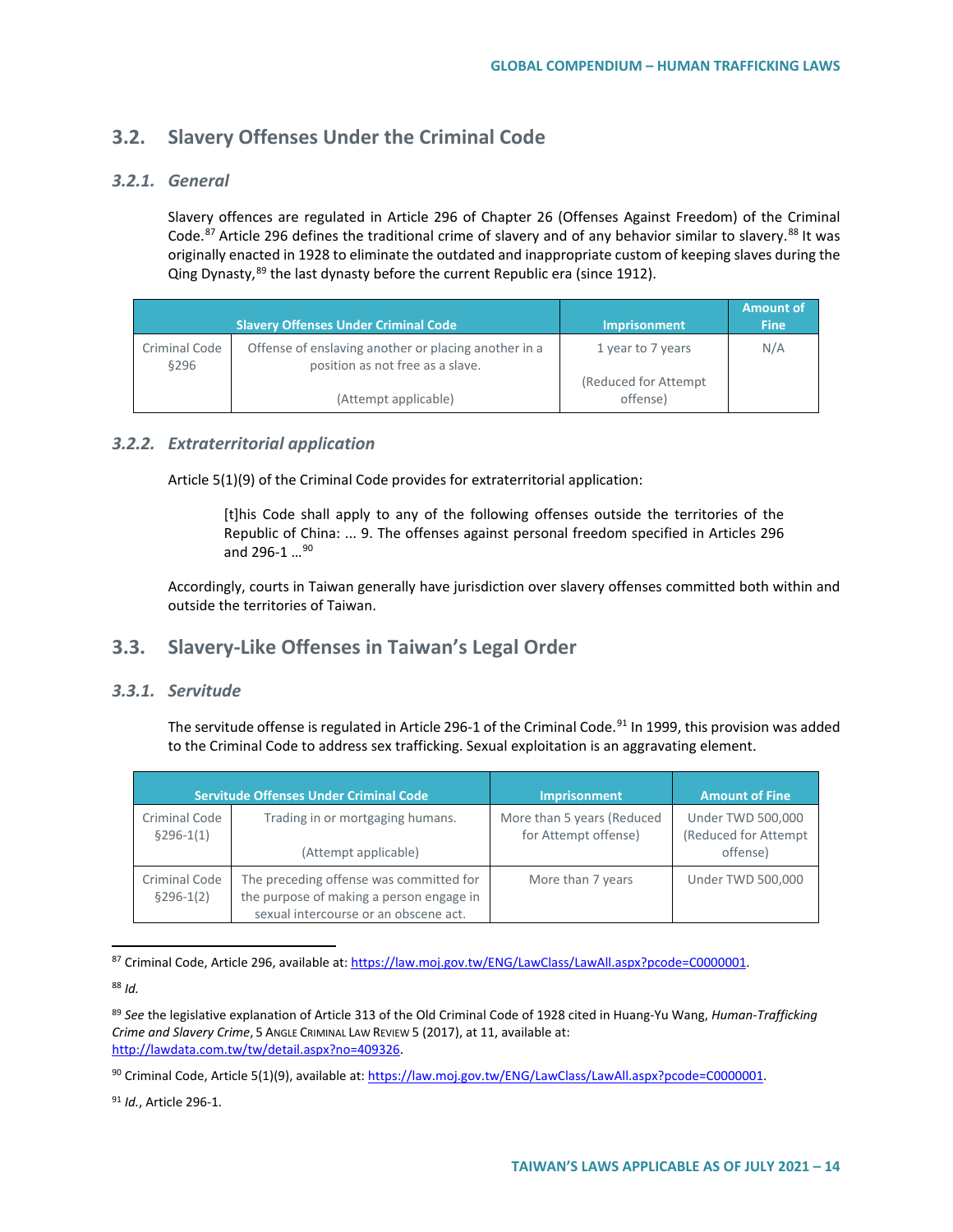| <b>Servitude Offenses Under Criminal Code</b> |                                                                                                                                                                             | Imprisonment                                                                                  | <b>Amount of Fine</b>                                                                               |
|-----------------------------------------------|-----------------------------------------------------------------------------------------------------------------------------------------------------------------------------|-----------------------------------------------------------------------------------------------|-----------------------------------------------------------------------------------------------------|
|                                               | (Attempt applicable)                                                                                                                                                        | (Reduced for Attempt)<br>offense)                                                             | (Reduced for Attempt)<br>offense)                                                                   |
| Criminal Code<br>$§296-1(3)$                  | The two preceding offenses were<br>committed through the use of violence,<br>threats, intimidation, controls, drugs,<br>hypnosis, or another means.<br>(Attempt applicable) | Increasing the preceding<br>two penalties up to one-half<br>(Reduced for Attempt)<br>offense) | Increasing the<br>preceding two<br>penalties up to one-<br>half<br>(Reduced for Attempt<br>offense) |
| Criminal Code<br>$§296-1(4)$                  | Arranging, accepting, or concealing a<br>traded or mortgaged person specified in<br>the three preceding offenses, or to cause<br>the person to conceal.                     | 1 year to 7 years                                                                             | Under TWD 300,000                                                                                   |
| Criminal Code<br>$$296-1(5)$                  | A public official who harbors a person<br>who commits an offense specified in the<br>four preceding offenses.                                                               | Increasing the preceding<br>four penalties up to one-half                                     | Increasing the<br>preceding four<br>penalties up to one-<br>half                                    |

## *3.3.2. Forced labor*

The LSA and the HTPA have criminal offenses against forced labor. Article 75 of the LSA was enacted in 1984 to meet international standards regarding the elimination of forced labor.<sup>[92](#page-14-0)</sup> The HTPA was enacted in 2009 to address human trafficking issues raised in the 2007 U.S. Trafficking in Persons Report,<sup>[93](#page-14-1)</sup> in which Taiwan was listed as a Tier 2 country.<sup>[94](#page-14-2)</sup> Articles 32 and 33 of the HTPA provide a more detailed and comprehensive protection against forced labor compared to the LSA. They expand the scope of criminal liability for forced labor to include debt bondage or the abuse of another person's inability, ignorance, or helplessness. Cases of forced labor in Taiwan often arose from large amounts of debt charged by trafficking rings or brokers as agency fees, smuggling fees, or fees for fraudulent marriages.<sup>[95](#page-14-3)</sup>

|             | <b>Forced Labor Offenses</b>                                                                                                                                                                                                        | Imprisonment                  | <b>Amount of Fine</b>    |
|-------------|-------------------------------------------------------------------------------------------------------------------------------------------------------------------------------------------------------------------------------------|-------------------------------|--------------------------|
| LSA §75     | An employer who violates the provisions of Article 5 (an<br>employer compelling a worker to perform work by force,<br>coercion, detention, or other illegal means).                                                                 | Under 5 years                 | <b>Under TWD 750,000</b> |
| HTPA §32(1) | Anyone using such means as force, threat, intimidation,<br>confinement, monitoring, drugs, fraud, hypnosis, or<br>other means against another person's will to subject the<br>person to labor to which pay is not commensurate with | Under 7 years<br>(Reduced for | Under TWD<br>5,000,000   |

<span id="page-14-0"></span> <sup>92</sup> *See* the legislative explanation of Article 75 of Labor Standards Act of 1984, available at:

[https://lis.ly.gov.tw/lglawc/lawsingle?003C5702AD020000000000000000032000000007000000^01139109052200^000210010](https://lis.ly.gov.tw/lglawc/lawsingle?003C5702AD020000000000000000032000000007000000%5e01139109052200%5e00021001001) [01.](https://lis.ly.gov.tw/lglawc/lawsingle?003C5702AD020000000000000000032000000007000000%5e01139109052200%5e00021001001)

<span id="page-14-1"></span><sup>93</sup> Huang-Yu Wang, *Human-Trafficking Crime and Slavery Crime*, 5 ANGLE CRIMINAL LAW REVIEW 5 (2017), at 16–17, available at: [http://lawdata.com.tw/tw/detail.aspx?no=409326.](http://lawdata.com.tw/tw/detail.aspx?no=409326)

<span id="page-14-2"></span><sup>94</sup> U.S. DEP'T OF STATE, TRAFFICKING IN PERSONS REPORT 193-194 (2007), available at[: https://2009-](https://2009-2017.state.gov/documents/organization/82902.pdf) [2017.state.gov/documents/organization/82902.pdf.](https://2009-2017.state.gov/documents/organization/82902.pdf) 

<span id="page-14-3"></span><sup>95</sup> *See* the legislative explanation of Article 32 of the HTPA, available at:

[https://lis.ly.gov.tw/lglawc/lawsingle?002F2FCBA5800000000000000000032000000007000000^05152105050600^000200010](https://lis.ly.gov.tw/lglawc/lawsingle?002F2FCBA5800000000000000000032000000007000000%5e05152105050600%5e00020001001) [01.](https://lis.ly.gov.tw/lglawc/lawsingle?002F2FCBA5800000000000000000032000000007000000%5e05152105050600%5e00020001001)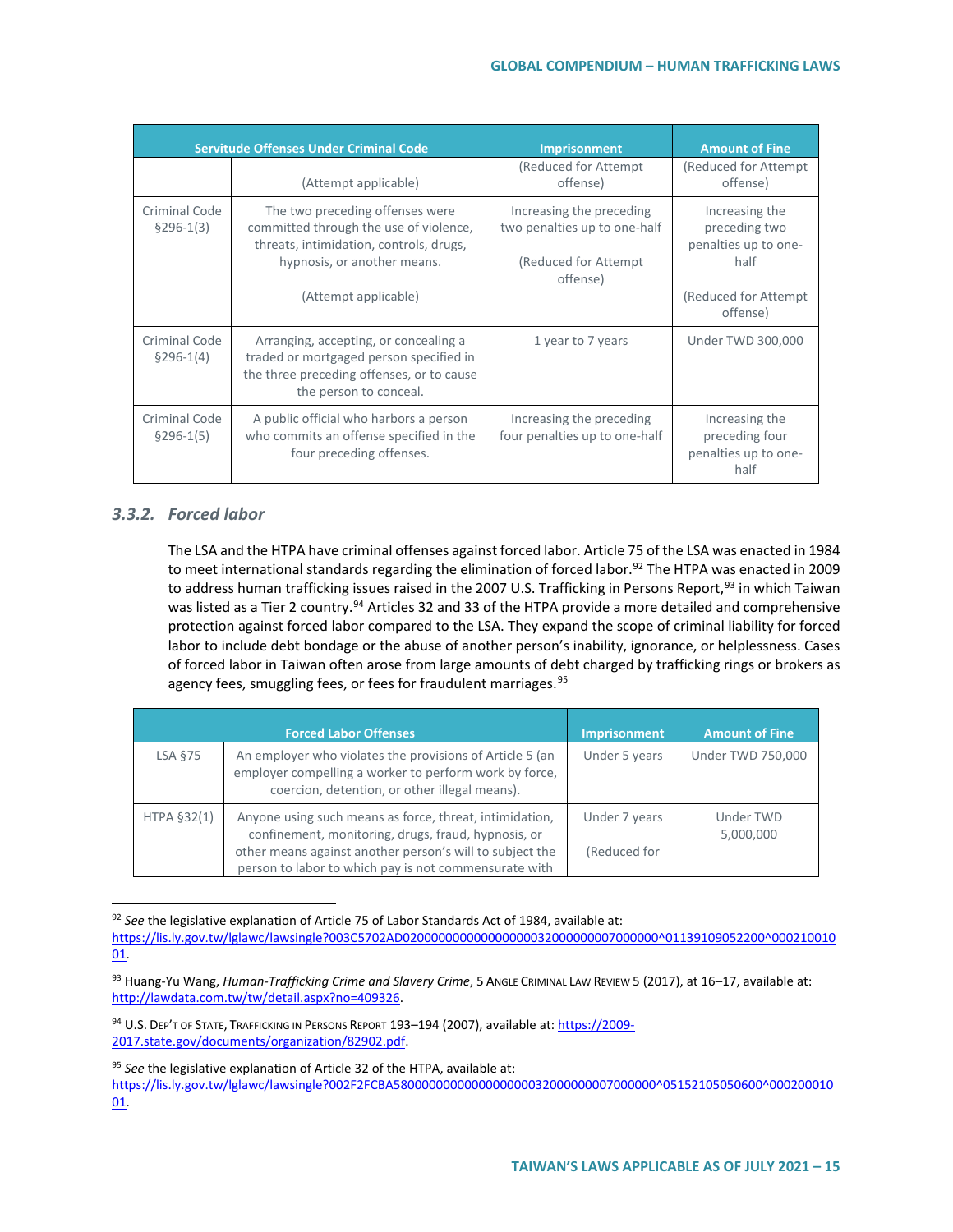|               | <b>Forced Labor Offenses</b>                                                                                                                                                                                                                                                             | <b>Imprisonment</b>                                  | <b>Amount of Fine</b>                                      |
|---------------|------------------------------------------------------------------------------------------------------------------------------------------------------------------------------------------------------------------------------------------------------------------------------------------|------------------------------------------------------|------------------------------------------------------------|
|               | the work duty for profit.                                                                                                                                                                                                                                                                | Attempt<br>offense)                                  | (Reduced for<br>Attempt offense)                           |
|               | (Attempt applicable)                                                                                                                                                                                                                                                                     |                                                      |                                                            |
| HTPA $§32(2)$ | Anyone using such means as debt bondage or the abuse<br>of another person's inability, ignorance, or helplessness<br>to subject that person to labor to which pay is not<br>commensurate with the work duty for profit.<br>(Attempt applicable)                                          | Under 3 years<br>(Reduced for<br>Attempt<br>offense) | Under TWD<br>1,000,000<br>(Reduced for<br>Attempt offense) |
| HTPA §33(1)   | Anyone recruiting, transporting, delivering, receiving,<br>harboring, hiding, brokering, or accommodating another<br>person under 18 years of age in order to subject that<br>person to labor to which pay is not commensurate with<br>the work duty for profit.<br>(Attempt applicable) | Under 7 years<br>(Reduced for<br>Attempt<br>offense) | Under TWD<br>5,000,000<br>(Reduced for<br>Attempt offense) |

### *3.3.3. Deceptive recruiting for labor or services*

Three Articles in three different Acts punish deceptive recruiting for labor or services. The first one was inserted in Article 314 of the Old Criminal Code early in 1928 and later became Article 297 of the current Criminal Code, which was enacted in 1935.<sup>[96](#page-15-0)</sup> It purported to prohibit trading in people overseas for profit, but it somehow limited its application to cases of fraud, which made the Article of little use in combating modern human trafficking.<sup>[97](#page-15-1)</sup> The other two Articles, discussed in Section 3.3.2. (Forced Labor), are Article 75 of the LSA and Article 32 of the HTPA.<sup>[98](#page-15-2)</sup> In these two Articles, "deceptive recruiting" is one of the means to exploit labor.

|                       | <b>Deceptive Recruiting for Labor or Services Offenses</b>                                                                                                                                                                                                        | Imprisonment                                         | <b>Amount of Fine</b>                                      |
|-----------------------|-------------------------------------------------------------------------------------------------------------------------------------------------------------------------------------------------------------------------------------------------------------------|------------------------------------------------------|------------------------------------------------------------|
| Criminal<br>Code §297 | A person who for the purpose of gaining profit causes<br>another to leave the territory of the Republic of China by<br>means of fraud.                                                                                                                            | 3 to 10 years<br>(Reduced for<br>Attempt<br>offense) | Under TWD 300,000<br>(Reduced for<br>Attempt offense)      |
|                       | (Attempt applicable)                                                                                                                                                                                                                                              |                                                      |                                                            |
| LSA §75               | An employer compelling a worker to perform work by<br>force, coercion, detention, or other illegal means.                                                                                                                                                         | Under 5 years                                        | Under TWD 750,000                                          |
| HTPA §32(1)           | Anyone using such means as force, threat, intimidation,<br>confinement, monitoring, drugs, fraud, hypnosis, or<br>other means against another person's will to subject that<br>person to labor to which pay is not commensurate with<br>the work duty for profit. | Under 7 years<br>(Reduced for<br>Attempt<br>offense) | Under TWD<br>5,000,000<br>(Reduced for<br>Attempt offense) |
|                       | (Attempt applicable)                                                                                                                                                                                                                                              |                                                      |                                                            |

<span id="page-15-0"></span><sup>96</sup> Criminal Code, Article 297, available at: https://law.moj.gov.tw/ENG/LawClass/LawAll.aspx?pcode=C0000001.

<span id="page-15-1"></span><sup>97</sup> Huang-Yu Wang, *Human-Trafficking Crime and Slavery Crime*, 5 Angle CRIMINAL LAW REVIEW 5 (2017), at 11–12, available at: [http://lawdata.com.tw/tw/detail.aspx?no=409326.](http://lawdata.com.tw/tw/detail.aspx?no=409326)

<span id="page-15-2"></span><sup>98</sup> LSA, Article 75, available at: [https://law.moj.gov.tw/ENG/LawClass/LawAll.aspx?pcode=N0030001;](https://law.moj.gov.tw/ENG/LawClass/LawAll.aspx?pcode=N0030001) HTPA, Article 32, available at: [https://law.moj.gov.tw/ENG/LawClass/LawAll.aspx?pcode=D0080177.](https://law.moj.gov.tw/ENG/LawClass/LawAll.aspx?pcode=D0080177)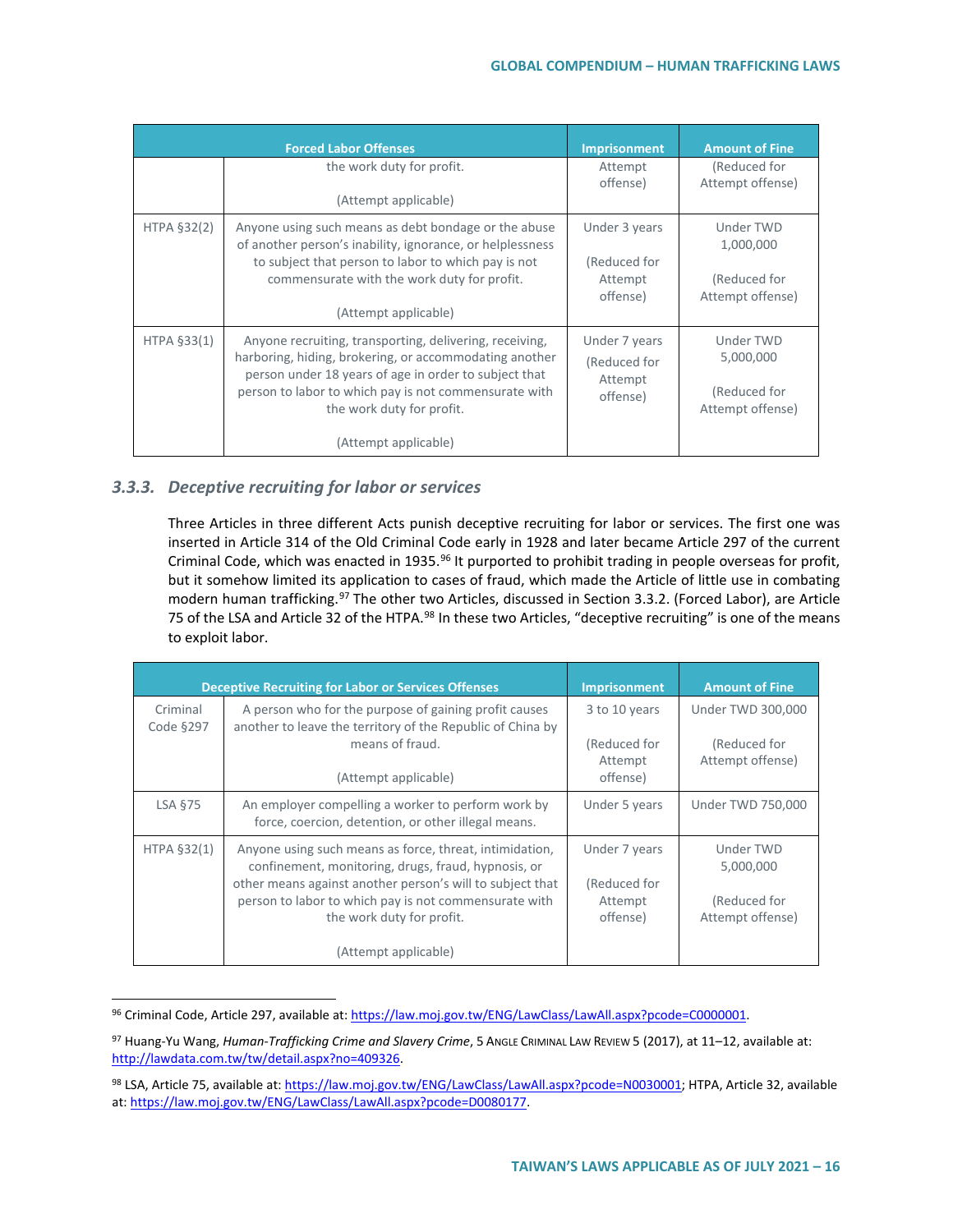#### *3.3.4. Early and forced marriage*

Two Chapters of the Criminal Code—"Offenses Against Marriage and Family" and "Offenses Against Freedom"—provide criminal offenses penalizing early or forced marriage.<sup>[99](#page-16-0)</sup> Articles 240 to 243 of the Chapter prescribing "Offenses Against Marriage and Family" make it a crime to abduct or forcibly abduct a juvenile from the juvenile's family for the purpose of sex exploitation.<sup>[100](#page-16-1)</sup> These Articles to a large extent were intended to prevent juveniles from early and forced marriage. Likewise, Articles 298 and 299 in the Chapter setting out "Offenses Against Freedom" make it a crime to forcibly abduct a woman for the purpose of marriage or sexual exploitation.<sup>[101](#page-16-2)</sup>

|                              | <b>Early and Forced Marriage Offenses</b>                                                                                                                                                                                            | <b>Imprisonment</b>                                                             | <b>Amount of Fine</b>                                                        |
|------------------------------|--------------------------------------------------------------------------------------------------------------------------------------------------------------------------------------------------------------------------------------|---------------------------------------------------------------------------------|------------------------------------------------------------------------------|
| Criminal<br>Code<br>\$240(1) | A person who abducts a male or female under the age of<br>20 from their family or from another who has custody of<br>the male or female.<br>(Attempt applicable)                                                                     | Under 3 years<br>(Reduced for<br>Attempt<br>offense)                            | N/A                                                                          |
| Criminal<br>Code<br>\$240(2) | A person who abducts a married male or female from<br>their family.<br>(Attempt applicable)                                                                                                                                          | Under 3 years<br>(Reduced for<br>Attempt<br>offense)                            | N/A                                                                          |
| Criminal<br>Code<br>\$240(3) | A person who for profit or for the purpose of causing an<br>abducted person to submit to an obscene act or to<br>sexual intercourse commits the offense specified in one<br>of the two preceding paragraphs.<br>(Attempt applicable) | 6 months to 5<br>years<br>(Reduced for<br>Attempt<br>offense)                   | <b>Under TWD 500,000</b><br>(Reduced for<br>Attempt offense)                 |
| Criminal<br>Code<br>\$241(1) | A person who forcibly abducts a male or female who is<br>under the age of 20 from their family or from another<br>who has custody.<br>(Attempt applicable)                                                                           | 1 year to 7<br>years<br>(Reduced for<br>Attempt<br>offense)                     | N/A                                                                          |
| Criminal<br>Code<br>§241(2)  | A person who for profit or for the purpose of causing an<br>abducted person to submit to an obscene act or to have<br>sexual intercourse commits an offense specified in the<br>preceding paragraph.<br>(Attempt applicable)         | 3 to 10 years<br>(Reduced for<br>Attempt<br>offense)                            | <b>Under TWD</b><br>2,000,000<br>(Reduced for<br>Attempt offense)            |
| Criminal<br>Code<br>\$241(3) | Abduction of a male or female person under the age of<br>16 shall be considered as forcible abduction.<br>(Attempt applicable)                                                                                                       | Same as the<br>preceding two<br>offenses<br>(Reduced for<br>Attempt<br>offense) | Same as the<br>preceding two<br>offenses<br>(Reduced for<br>Attempt offense) |

<span id="page-16-0"></span><sup>99</sup> Criminal Code, Chapters 17 and 26, available at: [https://law.moj.gov.tw/ENG/LawClass/LawAll.aspx?pcode=C0000001.](https://law.moj.gov.tw/ENG/LawClass/LawAll.aspx?pcode=C0000001)

<span id="page-16-1"></span><sup>100</sup> Criminal Code, Articles 240–243, available at[: https://law.moj.gov.tw/ENG/LawClass/LawAll.aspx?pcode=C0000001.](https://law.moj.gov.tw/ENG/LawClass/LawAll.aspx?pcode=C0000001) 

<span id="page-16-2"></span><sup>101</sup> Criminal Code, Articles 298-299, available at: https://law.moj.gov.tw/ENG/LawClass/LawAll.aspx?pcode=C0000001.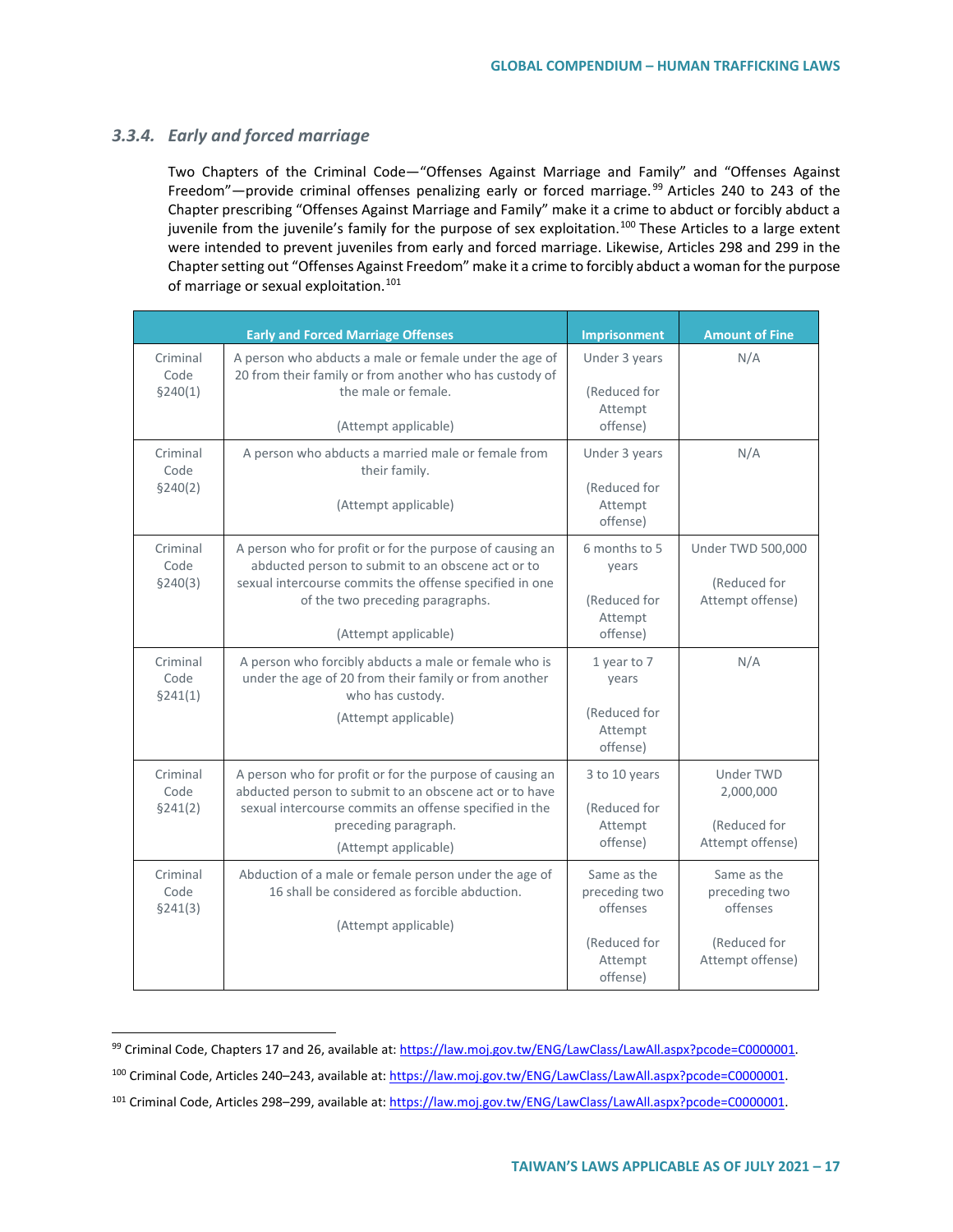|                              | <b>Early and Forced Marriage Offenses</b>                                                                                                                                                                                                                                              | Imprisonment                                                           | <b>Amount of Fine</b>                                |
|------------------------------|----------------------------------------------------------------------------------------------------------------------------------------------------------------------------------------------------------------------------------------------------------------------------------------|------------------------------------------------------------------------|------------------------------------------------------|
| Criminal<br>Code<br>\$242(1) | A person who transports an abducted person specified in<br>one of Articles 240 and 241 beyond the territory of the<br>Republic of China.<br>(Attempt applicable)                                                                                                                       | 7 years to life<br>imprisonment<br>(Reduced for<br>Attempt<br>offense) | N/A                                                  |
| Criminal<br>Code<br>§243(1)  | A person who for profit or for the purpose of causing an<br>abducted person specified in Article 240 or 241 to<br>submit to an obscene act or to sexual intercourse,<br>receives or harbors such an abducted person, or causes<br>that person to be concealed.<br>(Attempt applicable) | 6 months to 5<br>years<br>(Reduced for<br>Attempt<br>offense)          | Under TWD 15,000<br>(Reduced for<br>Attempt offense) |
| Criminal<br>Code<br>\$298(1) | A person who forcibly abducts a female person for the<br>purpose that she marry him or another.<br>(Attempt applicable)                                                                                                                                                                | Under 5 years<br>(Reduced for<br>Attempt<br>offense)                   | N/A                                                  |
| Criminal<br>Code<br>\$298(2) | A person who forcibly abducts a female for profit or for<br>the purpose of causing her to commit an obscene act or<br>to submit to sexual intercourse.<br>(Attempt applicable)                                                                                                         | 1 year to 7<br>years<br>(Reduced for<br>Attempt<br>offense)            | Under TWD 30,000<br>(Reduced for<br>Attempt offense) |
| Criminal<br>Code<br>\$299(1) | A person who transports a forcibly abducted person<br>specified in Article 298 beyond the territory of the<br>Republic of China.<br>(Attempt applicable)                                                                                                                               | More than 5<br>years<br>(Reduced for<br>Attempt<br>offense)            | N/A                                                  |

### *3.3.5. Debt bondage*

The HTPA specifies debt bondage as one of the major means of committing human trafficking offenses. Articles 31, 32(2), and 34(2) of the HTPA list debt bondage as one means for sexual exploitation, labor exploitation, and organ trafficking.[102](#page-17-0)

|             | <b>Debt Bondage Offenses</b>                                                                                                               | Imprisonment                        | <b>Amount of Fine</b>            |
|-------------|--------------------------------------------------------------------------------------------------------------------------------------------|-------------------------------------|----------------------------------|
| HTPA §31    | Anyone using such means as debt bondage to force a<br>person into sexual transactions for profit.                                          | 6 months to 5<br>years              | Under TWD<br>3,000,000           |
|             | (Attempt applicable)                                                                                                                       | (Reduced for<br>Attempt<br>offense) | (Reduced for<br>Attempt offense) |
| HTPA §32(2) | Anyone using such means as debt bondage to subject a<br>person to labor to which pay is not commensurate with<br>the work duty for profit. | Under 3 years<br>Reduced for)       | Under TWD<br>1,000,000           |

<span id="page-17-0"></span><sup>102</sup> HTPA, Articles 31, 32(2), and 34(2), available at: [https://law.moj.gov.tw/ENG/LawClass/LawAll.aspx?pcode=D0080177.](https://law.moj.gov.tw/ENG/LawClass/LawAll.aspx?pcode=D0080177)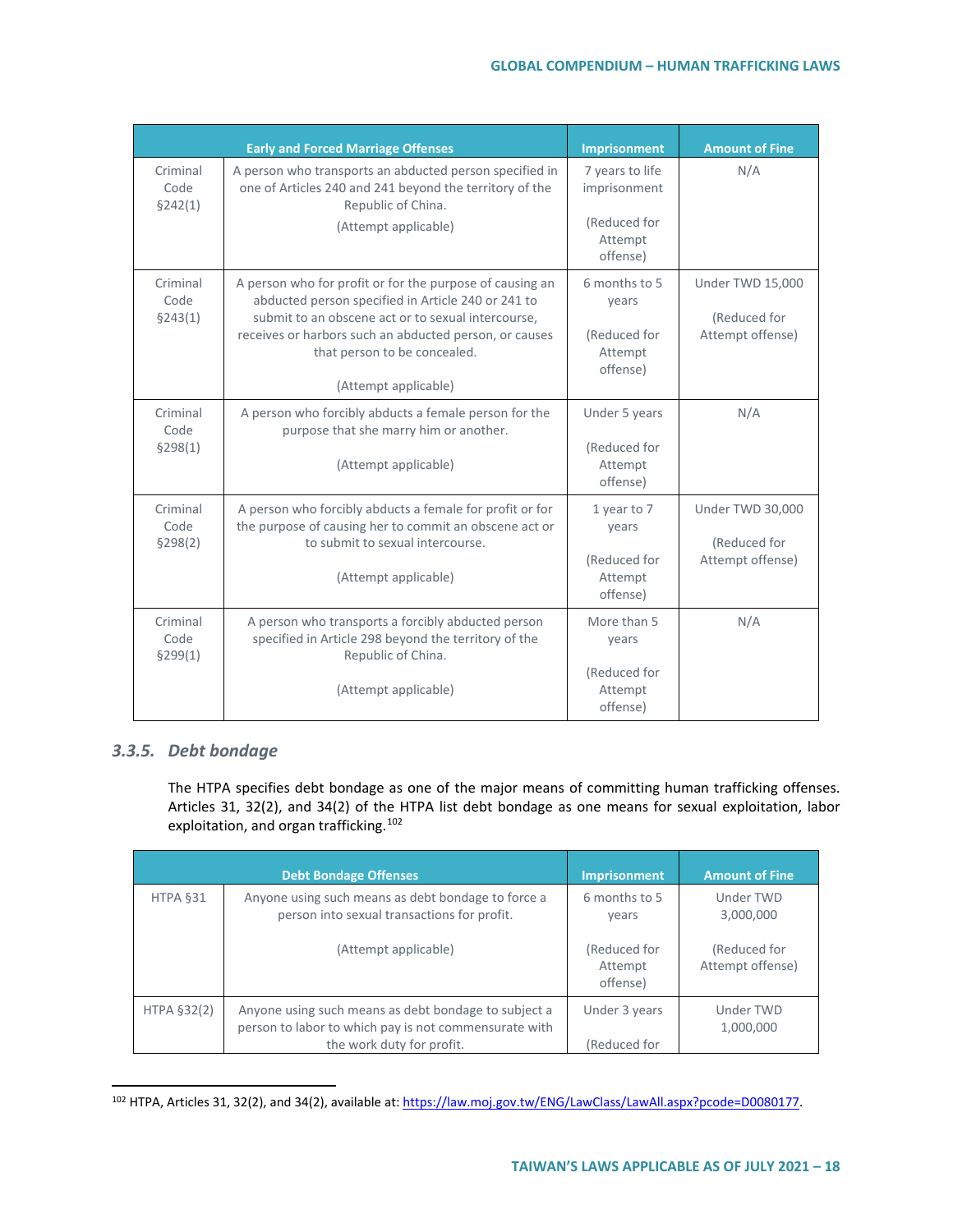|             | <b>Debt Bondage Offenses</b>                                                                   | <b>Imprisonment</b>                 | <b>Amount of Fine</b>            |
|-------------|------------------------------------------------------------------------------------------------|-------------------------------------|----------------------------------|
|             | (Attempt applicable)                                                                           | Attempt<br>offense)                 | (Reduced for<br>Attempt offense) |
| HTPA §34(2) | Anyone using such means as debt bondage to subject a<br>person to organ harvesting for profit. | 5 to 12 years                       | Under TWD<br>5,000,000           |
|             | (Attempt applicable)                                                                           | (Reduced for<br>Attempt<br>offense) | (Reduced for<br>Attempt offense) |

## *3.3.6. Any other relevant offenses*

Article 31 of the HTPA defines sexual exploitation as a human trafficking offense.<sup>[103](#page-18-0)</sup> Beyond that, sexual exploitation often serves as an element or aggravating element for several human trafficking–related offenses in the Criminal Code, including Articles 240(3), 241(2), 243(1), 296-1(2), and 298(2)**.**

|                                | <b>Sexual Exploitation Offenses</b>                                                                                                                                                                                                                                      | Imprisonment                                                  | <b>Amount of Fine</b>                                        |
|--------------------------------|--------------------------------------------------------------------------------------------------------------------------------------------------------------------------------------------------------------------------------------------------------------------------|---------------------------------------------------------------|--------------------------------------------------------------|
| HTPA §31                       | Anyone using such means as debt bondage or another<br>person's inability, ignorance, or helplessness to force<br>that person into sexual transactions for profit.                                                                                                        | 6 months to 5<br>years                                        | Under TWD<br>3,000,000                                       |
|                                | (Attempt applicable)                                                                                                                                                                                                                                                     | (Reduced for<br>Attempt<br>offense)                           | (Reduced for<br>Attempt offense)                             |
| Criminal<br>Code<br>§240(3)    | A person who for the purpose of causing an abducted<br>person to submit to an obscene act or to sexual<br>intercourse commits the offense specified in Article<br>240(1) or 240(2) of the Criminal Code.<br>(Attempt applicable)                                         | 6 months to 5<br>vears<br>(Reduced for<br>Attempt<br>offense) | <b>Under TWD 500,000</b><br>(Reduced for<br>Attempt offense) |
| Criminal<br>Code<br>\$241(2)   | A person who for the purpose of causing an abducted<br>person to submit to an obscene act or to have sexual<br>intercourse commits an offense specified in Article<br>241(1) of the Criminal Code.<br>(Attempt applicable)                                               | 3 to 10 years<br>(Reduced for<br>Attempt<br>offense)          | Under TWD<br>2,000,000<br>(Reduced for<br>Attempt offense)   |
| Criminal<br>Code<br>\$243(1)   | A person who for the purpose of causing an abducted<br>person specified in Articles 240 or 241 to submit to an<br>obscene act or to sexual intercourse, receives or harbors<br>such an abducted person or causes that person to be<br>concealed.<br>(Attempt applicable) | 6 months to 5<br>years<br>(Reduced for<br>Attempt<br>offense) | Under TWD 15,000<br>(Reduced for<br>Attempt offense)         |
| Criminal<br>Code §296-<br>1(2) | The servitude offense in Article 296-1(1) was committed<br>for the purpose of making a person engage in sexual<br>intercourse or an obscene act.<br>(Attempt applicable)                                                                                                 | More than 7<br>vears<br>(Reduced for<br>Attempt<br>offense)   | Under TWD 500,000<br>(Reduced for<br>Attempt offense)        |

<span id="page-18-0"></span><sup>103</sup> HTPA, Article 31, available at: https://law.moj.gov.tw/ENG/LawClass/LawAll.aspx?pcode=D0080177.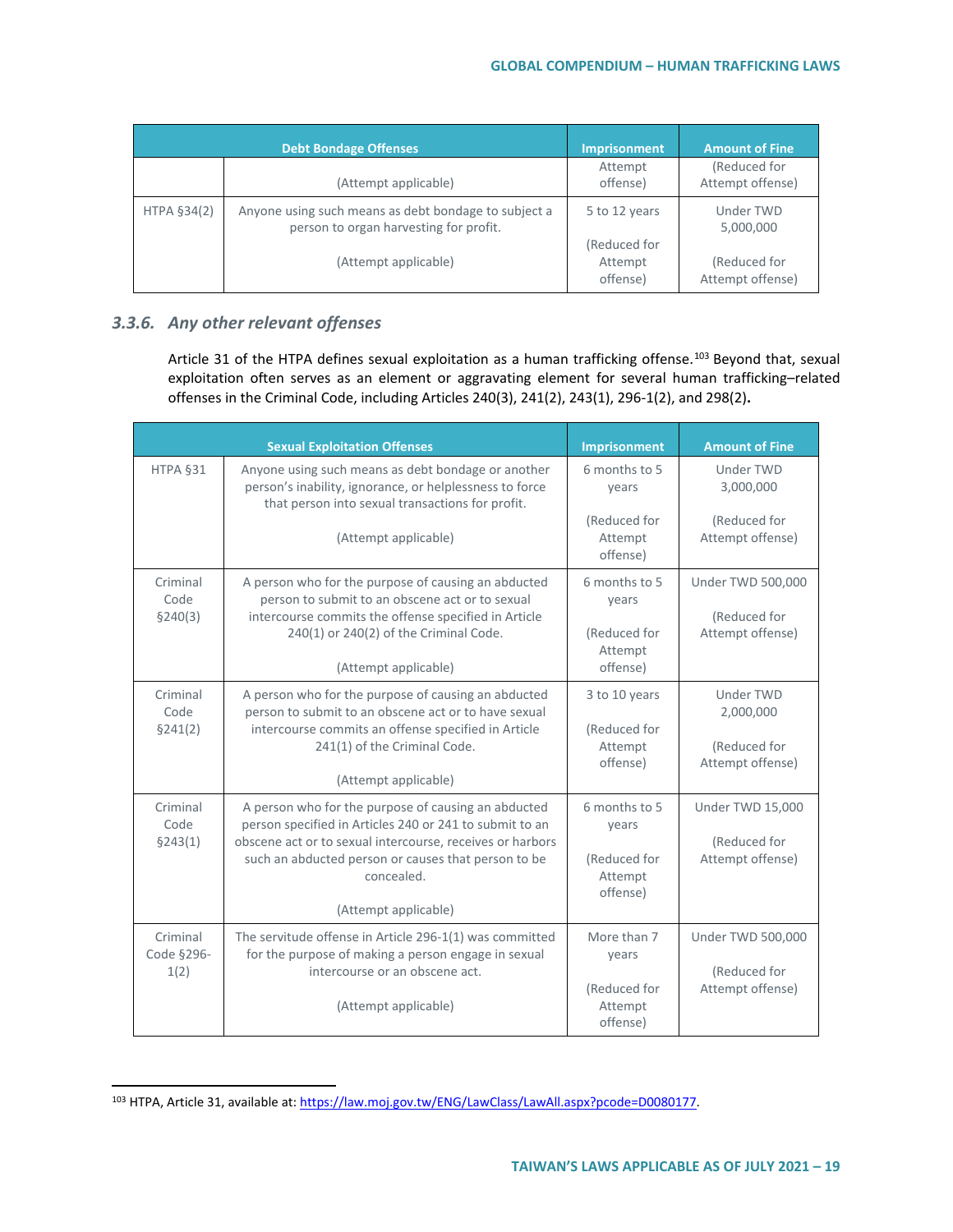|                  | <b>Sexual Exploitation Offenses</b>                                                                               | <b>Imprisonment</b>  | <b>Amount of Fine</b>            |
|------------------|-------------------------------------------------------------------------------------------------------------------|----------------------|----------------------------------|
| Criminal<br>Code | A person who forcibly abducts a female for the purpose<br>of causing her to commit an obscene act or to submit to | 1 year to 7<br>years | Under TWD 30,000                 |
| \$298(2)         | sexual intercourse.                                                                                               | (Reduced for         | (Reduced for<br>Attempt offense) |
|                  | (Attempt applicable)                                                                                              | Attempt<br>offense)  |                                  |

## *3.3.7. Extraterritorial application of the offenses*

Pursuant to Article 5(1)(9) of the Criminal Code, Taiwan courts generally have jurisdiction over slavery and servitude offenses in Articles 296 and 296-1 of the Criminal Code committed both within and outside the territories of Taiwan.

Furthermore, Article 42 of the HTPA provides that "[t]his Act is applicable outside the territory of the ROC to the crimes stated in Articles 31 to 34."<sup>[104](#page-19-0)</sup> Thus, Taiwan courts also generally have jurisdiction over human trafficking–related crimes specified in Articles 31 to 34 of the HTPA committed both within and outside the territories of Taiwan.

Additionally, pursuant to Articles 7 and 8 of the Criminal Code, Taiwan courts have jurisdiction over serious criminal offenses that were committed outside the territory of Taiwan by nationals or by aliens against nationals, unless the conduct is not an offense in the place where it occurred.<sup>[105](#page-19-1)</sup> "Serious criminal offense" means one that is punishable for not less than three years of imprisonment pursuant to Article 7 of the Criminal Code. [106](#page-19-2) Therefore, courts in Taiwan have jurisdiction over some human trafficking–related offenses, such as Articles 297, 299, and 242 of the Criminal Code.

## **3.4. Human Trafficking/Smuggling-Related Criminal Offenses**

### *3.4.1. International and domestic trafficking/smuggling of people*

#### *3.4.1.1 Human trafficking as an offense*

The HTPA established the definitions of "human trafficking" and "offenses of human trafficking." However, the elements of the various human trafficking offenses may also overlap with criminal offenses found in different statutes. Articles 296-1, 297, and 299 of the Criminal Code set forth the criminal punishments for human trafficking**.**

|                                | <b>Human Trafficking Offenses</b>                                                   | <b>Imprisonment</b>                 | <b>Amount of Fine</b> |
|--------------------------------|-------------------------------------------------------------------------------------|-------------------------------------|-----------------------|
| Criminal<br>Code §296-<br>1(1) | The perpetrator trades in or mortgages humans without<br>aggravating circumstances. | More than 5<br>years                | Under TWD 500,000     |
|                                | (Attempt applicable)                                                                | (Reduced for<br>Attempt<br>offense) |                       |

<span id="page-19-0"></span><sup>104</sup> HTPA, Article 42, available at: https://law.moj.gov.tw/ENG/LawClass/LawAll.aspx?pcode=D0080177.

<span id="page-19-1"></span><sup>&</sup>lt;sup>105</sup> Criminal Code, Articles 7 and 8, available at: https://law.moj.gov.tw/ENG/LawClass/LawAll.aspx?pcode=C0000001.

<span id="page-19-2"></span><sup>106</sup> Criminal Code, Article 7, available at: https://law.moj.gov.tw/ENG/LawClass/LawAll.aspx?pcode=C0000001.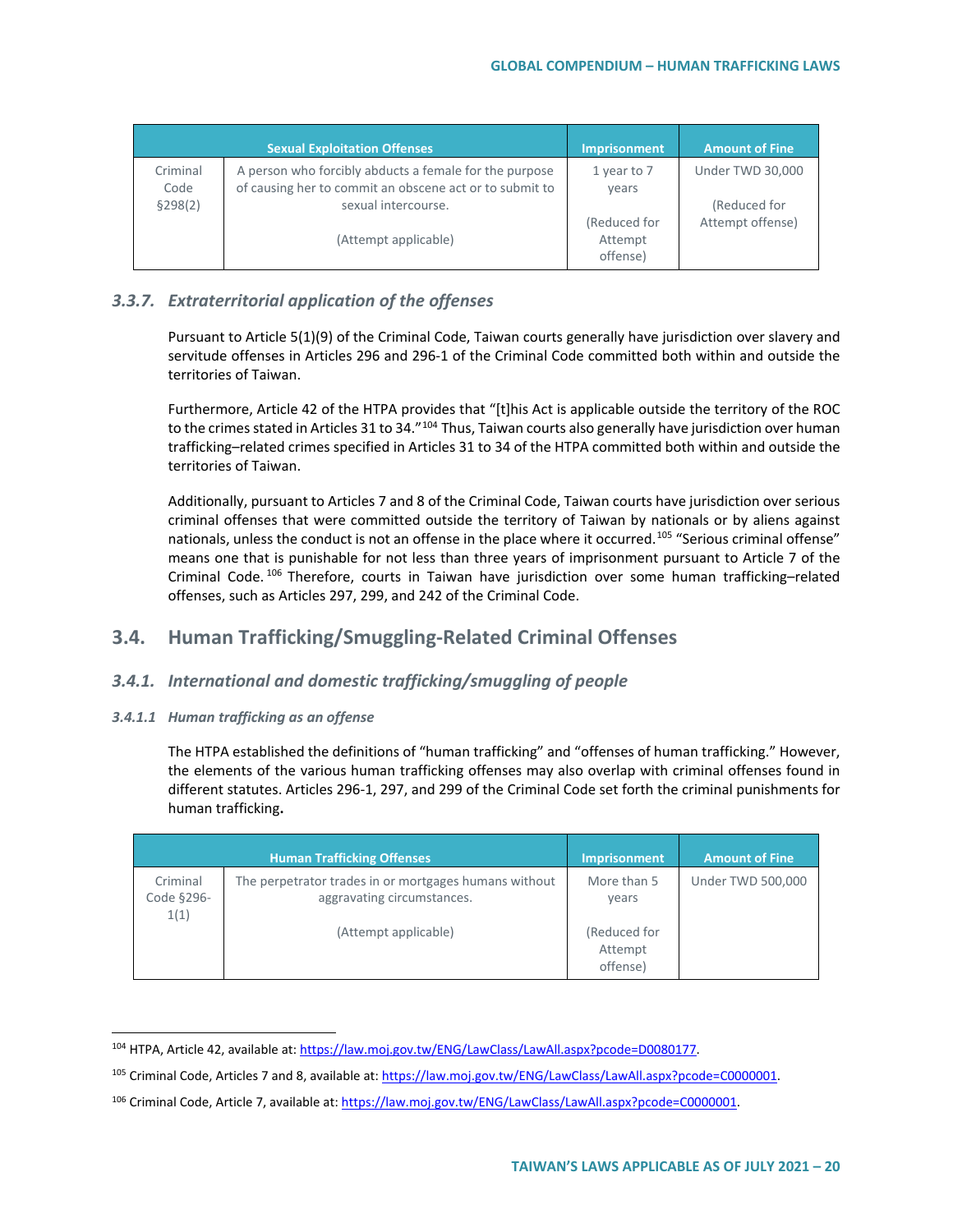|                                | <b>Human Trafficking Offenses</b>                                                                                                                                                                                                                                                                                                                         | <b>Imprisonment</b>                                                                                   | <b>Amount of Fine</b>                                                     |
|--------------------------------|-----------------------------------------------------------------------------------------------------------------------------------------------------------------------------------------------------------------------------------------------------------------------------------------------------------------------------------------------------------|-------------------------------------------------------------------------------------------------------|---------------------------------------------------------------------------|
| Criminal<br>Code §296-<br>1(2) | The purpose of trading in or mortgaging humans is to<br>make a person engage in sexual intercourse or an<br>obscene act.<br>(Attempt applicable)                                                                                                                                                                                                          | More than 7<br>years<br>(Reduced for<br>Attempt<br>offense)                                           | <b>Under TWD 500,000</b><br>(Reduced for<br>Attempt offense)              |
| Criminal<br>Code §296-<br>1(3) | The two preceding offenses are conducted through the<br>use of violence, threats, intimidation, control, drugs,<br>hypnosis, or another means.<br>(Attempt applicable)                                                                                                                                                                                    | Increasing the<br>two preceding<br>penalties up to<br>one-half<br>(Reduced for<br>Attempt<br>offense) | Increasing the fine<br>up to one-half<br>(Reduced<br>for Attempt offense) |
| Criminal<br>Code §296-<br>1(4) | A person who arranges, accepts, or conceals a traded or<br>mortgaged person.                                                                                                                                                                                                                                                                              | 1 year to 7<br>years                                                                                  | <b>Under TWD 300,000</b>                                                  |
| Criminal<br>Code §296-<br>1(5) | A public official who harbors a person who commits one<br>of the offenses specified in the four preceding<br>paragraphs.                                                                                                                                                                                                                                  | Increasing the<br>penalty above<br>up to one-half                                                     | Increasing the fine<br>up to one-half                                     |
| Criminal<br>Code §297          | A person fraudulently causes another to leave the<br>territory of the Republic of China for the purpose of gain.<br>(Attempt applicable)                                                                                                                                                                                                                  | 3 to 10 years<br>(Reduced for<br>Attempt<br>offense)                                                  | <b>Under TWD 300,000</b><br>(Reduced for<br>Attempt offense)              |
| Criminal<br>Code §299          | A person who forcibly abducts a female for the purpose<br>that she marry that person or another, for the purpose<br>of gain, or for the purpose to cause her to commit an<br>obscene act or to submit to sexual intercourse, and who<br>transports the forcibly abducted person beyond the<br>territory of the Republic of China.<br>(Attempt applicable) | More than 5<br>years<br>(Reduced<br>for Attempt<br>offense)                                           | N/A                                                                       |

#### *3.4.1.2 Smuggling of people as an offense*

Illegally transporting people overseas is not necessarily human trafficking. The intention and knowledge of the person being transported are relevant to the question of whether the transport is "human trafficking" within Article 2 of the HTPA. If the illegally transported person consents or even asks for the transportation, that person and the person conducting the transporting will not be criminally liable for human trafficking. However, such persons may be deemed to be engaged in the criminal offense of smuggling pursuant to Articles 73 and 74 of the Immigration Act, respectively.

|                        | <b>Smuggling of People Offenses</b>                                                                                                                                                                                                                                                                  | <b>Imprisonment</b>                                  | <b>Amount of Fine</b>  |
|------------------------|------------------------------------------------------------------------------------------------------------------------------------------------------------------------------------------------------------------------------------------------------------------------------------------------------|------------------------------------------------------|------------------------|
| Immigration<br>Act §73 | A person who exchanges, hands over certificates, or uses<br>other illegal means at airports or seaports, in order to<br>use an aircraft, a vessel, or any other means of transport<br>to carry people not to be transported to the Republic of<br>China or any countries according to any contracts. | Under 5 years<br>(Reduced for<br>Attempt<br>offense) | Under TWD<br>2,000,000 |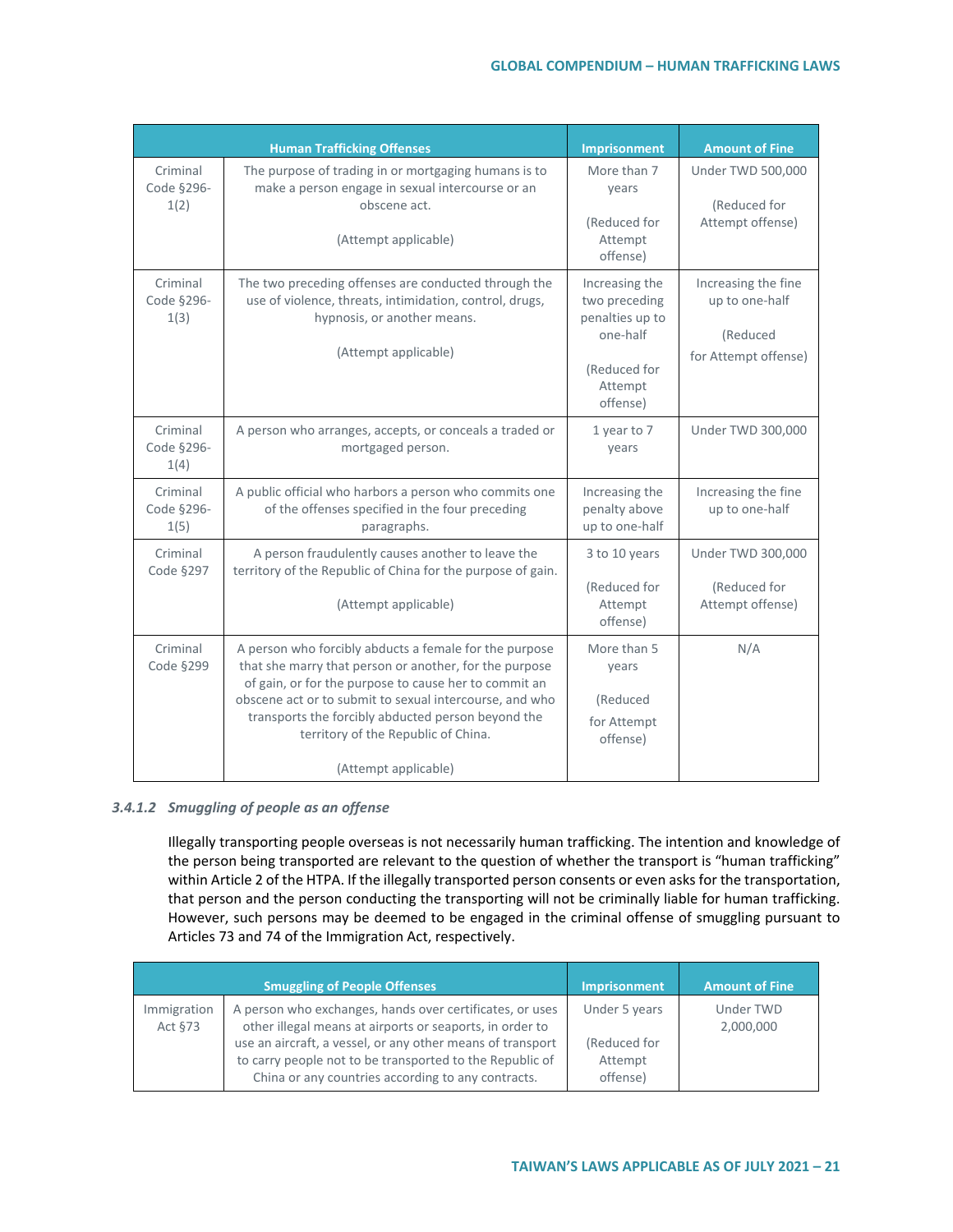|                        | <b>Smuggling of People Offenses</b>                                                             | Imprisonment, | <b>Amount of Fine</b> |
|------------------------|-------------------------------------------------------------------------------------------------|---------------|-----------------------|
|                        | (Attempt applicable)                                                                            |               |                       |
| Immigration<br>Act §74 | A person who enters or exits the Republic of China<br>without permission or breaks an exit ban. | Under 3 years | Under TWD 90,000      |

## *3.4.2. International and domestic trafficking in children*

Although Articles 240 to 243 of the Criminal Code, Article 33 of the HTPA, and the CYSEPA penalize trafficking in children, the introduction and relevant parts of the CYSEPA are discussed in Sections 3.5. and 3.6. to highlight their roles as to sex-related offenses.

|                              | <b>Trafficking in Children Offenses</b>                                                                                                                                                                                              | Imprisonment                                                                    | <b>Amount of Fine</b>                                                        |
|------------------------------|--------------------------------------------------------------------------------------------------------------------------------------------------------------------------------------------------------------------------------------|---------------------------------------------------------------------------------|------------------------------------------------------------------------------|
| Criminal<br>Code<br>\$240(1) | A person who abducts a male or female under the age of<br>20 from their family or from another who has custody of<br>the male or female.                                                                                             | Under 3 years<br>(Reduced for<br>Attempt                                        | N/A                                                                          |
| Criminal<br>Code<br>\$240(2) | (Attempt applicable)<br>A person who abducts a married male or female from<br>their family.<br>(Attempt applicable)                                                                                                                  | offense)<br>Under 3 years<br>(Reduced for<br>Attempt<br>offense)                | N/A                                                                          |
| Criminal<br>Code<br>\$240(3) | A person who for profit or for the purpose of causing an<br>abducted person to submit to an obscene act or to<br>sexual intercourse commits the offense specified in one<br>of the two preceding paragraphs.<br>(Attempt applicable) | 6 months to 5<br>years<br>(Reduced for<br>Attempt<br>offense)                   | Under TWD 500,000<br>(Reduced for<br>Attempt offense)                        |
| Criminal<br>Code<br>\$241(1) | A person who forcibly abducts a male or female under<br>the age of 20 from their family or from another who has<br>custody of the male or female.<br>(Attempt applicable)                                                            | 1 year to 7<br>years<br>(Reduced for<br>Attempt<br>offense)                     | N/A                                                                          |
| Criminal<br>Code<br>\$241(2) | A person who for profit or for the purpose of causing an<br>abducted person to submit to an obscene act or to have<br>sexual intercourse commits an offense specified in the<br>preceding paragraph.<br>(Attempt applicable)         | 3 to 10 years<br>(Reduced for<br>Attempt<br>offense)                            | <b>Under TWD</b><br>2,000,000<br>(Reduced for<br>Attempt offense)            |
| Criminal<br>Code<br>\$241(3) | Abduction of a person under the age of 16 shall be<br>considered as forcible abduction.<br>(Attempt applicable)                                                                                                                      | Same as the<br>preceding two<br>offenses<br>(Reduced for<br>Attempt<br>offense) | Same as the<br>preceding two<br>offenses<br>(Reduced for<br>Attempt offense) |
| Criminal<br>Code §242        | Perpetrator transports a person under the age of 20 who<br>is abducted or forcibly abducted from that person's                                                                                                                       | 7 years to life<br>imprisonment                                                 | N/A                                                                          |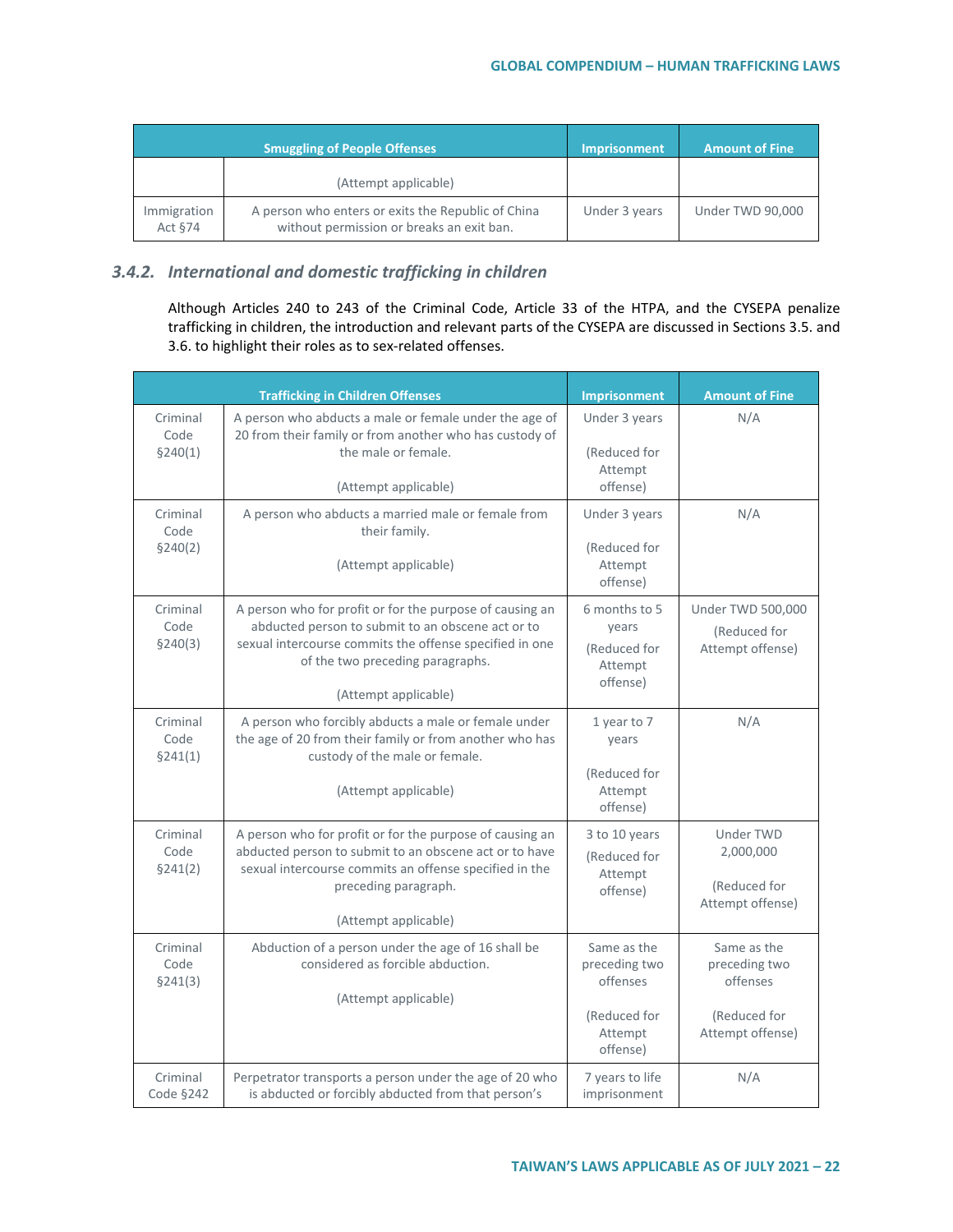|          | <b>Trafficking in Children Offenses</b>                                                                                                                                                                                                             | <b>Imprisonment</b>                                  | <b>Amount of Fine</b>                                      |
|----------|-----------------------------------------------------------------------------------------------------------------------------------------------------------------------------------------------------------------------------------------------------|------------------------------------------------------|------------------------------------------------------------|
|          | family or from another having the custody over that<br>person beyond the territory of the Republic of China.<br>(Attempt applicable)                                                                                                                | (Reduced for<br>Attempt<br>offense)                  |                                                            |
| HTPA §33 | Anyone recruiting, transporting, delivering, receiving,<br>harboring, hiding, brokering, or accommodating another<br>person under the age of 18 to subject that person to<br>labor exploitation or underpayment for profit.<br>(Attempt applicable) | Under 7 years<br>(Reduced for<br>Attempt<br>offense) | Under TWD<br>5,000,000<br>(Reduced for<br>Attempt offense) |

### *3.4.3. Victim harboring*

Victim harboring as an offense in Taiwan is not a general rule in all human trafficking offenses. Instead, victim harboring can be found in Article 243 of the Criminal Code, Articles 33 and 34 of the HTPA, and Articles 32 to 34 of the CYSEPA with various constitutive elements and penalties. That being said, the main idea of victim harboring remains the same—one is either assisting in human trafficking offenses or furthering the plight of victims.

|                              | <b>Victim Harboring Offenses</b>                                                                                                                                                                                                                                                                                           | <b>Imprisonment</b>                                           | <b>Amount of Fine</b>                                             |
|------------------------------|----------------------------------------------------------------------------------------------------------------------------------------------------------------------------------------------------------------------------------------------------------------------------------------------------------------------------|---------------------------------------------------------------|-------------------------------------------------------------------|
| Criminal<br>Code<br>\$243(1) | A person who for the purpose of gain or for the purpose<br>of causing an abducted person specified in Article 240 or<br>241 to submit to an obscene act or to sexual intercourse,<br>receives or harbors such an abducted person, or causes<br>the abducted person to be concealed.<br>(Attempt applicable)                | 6 months to 5<br>years<br>(Reduced for<br>Attempt<br>offense) | Under TWD 15,000<br>(Reduced for<br>Attempt offense)              |
| HTPA §33(1)                  | Anyone recruiting, transporting, delivering, receiving,<br>harboring, hiding, brokering, or accommodating another<br>person under 18 years of age to subject that person to<br>labor exploitation or underpayment for profit.<br>(Attempt applicable)                                                                      | Under 7 years<br>(Reduced for<br>Attempt<br>offense)          | <b>Under TWD</b><br>5,000,000<br>(Reduced for<br>Attempt offense) |
| HTPA §34(3)                  | Anyone recruiting, transporting, delivering, receiving,<br>harboring, hiding, brokering, or accommodating a<br>person under 18 years of age to subject that person to<br>organ harvesting for profit.<br>(Attempt applicable)                                                                                              | More than 7<br>years<br>(Reduced for<br>Attempt<br>offense)   | <b>Under TWD</b><br>7,000,000<br>(Reduced for<br>Attempt offense) |
| <b>CYSEPA</b><br>\$32(3)(4)  | Any person who arranges for, hands over, accepts,<br>transports, or harbors the victim of the offenses set<br>forth in the preceding two paragraphs or causes the<br>victim to be hidden. The same rule shall apply to those<br>who arrange the handover, acceptance, transport, and<br>harboring.<br>(Attempt applicable) | 1 year to 7<br>years<br>(Reduced for<br>Attempt<br>offense)   | <b>Under TWD</b><br>3,000,000<br>(Reduced for<br>Attempt offense) |
| <b>CYSEPA</b><br>\$33(3)(4)  | Any person who arranges for, hands over, accepts,<br>transports, or harbors the victim set forth in the<br>preceding two paragraphs or causes the victim to be                                                                                                                                                             | 3 to 10 years<br>(Reduced for                                 | <b>Under TWD</b><br>5,000,000                                     |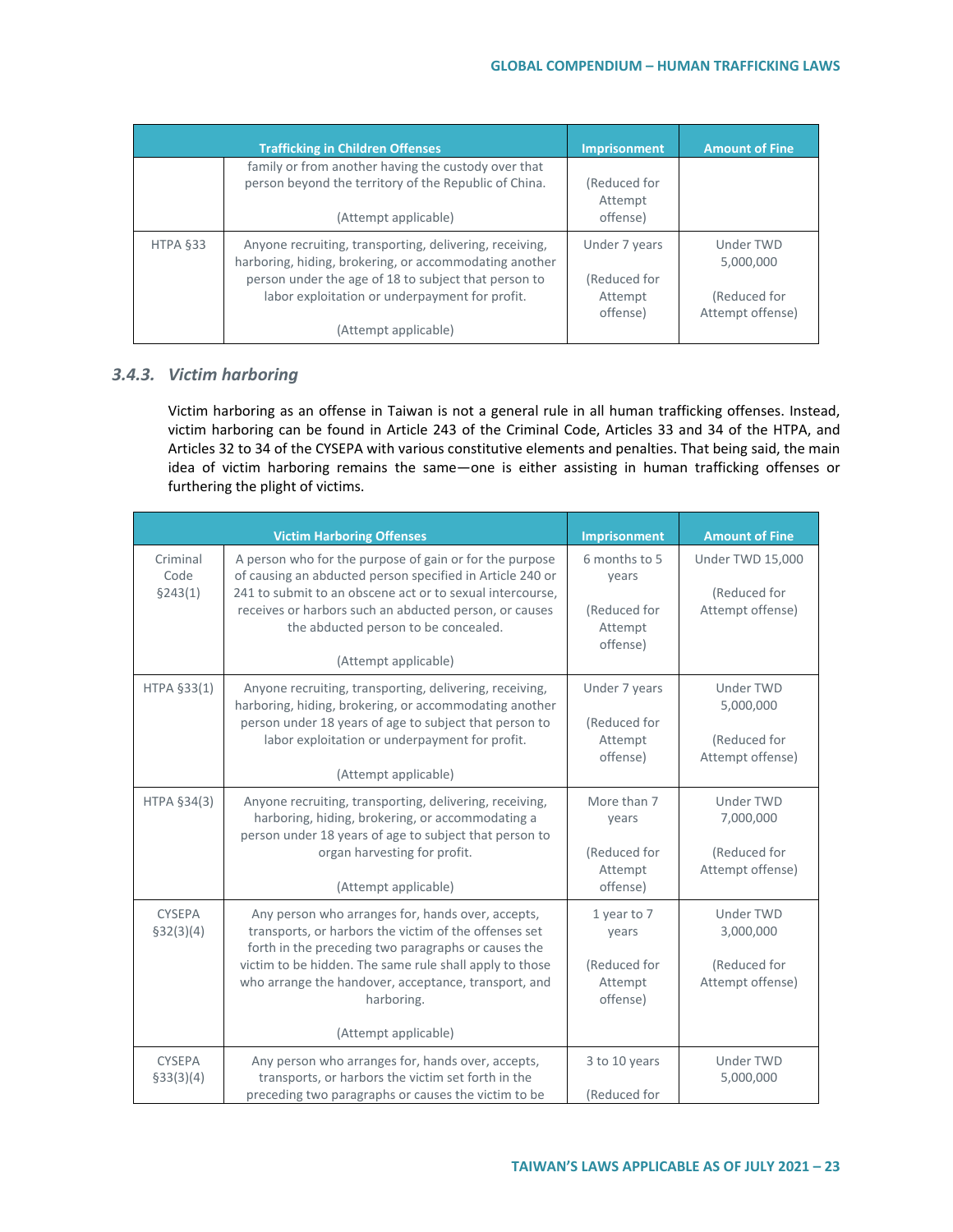|                            | <b>Victim Harboring Offenses</b>                                                                                                                                                                                                                                                | <b>Imprisonment</b>                                  | <b>Amount of Fine</b>                                      |
|----------------------------|---------------------------------------------------------------------------------------------------------------------------------------------------------------------------------------------------------------------------------------------------------------------------------|------------------------------------------------------|------------------------------------------------------------|
|                            | hidden. The same rule shall apply to those who arrange<br>the handover, acceptance, transport, and harboring.                                                                                                                                                                   | Attempt<br>offense)                                  | (Reduced for<br>Attempt offense)                           |
|                            | (Attempt applicable)                                                                                                                                                                                                                                                            |                                                      |                                                            |
| <b>CYSEPA</b><br>§34(3)(4) | Any person who arranges for, hands over, accepts,<br>transports, or harbors the victim set forth in the<br>preceding two paragraphs or causes the victim to be<br>hidden. The same rule shall apply to those who arrange<br>the handover, acceptance, transport, and harboring. | 3 to 10 years<br>(Reduced for<br>Attempt<br>offense) | Under TWD<br>5,000,000<br>(Reduced for<br>Attempt offense) |
|                            | (Attempt applicable)                                                                                                                                                                                                                                                            |                                                      |                                                            |

### *3.4.4. Extraterritorial application of human trafficking and smuggling offenses*

Refer to Sections 3.2.2. and 3.3.7.

## *3.4.5. International and domestic organ trafficking*

Organ harvesting in Taiwan is nearly impossible due to the Human Organ Transplant Act's strict restrictions. However, it is still necessary to prevent Taiwan citizens from harvesting organs overseas.<sup>[107](#page-23-0)</sup> Article 34 of the HTPA is aimed at such organ harvesting.

|             | <b>Organ Trafficking Offenses</b>                                                                                                                                           | <b>Imprisonment</b>                 | <b>Amount of Fine</b>            |
|-------------|-----------------------------------------------------------------------------------------------------------------------------------------------------------------------------|-------------------------------------|----------------------------------|
| HTPA §34(1) | Anyone using such means as force, threat, intimidation,<br>confinement, monitoring, drugs, fraud, hypnosis, or<br>other means against another person's will to subject that | More than 7<br>years                | Under TWD<br>7,000,000           |
|             | person to organ harvesting for profit.<br>(Attempt applicable)                                                                                                              | (Reduced for<br>Attempt<br>offense) | (Reduced for<br>Attempt offense) |
|             |                                                                                                                                                                             |                                     |                                  |
| HTPA §34(2) | Anyone using such means as debt bondage or abusing<br>another person's inability, ignorance, or helplessness to<br>subject that person to organ harvesting for profit.      | 5 to 7 years<br>(Reduced for        | Under TWD<br>5,000,000           |
|             | (Attempt applicable)                                                                                                                                                        | Attempt<br>offense)                 | (Reduced for<br>Attempt offense) |
| HTPA §34(3) | Anyone recruiting, transporting, delivering, receiving,<br>harboring, hiding, brokering, or accommodating a<br>person under 18 years of age to subject that person to       | More than 7<br>years                | Under TWD<br>7,000,000           |
|             | organ harvesting for profit.                                                                                                                                                | (Reduced for<br>Attempt             | (Reduced for<br>Attempt offense) |
|             | (Attempt applicable)                                                                                                                                                        | offense)                            |                                  |

## **3.5. Online Exploitation of Children Offenses**

When it comes to online exploitation of children, Taiwan courts primarily refer to the CYSEPA instead of the Criminal Code. As Article 1 of the CYSEPA states, "This Act is enacted to prevent all forms of sexual

<span id="page-23-0"></span> <sup>107</sup> *See* the legislative explanation of Article 2 of the HTPA, available at:

[https://db.lawbank.com.tw/FLAW/FLAWDOC01.aspx?lsid=FL047749&lno=2.](https://db.lawbank.com.tw/FLAW/FLAWDOC01.aspx?lsid=FL047749&lno=2)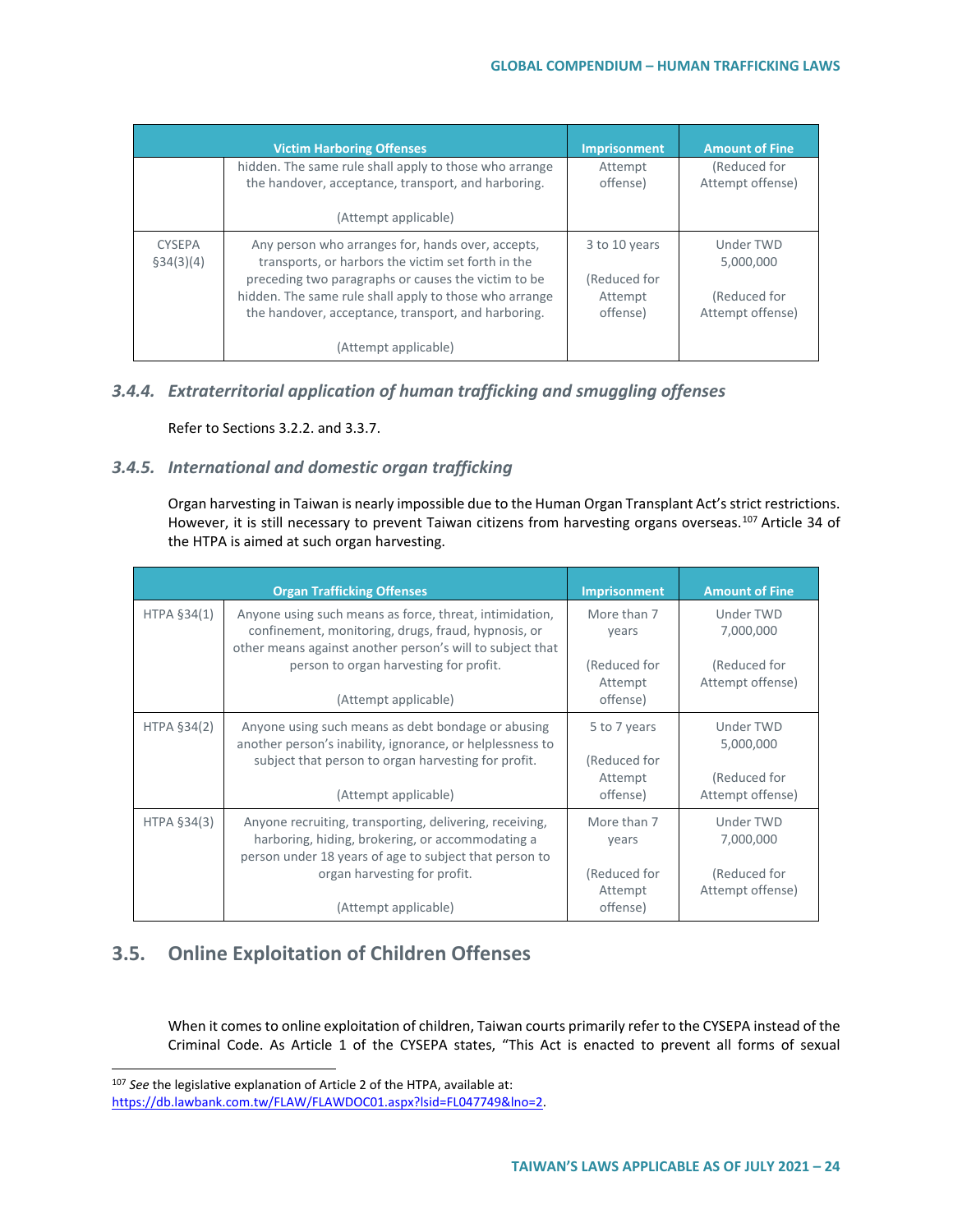exploitation of children and youths and ensure their healthy physical and mental development."108 Articles 36 and 38 of the CYSEPA forbid conduct, such as creating or distributing illegal content, that could be online exploitation of children. Additionally, Article 40 of the CYSEPA punishes conduct that may expose children to the risk of exploitation.

|                          | <b>Online Exploitation of Children Offenses</b>                                                                                                                                                                                                                                                                                                                                                                                                          | <b>Imprisonment</b>                                              | <b>Amount of Fine</b>                                             |
|--------------------------|----------------------------------------------------------------------------------------------------------------------------------------------------------------------------------------------------------------------------------------------------------------------------------------------------------------------------------------------------------------------------------------------------------------------------------------------------------|------------------------------------------------------------------|-------------------------------------------------------------------|
| <b>CYSEPA</b><br>\$36(1) | Any person who films a child or youth engaging in sexual<br>intercourse or obscene acts, or produces pictures,<br>photographs, films, videotapes, compact disks,<br>electronic signals, or other objects that show a child or<br>youth engaging in sexual intercourse or obscene acts.<br>(Attempt applicable)                                                                                                                                           | 1 year to 7<br>years<br>(Reduced for<br>Attempt<br>offense)      | Under TWD<br>1,000,000<br>(Reduced for<br>Attempt offense)        |
| <b>CYSEPA</b><br>\$36(2) | Any person who, through recruitment, seduction,<br>shelter, arrangement, assistance, or other means, films a<br>child or youth engaging in sexual intercourse or obscene<br>acts, or produces pictures, photographs, films,<br>videotapes, compact disks, electronic signals, or other<br>objects that show a child or youth engaging in sexual<br>intercourse or obscene acts.<br>(Attempt applicable)                                                  | 3 to 7 years<br>(Reduced for<br>Attempt<br>offense)              | Under TWD<br>3,000,000<br>(Reduced for<br>Attempt offense)        |
| <b>CYSEPA</b><br>\$36(3) | Any person who, by means of violence, coercion, drugs,<br>fraud, hypnosis, or other means violating the free will of<br>the child or youth concerned, films a child or youth<br>engaging in sexual intercourse or obscene acts, or<br>produces pictures, photographs, films, videotapes,<br>compact disks, electronic signals, or other objects that<br>show a child or youth engaging in sexual intercourse or<br>obscene acts.<br>(Attempt applicable) | More than 7<br>years<br>(Reduced for<br>Attempt<br>offense)      | Under TWD<br>5,000,000<br>(Reduced for<br>Attempt offense)        |
| <b>CYSEPA</b><br>\$36(4) | For any person who commits the offenses set forth in<br>the preceding three paragraphs with the intent to make<br>profits.<br>(Attempt applicable)                                                                                                                                                                                                                                                                                                       | Increasing the<br>preceding three<br>penalties up to<br>one-half | Increasing the<br>preceding three<br>penalties up to one-<br>half |
| <b>CYSEPA</b><br>\$38(1) | Any person who distributes, broadcasts, sells, publicly<br>displays, or by other means shows others the pictures,<br>photographs, films, videotapes, compact disks,<br>electronic signals, or other objects that show a child or<br>youth engaging in sexual intercourse or obscene acts.                                                                                                                                                                | Under 3 years                                                    | Under TWD<br>5,000,000                                            |
| <b>CYSEPA</b><br>\$38(2) | Any person who possesses the things in the preceding<br>paragraphs with the intent to distribute, broadcast, sell,<br>or publicly display the same.                                                                                                                                                                                                                                                                                                      | Under 2 years                                                    | Under TWD<br>2,000,000                                            |
| CYSEPA<br>\$40(1)        | Any person who, by means of promotional materials,<br>publications, broadcast, television, telecommunication,<br>the Internet sources, or other methods, distributes,<br>sends, publishes, or posts messages that are deemed to<br>be sufficient to seduce, arrange, suggest, or cause a child                                                                                                                                                           | Under 3 years                                                    | Under TWD<br>1,000,000                                            |

<span id="page-24-0"></span><sup>108</sup> CYSEPA, Article 1 (emphasis added), available at: [https://law.moj.gov.tw/Eng/LawClass/LawAll.aspx?PCode=D0050023.](https://law.moj.gov.tw/Eng/LawClass/LawAll.aspx?PCode=D0050023)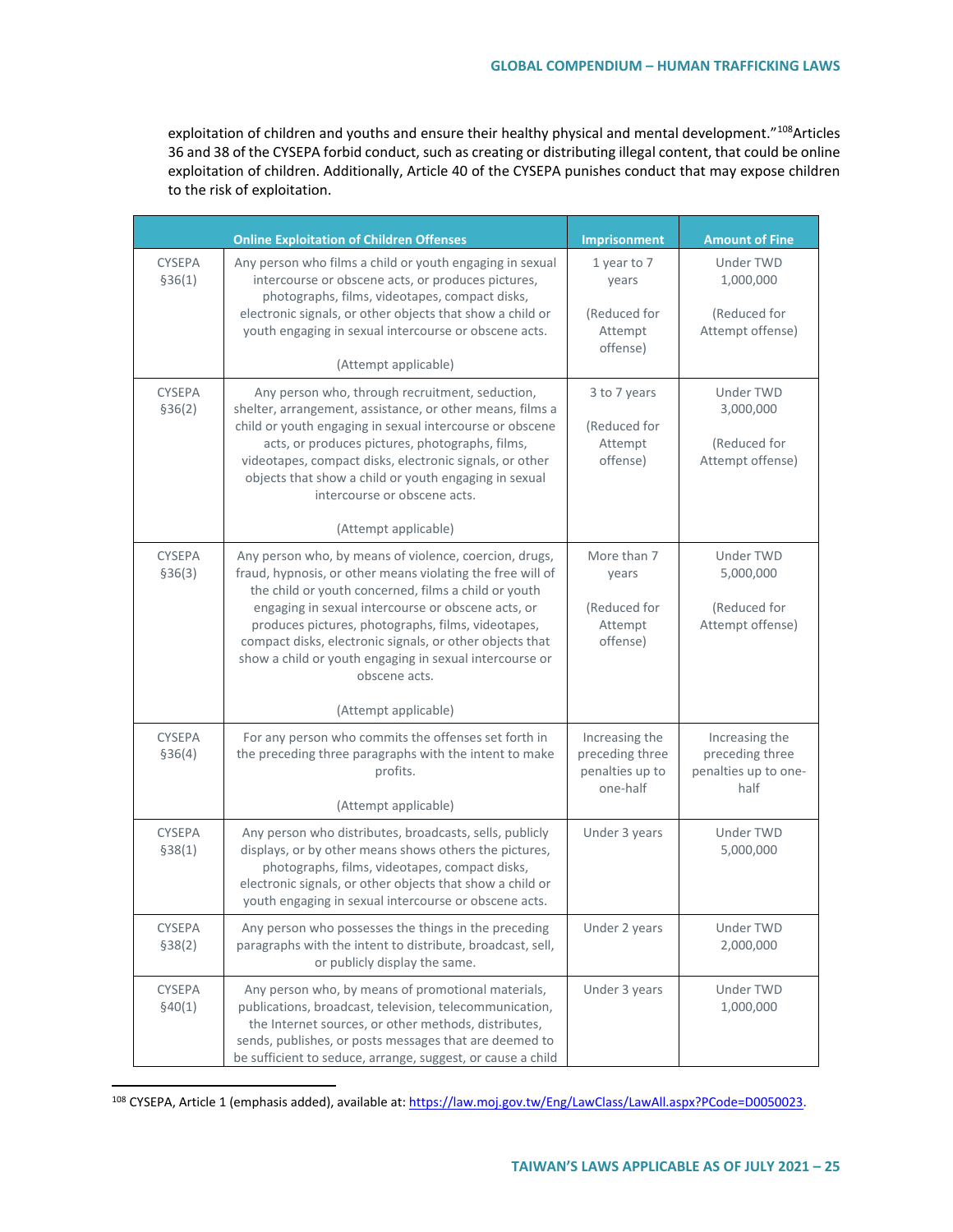|                          | <b>Online Exploitation of Children Offenses</b>                                                               | <b>Imprisonment</b> | <b>Amount of Fine</b>  |
|--------------------------|---------------------------------------------------------------------------------------------------------------|---------------------|------------------------|
|                          | or youth to be subjected to the conditions set forth in<br>Subparagraphs 1 to 3, Paragraph 1 of Article 2.109 |                     |                        |
| <b>CYSEPA</b><br>\$40(2) | Any person who commits the offense set forth in the<br>preceding paragraph with the intent to make profits.   | Under 5 years       | Under TWD<br>1,000,000 |

## **3.6. Child Sex Tourism Offenses**

Due to its economic prosperity, Taiwan is sometimes a destination country for adults and children trafficked for sexual exploitation. Women and girls are occasionally trafficked from China and Southeast Asian countries, such as Indonesia and Vietnam, through false marriages with Taiwanese men and fake employment offers.<sup>[110](#page-25-1)</sup> The awareness of child prostitution as a problem arose in Taiwan in 1987 and resulted in a law that focused on sexual transactions with children and child pornography. This law was renamed the CYSEPA in 2017. Although the CYSEPA does not directly target child sex tourism as an offense, its broad application makes child sex tourism a crime alongside the Criminal Code. Taiwan's statutes against child sex tourism can be found in Articles 227, 233, and 242 of the Criminal Code and Articles 31 to 35, 42, and 45 of the CYSEPA.

|                              | <b>Child Sex Tourism Offenses</b>                                                                               | Imprisonment                                         | <b>Amount of Fine</b> |
|------------------------------|-----------------------------------------------------------------------------------------------------------------|------------------------------------------------------|-----------------------|
| Criminal<br>Code<br>\$227(1) | A person who has sexual intercourse with a male or<br>female under the age of 14.<br>(Attempt applicable)       | 3 to 10 years<br>(Reduced for<br>Attempt<br>offense) | N/A                   |
| Criminal<br>Code<br>\$227(2) | A person who commits an obscene act against a male or<br>female who is under the age of 14.                     | 6 months to 5<br>years                               | N/A                   |
| Criminal<br>Code<br>\$227(3) | A person who has sexual intercourse with a male or<br>female who is 14 to 16 years old.<br>(Attempt applicable) | Under 7 years<br>(Reduced for<br>Attempt<br>offense) | N/A                   |
| Criminal<br>Code<br>\$227(4) | A person who commits an obscene act against a male or<br>female who is 14 to 16 years old.                      | Under 3 years                                        | N/A                   |

<span id="page-25-0"></span> <sup>109</sup> *Id.*, Article 2. Article 2 states: "The term 'child or youth sexual exploitation' herein shall refer to any of the following behaviors:

The term 'victims' herein shall refer to children or youths who were, or allegedly were, sexually exploited."

<sup>1.</sup> Causing a child or youth to engage in sexual intercourse or obscene acts in exchange for monetary or other considerations;

<sup>2.</sup> Using a child or youth to engage in sexual intercourse or obscene acts for others to watch;

<sup>3.</sup> Filming a child or youth engaging in sexual intercourse or obscene acts, or producing pictures, photographs, films, videotapes, compact disks, electronic signals or other objects that show a child or youth engaging in sexual intercourse or obscene acts;

<sup>4.</sup> Causing a child or youth to act as a host/hostess in a bar or club or engage in acts associated with tour escort and singing or dancing companion services that involve sexual activities.

<span id="page-25-1"></span><sup>110</sup> *Taiwan Executive Summary 2016*, ECPAT International, at 1, available at[: https://www.ecpat.org/wp](https://www.ecpat.org/wp-content/uploads/2016/04/exsum_a4a_eap_taiwan_1.pdf)[content/uploads/2016/04/exsum\\_a4a\\_eap\\_taiwan\\_1.pdf.](https://www.ecpat.org/wp-content/uploads/2016/04/exsum_a4a_eap_taiwan_1.pdf)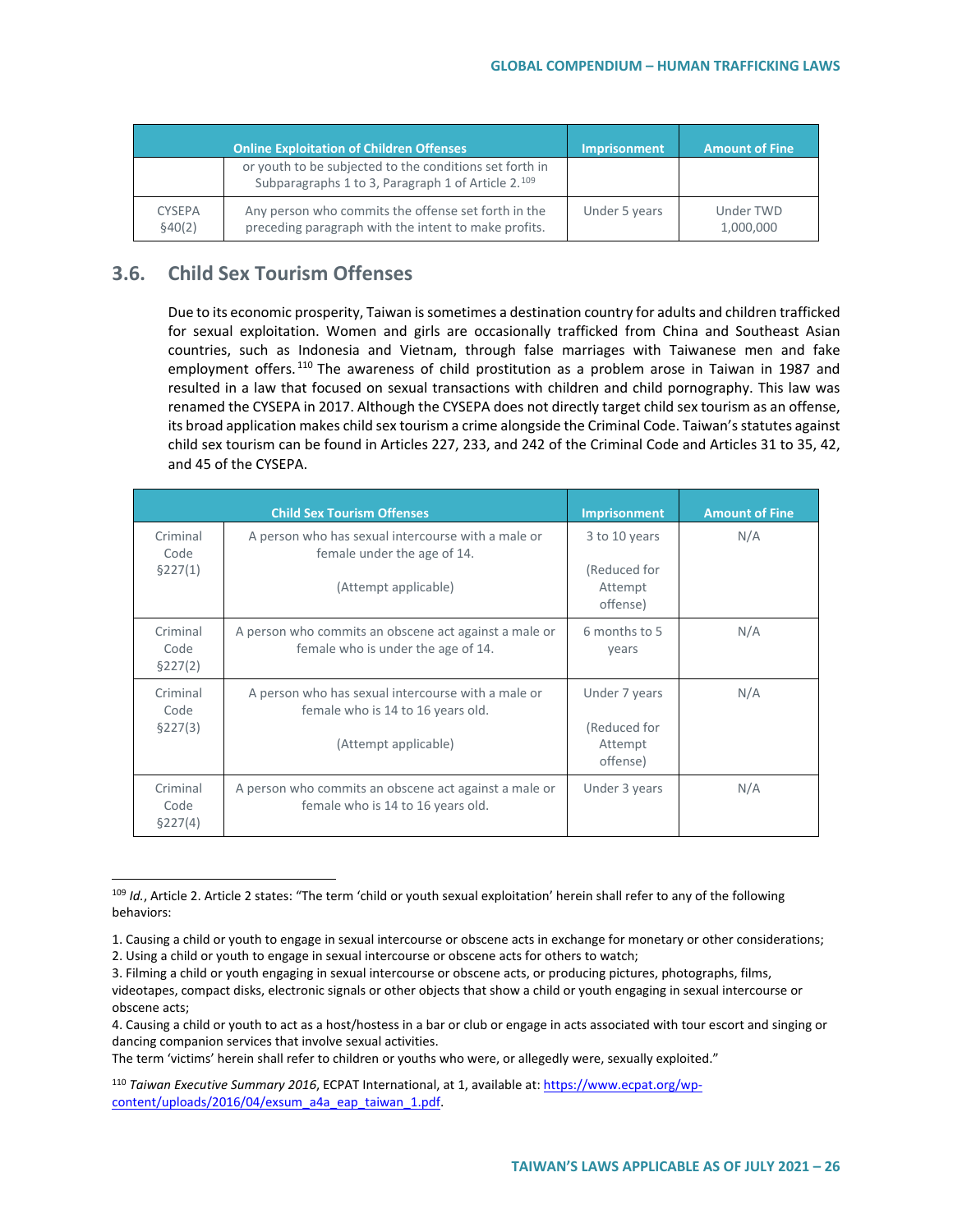|                              | <b>Child Sex Tourism Offenses</b>                                                                                                                                                                                                                                                                  | <b>Imprisonment</b>                                         | <b>Amount of Fine</b>                                             |
|------------------------------|----------------------------------------------------------------------------------------------------------------------------------------------------------------------------------------------------------------------------------------------------------------------------------------------------|-------------------------------------------------------------|-------------------------------------------------------------------|
| Criminal<br>Code<br>\$233(1) | A person who for the purpose of inducing a male or<br>female who is under the age of 16 to make an obscene<br>act or sexual intercourse with another induces, retains,<br>or arranges them.                                                                                                        | Under 5 years                                               | Under TWD 15,000                                                  |
| Criminal<br>Code<br>\$233(2) | A person who commits the offense prescribed in the<br>preceding paragraph for the purpose of profits.                                                                                                                                                                                              | 1 year to 7<br>years                                        | <b>Under TWD 150,000</b>                                          |
| Criminal<br>Code<br>\$242(1) | A person who transports an abducted person specified in<br>one of Articles 240 and 241 beyond the territory of the<br>Republic of China.                                                                                                                                                           | 7 years to life<br>imprisonment                             | N/A                                                               |
|                              | (Attempt applicable)                                                                                                                                                                                                                                                                               | (Reduced for<br>Attempt<br>offense)                         |                                                                   |
| <b>CYSEPA</b><br>\$31(2)     | Any person age 18 or older who engages in sexual<br>intercourse or obscene acts with a minor aged 16 or over<br>and under the age of 18 in exchange for consideration.                                                                                                                             | Under 3 years                                               | Under TWD 100,000                                                 |
| <b>CYSEPA</b><br>\$32(1)     | Any person who, through seduction, shelter,<br>recruitment, arrangement, assistance, or other means,<br>causes a child or youth to engage in sexual intercourse<br>or obscene acts in exchange for consideration.                                                                                  |                                                             | <b>Under TWD</b><br>3,000,000<br>(Reduced for<br>Attempt offense) |
|                              | (Attempt applicable)                                                                                                                                                                                                                                                                               | Attempt<br>offense)                                         |                                                                   |
| <b>CYSEPA</b><br>\$32(2)     | Any person who commits the §32(1) offense with the<br>intent to make profits.                                                                                                                                                                                                                      | 3 to 10 years                                               | <b>Under TWD</b><br>5,000,000                                     |
|                              | (Attempt applicable)                                                                                                                                                                                                                                                                               | (Reduced for<br>Attempt<br>offense)                         | (Reduced for<br>Attempt offense)                                  |
| <b>CYSEPA</b><br>\$32(3)(4)  | Any person who arranges for, hands over, accepts,<br>transports, or harbors the victim of the offenses set<br>forth in the preceding two paragraphs or causes the<br>victim to be hidden. The same rule shall apply to those<br>who arrange the handover, acceptance, transport, and<br>harboring. | 1 year to 7<br>years<br>(Reduced for<br>Attempt<br>offense) | <b>Under TWD</b><br>3,000,000<br>(Reduced for<br>Attempt offense) |
|                              | (Attempt applicable)                                                                                                                                                                                                                                                                               |                                                             |                                                                   |
| <b>CYSEPA</b><br>\$33(1)     | Any person who, by means of violence, coercion,<br>intimidation, control, drugs, hypnosis, or other means<br>violating the free will of the child or youth concerned,<br>causes the child or youth to engage in sexual intercourse<br>or obscene acts in exchange for consideration.               | More than 7<br>years<br>(Reduced for<br>Attempt<br>offense) | Under TWD<br>7,000,000<br>(Reduced for<br>Attempt offense)        |
|                              | (Attempt applicable)                                                                                                                                                                                                                                                                               |                                                             |                                                                   |
| <b>CYSEPA</b><br>\$33(2)     | Any person who commits the §33(1) offense with the<br>intent to make profits.                                                                                                                                                                                                                      | More than 10<br>years                                       | Under TWD<br>10,000,000                                           |
|                              | (Attempt applicable)                                                                                                                                                                                                                                                                               | (Reduced for<br>Attempt<br>offense)                         | (Reduced for<br>Attempt offense)                                  |
| <b>CYSEPA</b><br>\$33(3)(4)  | Any person who arranges for, hands over, accepts,<br>transports, or harbors the victim set forth in the                                                                                                                                                                                            | 3 to 10 years                                               | Under TWD<br>5,000,000                                            |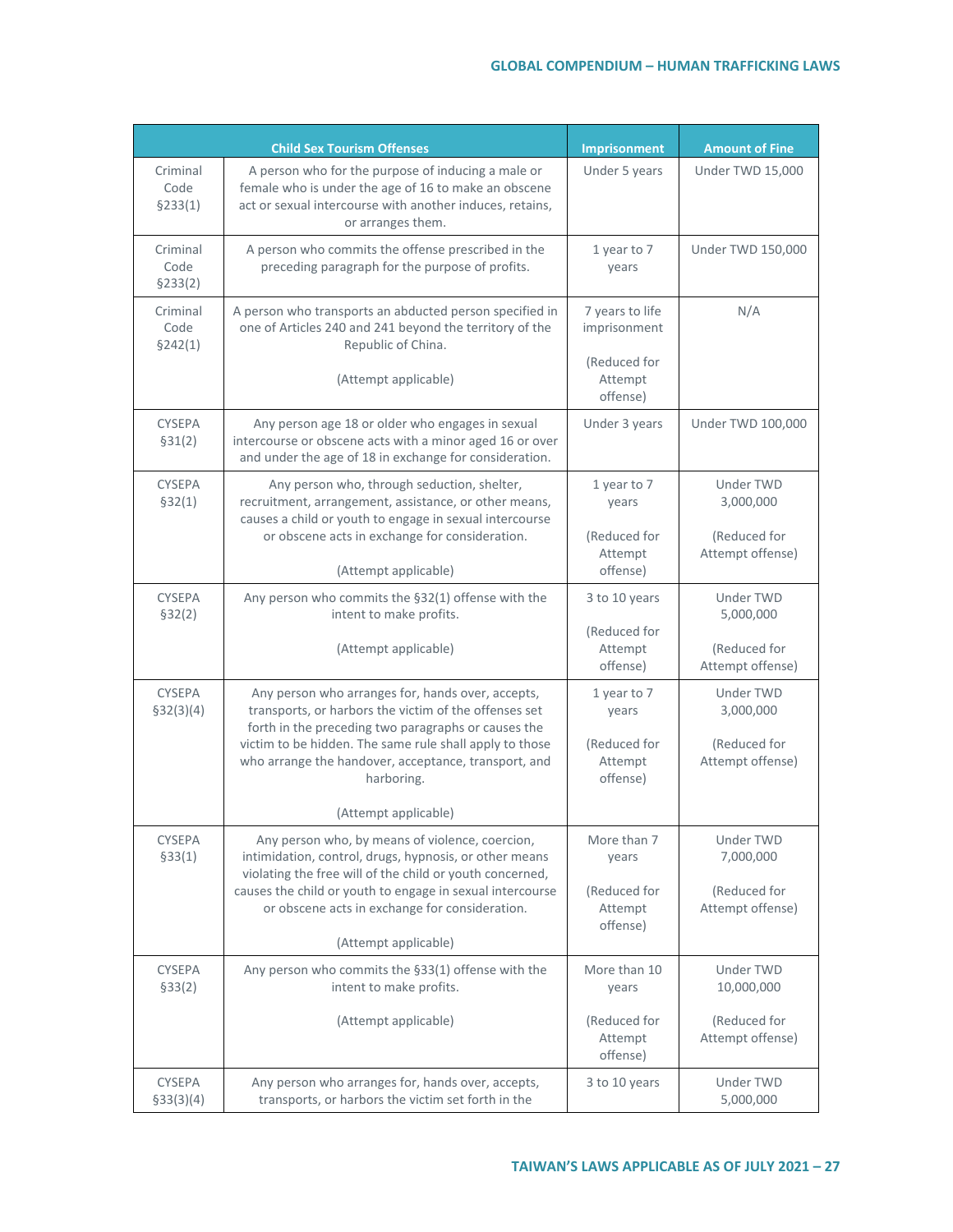|                             | <b>Child Sex Tourism Offenses</b>                                                                                                                                                                                                                                                                                                  | Imprisonment                                                                                                                    | <b>Amount of Fine</b>                                                                                                      |
|-----------------------------|------------------------------------------------------------------------------------------------------------------------------------------------------------------------------------------------------------------------------------------------------------------------------------------------------------------------------------|---------------------------------------------------------------------------------------------------------------------------------|----------------------------------------------------------------------------------------------------------------------------|
|                             | preceding two paragraphs or causes the victim to be<br>hidden. The same rule shall apply to those who arrange<br>the handover, acceptance, transport, and harboring.                                                                                                                                                               | (Reduced for<br>Attempt<br>offense)                                                                                             | (Reduced for<br>Attempt offense)                                                                                           |
|                             | (Attempt applicable)                                                                                                                                                                                                                                                                                                               |                                                                                                                                 |                                                                                                                            |
| <b>CYSEPA</b><br>\$34(1)    | Any person who hands over or accepts another person<br>through trade, pledge, or other means with the intent to<br>cause a child or youth to engage in sexual intercourse or<br>obscene acts in exchange for considerations. The same<br>rule shall apply to those who commit such an offense by<br>fraud.<br>(Attempt applicable) | More than 7<br>years<br>(Reduced for<br>Attempt<br>offense)                                                                     | <b>Under TWD</b><br>7,000,000<br>(Reduced for<br>Attempt offense)                                                          |
| <b>CYSEPA</b><br>\$34(2)    | Any person who commits the offense set forth in the<br>preceding paragraph by means of violence, coercion,<br>intimidation, control, drugs, hypnosis, or other means<br>violating the free will of the child or youth concerned.<br>(Attempt applicable)                                                                           | Increasing the<br>penalties set<br>forth in the<br>preceding<br>paragraph by<br>one-half<br>(Reduced for<br>Attempt<br>offense) | Increasing the<br>penalties set forth in<br>the preceding<br>paragraph by one-<br>half<br>(Reduced for<br>Attempt offense) |
| <b>CYSEPA</b><br>\$34(3)(4) | Any person who arranges for, hands over, accepts,<br>transports, or harbors the victim set forth in the<br>preceding two paragraphs or causes the victim to be<br>hidden. The same rule shall apply to those who arrange<br>the handover, acceptance, transport, and harboring.<br>(Attempt applicable)                            | 3 to 10 years<br>(Reduced for<br>Attempt<br>offense)                                                                            | Under TWD<br>5,000,000<br>(Reduced for<br>Attempt offense)                                                                 |
| <b>CYSEPA</b><br>\$34(6)    | Any person preparing to commit the offenses specified<br>in $§34(1)$ and $§34(2)$ .                                                                                                                                                                                                                                                | Under 2 years                                                                                                                   | N/A                                                                                                                        |
| <b>CYSEPA</b><br>\$35(1)    | Any person who, through recruitment, seduction,<br>shelter, arrangement, assistance, exploitation, or other<br>means, causes a child or youth to engage in sexual<br>intercourse or obscene acts for others to watch.<br>(Attempt applicable)                                                                                      | 1 year to 7<br>years<br>(Reduced for<br>Attempt<br>offense)                                                                     | Under TWD 500,000<br>(Reduced for<br>Attempt offense)                                                                      |
| <b>CYSEPA</b><br>\$35(2)    | Any person who, by means of violence, coercion, drugs,<br>fraud, hypnosis, or other means violating the free will of<br>the child or youth concerned, causes a child or youth to<br>engage in sexual intercourse or obscene acts for others<br>to watch.<br>(Attempt applicable)                                                   | More than 7<br>years<br>(Reduced for<br>Attempt<br>offense)                                                                     | Under TWD<br>3,000,000<br>(Reduced for<br>Attempt offense)                                                                 |
| <b>CYSEPA</b><br>\$35(3)    | For any person who commits the offenses set forth in<br>the preceding two paragraphs with the intent to make<br>profits.<br>(Attempt applicable)                                                                                                                                                                                   | Increasing the<br>penalties set<br>forth in the<br>preceding two<br>paragraphs by<br>one-half                                   | Increasing the fine<br>set forth in the<br>preceding two<br>paragraphs by one-<br>half                                     |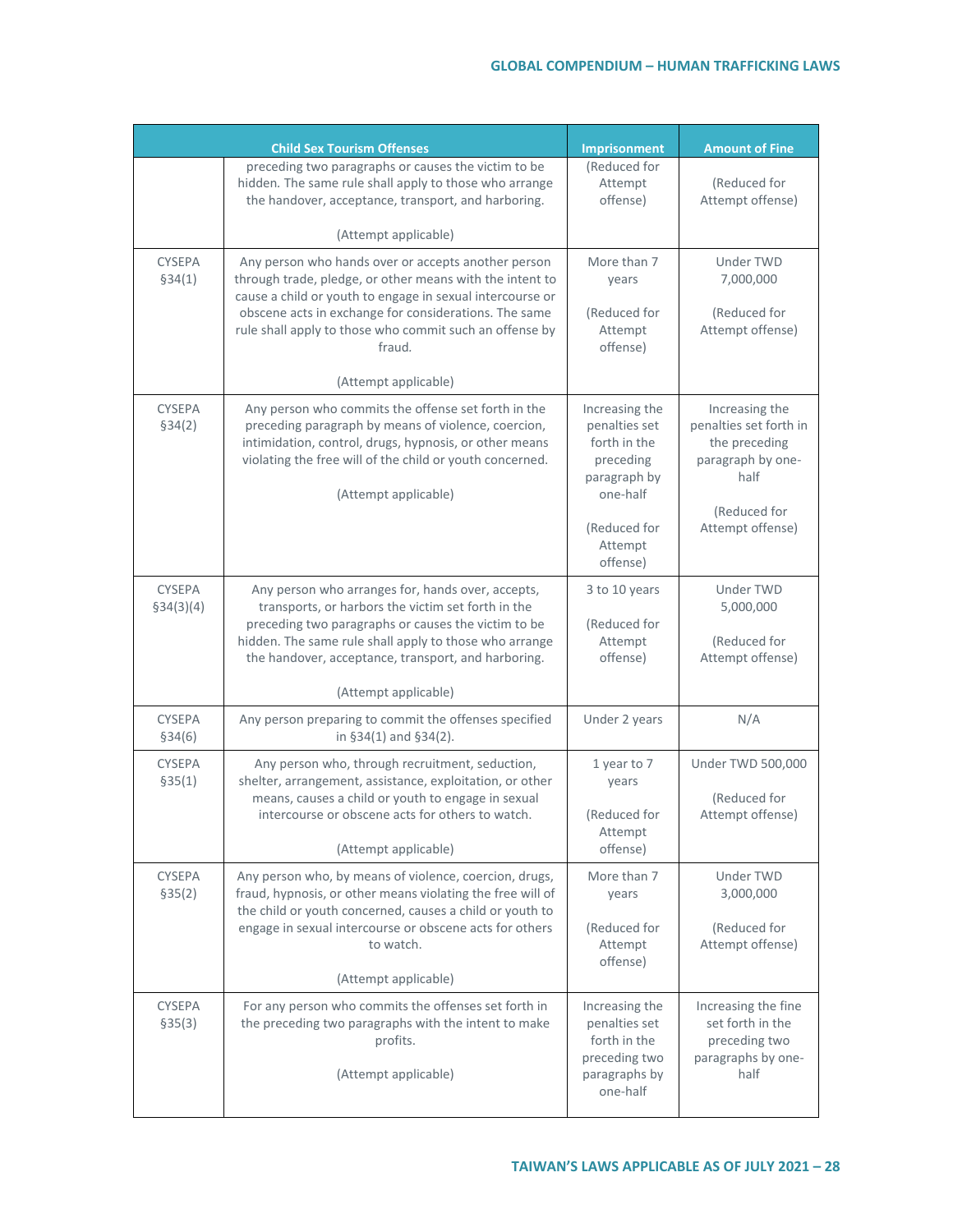|                          | <b>Child Sex Tourism Offenses</b>                                                                                                                                                                                                                                                                                                                                                                                              | Imprisonment                                                                                                                         | <b>Amount of Fine</b>                                                                                                      |
|--------------------------|--------------------------------------------------------------------------------------------------------------------------------------------------------------------------------------------------------------------------------------------------------------------------------------------------------------------------------------------------------------------------------------------------------------------------------|--------------------------------------------------------------------------------------------------------------------------------------|----------------------------------------------------------------------------------------------------------------------------|
|                          |                                                                                                                                                                                                                                                                                                                                                                                                                                | (Reduced for<br>Attempt<br>offense)                                                                                                  | (Reduced for<br>Attempt offense)                                                                                           |
| <b>CYSEPA</b><br>\$42(1) | For any person who transports a victim into or out of the<br>Taiwan area with the intent to commit the offenses<br>specified in §32 to §36 or the latter part of Paragraph 1<br>of §37.<br>(Attempt applicable)                                                                                                                                                                                                                | Increasing the<br>penalties set<br>forth in each<br>article by one-<br>half<br>(Reduced for<br>Attempt<br>offense)                   | Increasing the fine<br>set forth in each<br>article by one-half<br>(Reduced for<br>Attempt offense)                        |
| <b>CYSEPA</b><br>§45(2)  | Any person who, through recruitment, seduction,<br>shelter, arrangement, assistance, exploitation, or other<br>means, causes a child or youth to act as a host/hostess in<br>a bar or club or to engage in acts associated with tour<br>escort and singing or dancing companion services that<br>involve sexual activities. The same rule shall apply to<br>those who commit such an offense by fraud.<br>(Attempt applicable) | Under 1 year<br>(Reduced for<br>Attempt<br>offense)                                                                                  | Under TWD 300,000<br>(Reduced for<br>Attempt offense)                                                                      |
| <b>CYSEPA</b><br>§45(3)  | Any person who, by means of violence, coercion, drugs,<br>fraud, hypnosis, or other means violating the free will of<br>the child or youth concerned, causes a child or youth to<br>act as a host/hostess in a bar or club or to engage in acts<br>associated with tour escort and singing or dancing<br>companion services that involve sexual activities.<br>(Attempt applicable)                                            | 3 to 5 years<br>(Reduced for<br>Attempt<br>offense)                                                                                  | Under TWD<br>1,500,000<br>(Reduced for<br>Attempt offense)                                                                 |
| <b>CYSEPA</b><br>\$45(4) | Any person who commits the offenses set forth in the<br>preceding two paragraphs with the intent to make<br>profits.<br>(Attempt applicable)                                                                                                                                                                                                                                                                                   | Increasing the<br>penalties set<br>forth in the<br>preceding two<br>paragraphs by<br>one-half<br>(Reduced for<br>Attempt<br>offense) | Increasing the fine<br>set forth in the<br>preceding two<br>paragraphs by one-<br>half<br>(Reduced for<br>Attempt offense) |

# **4. TAIWAN'S SUPPLY CHAIN REPORTING LEGISLATION**

## **4.1. Introduction**

No legislation specifically requires companies to report human trafficking issues arising in their supply chains. However, since 2014, the Taiwan government has enacted several administrative guidelines and ordinances requiring CSR initiatives pursuant to the Securities and Exchange Act. Those CSR initiatives incorporate the fundamental concept of reporting human trafficking in supply chains, such as, for example, the "Annual Reports of Public Companies" and "CSR Reports of Certain Listed Companies." Therefore, supply chain reporting of human trafficking issues is reframed under a more general effort to promote CSR initiatives in Taiwan.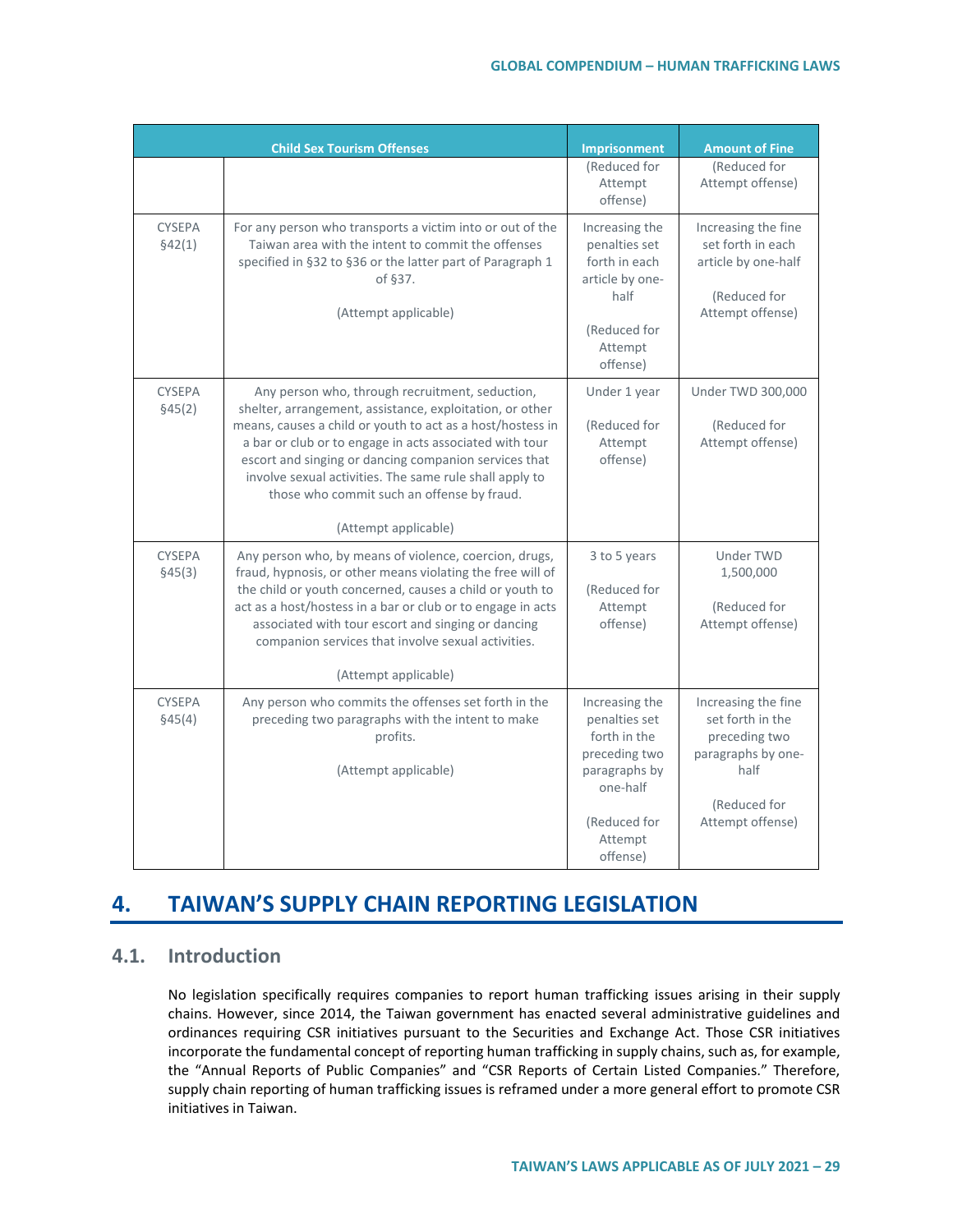## **4.2. Supply Chain Reporting in Public Companies' Annual Reports**

Regulations under the Securities and Exchange Act, which refer to nonbinding CSR guidelines, require public companies' annual reports to include information on CSR issues arising in their supply chains. First, Articles 26 and Article 28 of the CSR Principles for Listed Companies on November 7, 2014 set forth nonbinding CSR guidelines governing the environmental and social impact of listed companies' suppliers. Article 26 of the CSR Principles for Listed Companies encourages listed companies to address the environmental and social impact of their supply chains as well as their suppliers:

"TWSE/GTSM listed companies are advised to assess the impact their procurement has on society as well as the environment of the community that they are procuring from, and **shall cooperate with their suppliers to jointly implement the corporate social responsibility initiative**." (Paragraph 1);

"TWSE/GTSM listed companies **are advised to establish supplier management policies and request suppliers to comply with rules governing issues such as environmental protection, occupational safety and health or labor rights**. Prior to engaging in commercial dealings, TWSE/GTSM listed companies are advised to **assess whether there is any record of a supplier's impact on the environment and society, and avoid conducting transactions with those against corporate social responsibility policy**." (Paragraph 2); and

"When TWSE/GTSM listed companies enter into a contract with any of their major suppliers, the content should include terms stipulating mutual compliance with corporate social responsibility policy, and that **the contract may be terminated or rescinded any time if the supplier has violated such policy and has caused significant negative impact on the environment and society of the community of the supply source**."[111](#page-29-0) (Paragraph 3).

Furthermore, pursuant to Article 28 of the CSR Principles for Listed Companies, a listed company must disclose information regarding its CSR activities, including its major suppliers' management and performance with respect to major environmental and social issues:

"TWSE/GTSM listed companies shall disclose information according to relevant laws, regulations and the Corporate Governance Best Practice Principles for TWSE/GTSM listed Companies and shall fully disclose relevant and reliable information relating to their corporate social responsibility initiatives to improve information transparency."[112](#page-29-1)

"Relevant information relating to corporate social responsibility which TWSE/GTSM listed companies shall disclose includes: ... 5. Disclosure of information on major suppliers' management and performance with respect to major environmental and social issues."<sup>[113](#page-29-2)</sup>

The "Regulations Governing Information to be Published in Annual Reports of Public Companies" (**Annual Reports Regulation**), a mandatory ordinance enacted on January 22, 2020, incorporates the CSR Principles for Listed Companies. Article 10(4)(E) of the Annual Reports Regulation provides that:

<span id="page-29-0"></span> <sup>111</sup> CSR Principles for Listed Companies, Article 26 (emphasis added), available at: [https://twse](https://twse-regulation.twse.com.tw/m/en/LawContent.aspx?FID=FL052368)[regulation.twse.com.tw/m/en/LawContent.aspx?FID=FL052368.](https://twse-regulation.twse.com.tw/m/en/LawContent.aspx?FID=FL052368) 

<span id="page-29-1"></span><sup>112</sup> *Id.*, Article 28, Paragraph 1.

<span id="page-29-2"></span><sup>113</sup> *Id.* at Paragraph 2, subparagraph 5.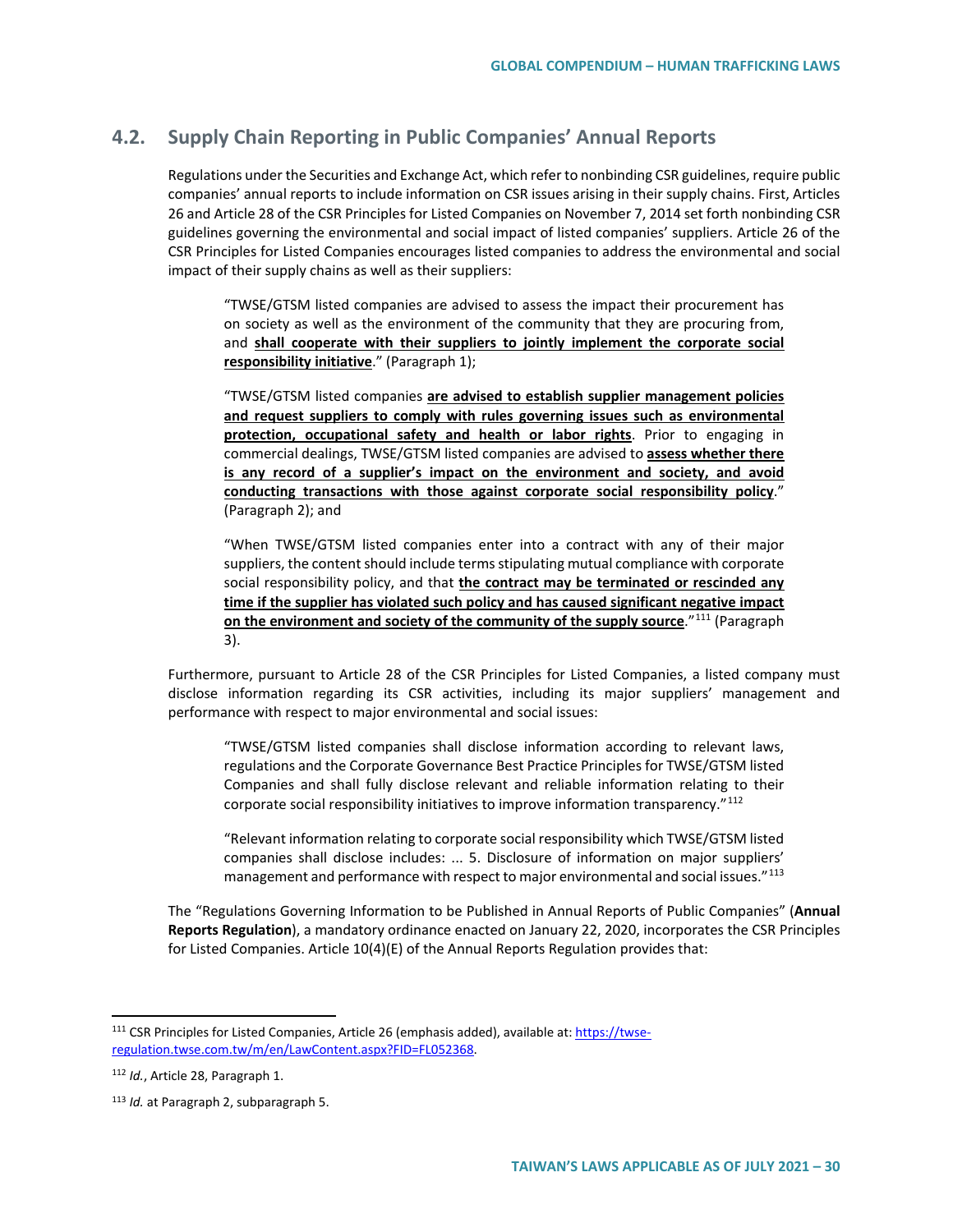"The corporate governance report shall include the following: ... 4. The state of the company's implementation of corporate governance: ... E. The state of the company's performance of social responsibilities, **any variance from the Corporate Social Responsibility Best Practice Principles for TWSE/TPEx Listed Companies, and the reason for any such variance** …"[114](#page-30-0)

Therefore, since 2020, the Annual Report of each public company listed in Taiwan must report the company's variance from the CSR Principles for Listed Companies, including its performance and disclosure regarding the environmental and social impact of its supply chains. Human trafficking is one dimension of the CSR social issues arising from a public company's supply chains.

## **4.3. Supply Chain Reporting in Listed Companies' CSR Reports**

In Taiwan, certain listed companies are also required to prepare a CSR report each year. This report presents a company's positive social CSR impact, but it also needs to present negative social impacts, such as human trafficking issues in its supply chain. Article 3 in both the substantially identical Rules Governing CSR Reports by TWSE-listed Companies and the Rules Governing CSR Reports by TPEx-listed Companies requires listed companies to prepare and file those CSR Reports. Those two Rules describe the CSR reporting requirements:

A listed company [TWSE-listed or TPEx-listed company] which meets the requirements under Article 2 of the Rules shall prepare an annual corporate social responsibility report for the preceding year by **referring to the Global Reporting Initiatives (GRI) Standards published by the GRI**, Sector Disclosure and other applicable rules according to its sector features. In the report, **the company shall disclose its identified material economic, environmental and social topics, management approach, topic-specific disclosure, and its reporting requirements, which shall, at a minimum, meet the core option of the GRI Standards**.

The corporate social responsibility report mentioned in the preceding paragraph shall include relevant environmental, social and corporate governance risk assessments and lay out the performance indicators to manage the material topics identified.

In the corporate social responsibility report, a listed company shall disclose what Content Index of the GRI Standards corresponds to the contents of the report and specify in the report whether the topic-specific disclosures have been assured or verified by a third party.

The topic-specific disclosure referred to in Paragraph 1 shall be evaluated and disclosed by adopting the standards in compliance with the rules of the competent authorities. If the competent authorities have not promulgated the applicable standards, the company shall adopt the approach of evaluation commonly used in practice."<sup>[115](#page-30-1)</sup>

<span id="page-30-0"></span> $114$  Annual Reports Regulation, Article  $10(4)(E)$  (emphasis added), available at: [https://law.moj.gov.tw/ENG/LawClass/LawAll.aspx?pcode=G0400022.](https://law.moj.gov.tw/ENG/LawClass/LawAll.aspx?pcode=G0400022)

<span id="page-30-1"></span><sup>115</sup> Rules Governing CSR Reports by TWSE-listed Companies, Article 3 (emphasis added), available at[: https://twse](https://twse-regulation.twse.com.tw/m/en/LawContent.aspx?FID=FL075209)[regulation.twse.com.tw/m/en/LawContent.aspx?FID=FL075209;](https://twse-regulation.twse.com.tw/m/en/LawContent.aspx?FID=FL075209) Rules Governing CSR Reports by TPEx-listed Companies, Article 3 (emphasis added), available at[: http://eng.selaw.com.tw/LawArticle.aspx?LawID=FL082123&ModifyDate=1090102.](http://eng.selaw.com.tw/LawArticle.aspx?LawID=FL082123&ModifyDate=1090102)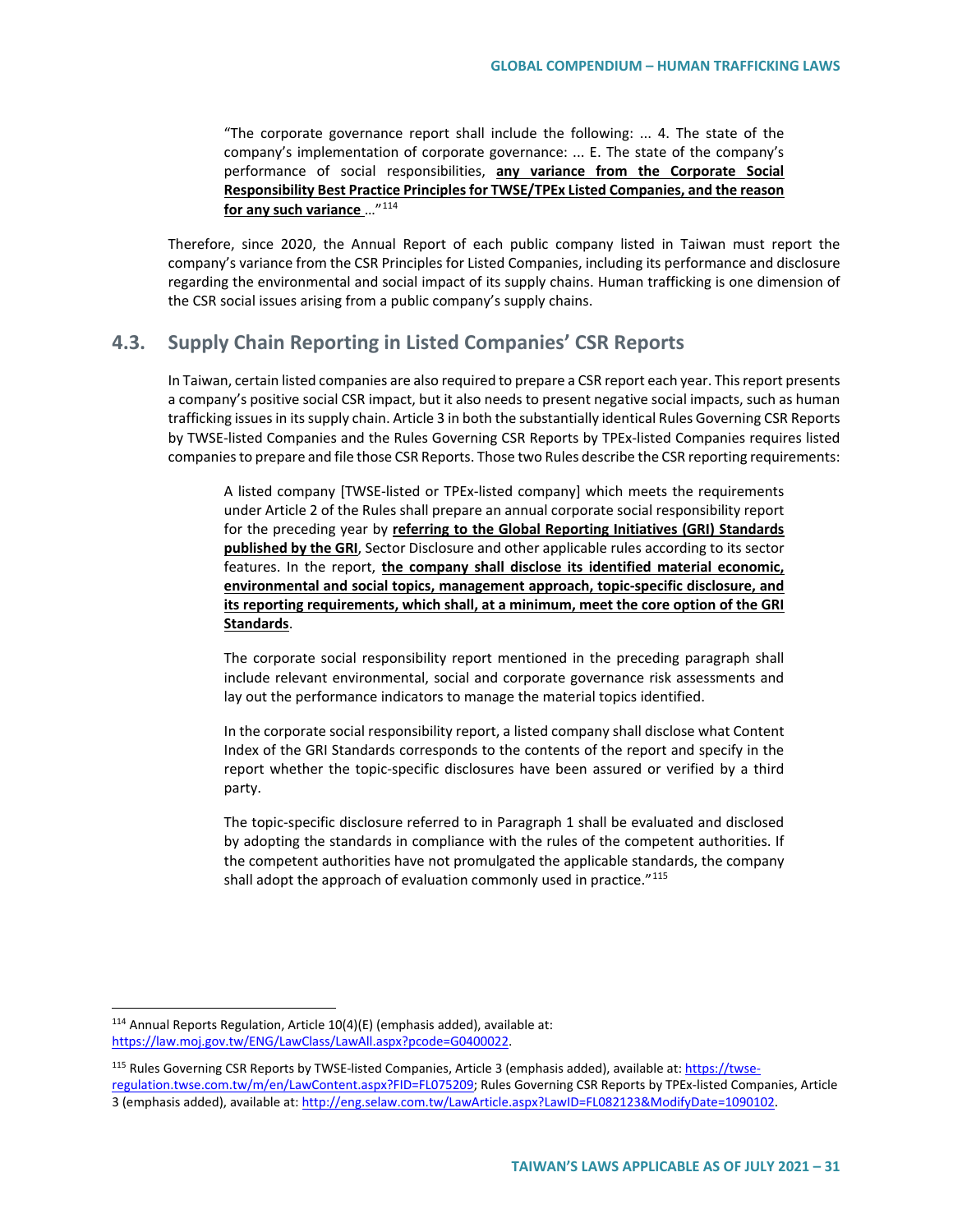Disclosure 414-2 of the GRI Standards requires the company's report to identify the "negative social impacts in the supply chain and actions taken." $^{116}$  $^{116}$  $^{116}$  Disclosure 414-2 of the GRI Standards also provides that:

The reporting organization shall report the following information:

- a) Number of suppliers assessed for social impacts.
- b) Number of suppliers identified as having significant actual and potential negative social impacts.
- c) Significant actual and potential negative social impacts identified in the supply chain.
- d) Percentage of suppliers identified as having significant actual and potential negative social impacts with which improvements were agreed upon as a result of assessment.
- e) Percentage of suppliers identified as having significant actual and potential negative social impacts with which relationships were terminated as a result of assessment, and why.

Although these standards do not specifically mention human trafficking issues, they in theory seem to fit within the scope of the "negative social impacts" that CSR reports must address, though human trafficking issues have generally not been addressed in CSR reports of listed Taiwan companies.

### **4.4. Taiwan Nation Action Plan on Business & Human Rights**

The Taiwanese government announced the "Taiwan Nation Action Plan on Business & Human Rights" (**Human Rights Action Plan**) on December 10, 2020.[117](#page-31-1) In the Human Rights Action Plan, the government intends not only to expand the scope of businesses subject to a compulsory requirement to prepare CSR reports, but also to advocate for businesses to disclose nonfinancial information, including "important environmental, social and governance (ESG) topics, such as the use of consumer information, the use of energy, waste handling, labor conditions, environmental protection, forced evictions, indigenous land rights, gender equality and consumer protection measures."<sup>[118](#page-31-2)</sup> The Human Rights Action Plan will continue to encourage reporting of supply chain human trafficking issues through CSR initiatives.

# **5. FORCED LABOR: OVERVIEW OF TAIWAN'S APPLICABLE EMPLOYMENT AND MIGRATION LAWS**

## **5.1. Employment Law Rights for Victims of Human Trafficking and Forced Labor**

Victims of trafficking and forced labor can seek civil remedies pursuant to employment laws through outof-court settlements, court-led mediations, and civil claims in court. Pursuant to the Labor Incident Act (**LIA**),

<span id="page-31-0"></span> <sup>116</sup> *GRI 414: Supplier Social Assessment*, Global Reporting Initiative Standards (2016), available at: [https://www.globalreporting.org/standards/media/1029/gri-414-supplier-social-assessment-2016.pdf.](https://www.globalreporting.org/standards/media/1029/gri-414-supplier-social-assessment-2016.pdf) 

<span id="page-31-1"></span><sup>117</sup> *Taiwan Announced Taiwan Nation Action Plan on Business & Human Rights for the First Time: Balancing the Economic Growth and Democracy/Human Rights to Upgrade Industries' Competitiveness in Global Market*, Executive Yuan (10 Dec. 2020), available at[: https://www.ey.gov.tw/Page/448DE008087A1971/de53d248-0b06-4b3e-8554-77068fee1a74.](https://www.ey.gov.tw/Page/448DE008087A1971/de53d248-0b06-4b3e-8554-77068fee1a74) 

<span id="page-31-2"></span><sup>&</sup>lt;sup>118</sup> Taiwan Nation Action Plan on Business & Human Rights: Implementation of the United Nations Guiding Principles on Business & Human Rights (**UNGPs**) (10 Dec. 2020), at 14–15, available at: [https://www.ey.gov.tw/File/F04E95A8CF2204D3?A=C.](https://www.ey.gov.tw/File/F04E95A8CF2204D3?A=C)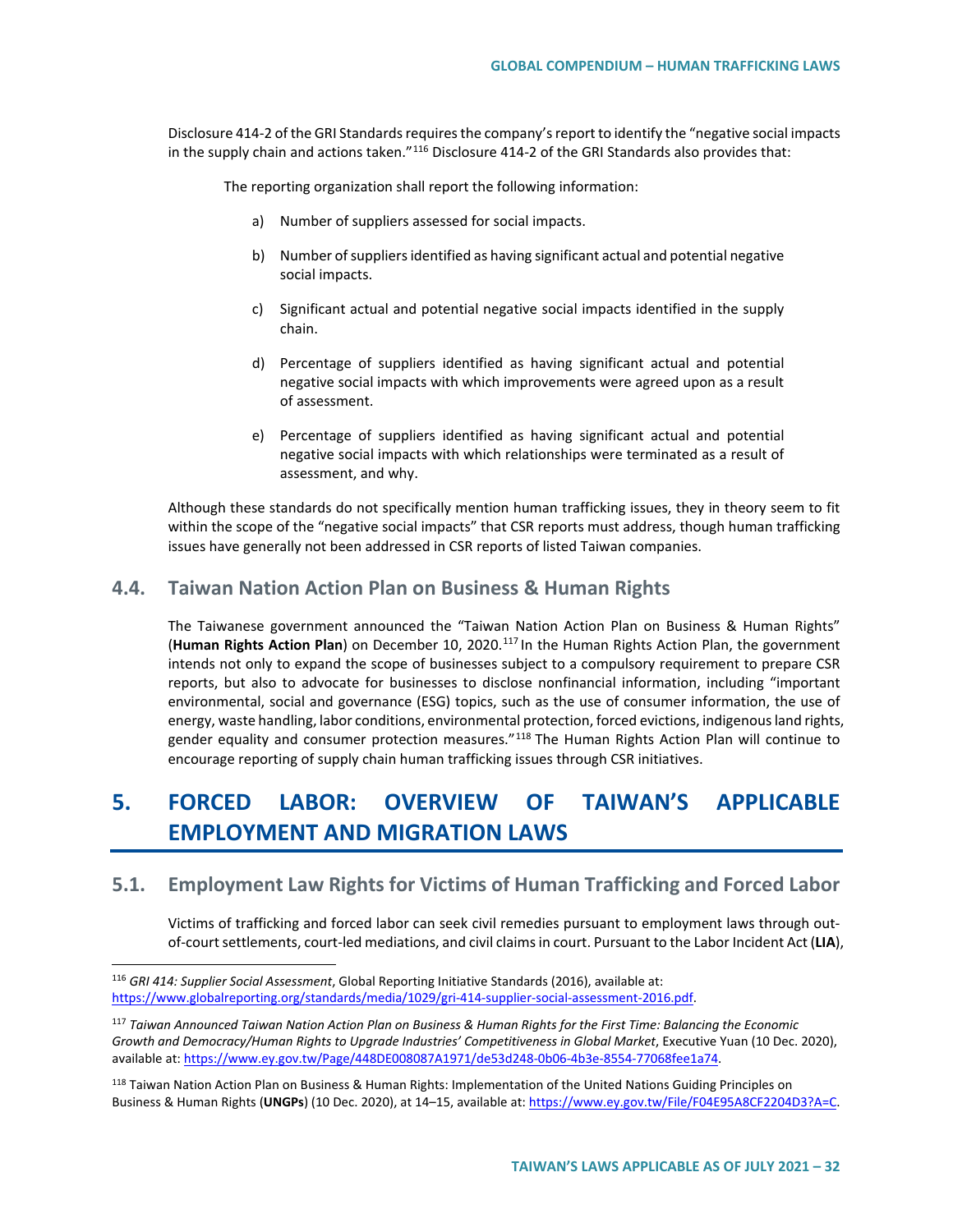the labor professional court (**Labor Court**) or a special focus division in a court handles "labor cases," which cover a wide range of civil disputes in an employment relationship.<sup>[119](#page-32-0)</sup> Therefore, victims of forced labor and trafficking may seek civil remedies in a Labor Court, where their barriers to litigation are reduced.<sup>[120](#page-32-1)</sup>

The LIA also allows the court to mediate labor cases before litigation, unless otherwise stipulated.<sup>[121](#page-32-2)</sup> Hence, the victims of forced labor and trafficking have the option to participate in a court-led mediation before filing a lawsuit.

In addition, victims of forced labor and trafficking can also seek remedies, such as compensation through out-of-court settlements.<sup>[122](#page-32-3)</sup>

## **5.2. Applicability of Employment Legislation in the Context of Forced Labor or Trafficking**

Several employment-related laws may apply to forced labor or human trafficking:

#### *5.2.1. Labor Standards Act (LSA)*

The LSA is the main employment-related law. It provides minimum standards for working conditions and protects workers' rights and interests.<sup>[123](#page-32-4)</sup> It also expressly prohibits forced labor.<sup>[124](#page-32-5)</sup>

#### *5.2.2. Employment Service Act (ESA)*

The ESA promotes employment of nationals and enhances social and economic development.<sup>[125](#page-32-6)</sup> It provides certain protection for employees and prohibits employers from certain acts when employing employees, including but not limited to withholding job applicants' belongings or collecting a bond from job applicants or employees.<sup>[126](#page-32-7)</sup>

### *5.2.3. Occupational Safety and Health Act (OSHA)*

The OSHA protects workers' safety and health and aims to prevent occupational accidents.<sup>[127](#page-32-8)</sup> It imposes obligations on employers to achieve those purposes.<sup>[128](#page-32-9)</sup>

<span id="page-32-3"></span>122 U.S. DEP'T OF STATE, TRAFFICKING IN PERSONS REPORT 535 (2021), available at: [https://reliefweb.int/sites/reliefweb.int/files/resources/TIP\\_Report\\_Final\\_20210701.pdf.](https://reliefweb.int/sites/reliefweb.int/files/resources/TIP_Report_Final_20210701.pdf)

<span id="page-32-0"></span> <sup>119</sup> Labor Incident Act (**LIA**), Articles 2 and 4, available at[: https://law.moj.gov.tw/ENG/LawClass/LawAll.aspx?pcode=B0010064.](https://law.moj.gov.tw/ENG/LawClass/LawAll.aspx?pcode=B0010064)

<span id="page-32-1"></span><sup>120</sup> *See, e.g*., LIA, Articles 35–38, available at: [https://law.moj.gov.tw/ENG/LawClass/LawAll.aspx?pcode=B0010064.](https://law.moj.gov.tw/ENG/LawClass/LawAll.aspx?pcode=B0010064)

<span id="page-32-2"></span><sup>121</sup> LIA, Article 16, available at[: https://law.moj.gov.tw/ENG/LawClass/LawAll.aspx?pcode=B0010064.](https://law.moj.gov.tw/ENG/LawClass/LawAll.aspx?pcode=B0010064)

<span id="page-32-4"></span><sup>123</sup> LSA, Article 1, available at[: https://law.moj.gov.tw/ENG/LawClass/LawAll.aspx?pcode=N0030001.](https://law.moj.gov.tw/ENG/LawClass/LawAll.aspx?pcode=N0030001) 

<span id="page-32-5"></span><sup>&</sup>lt;sup>124</sup> LSA, Article 5, available at: https://law.moj.gov.tw/ENG/LawClass/LawAll.aspx?pcode=N0030001.

<span id="page-32-6"></span><sup>125</sup> ESA, Article 1, available at[: https://law.moj.gov.tw/ENG/LawClass/LawAll.aspx?pcode=N0090001.](https://law.moj.gov.tw/ENG/LawClass/LawAll.aspx?pcode=N0090001)

<span id="page-32-7"></span><sup>126</sup> ESA, Article 5, available at[: https://law.moj.gov.tw/ENG/LawClass/LawAll.aspx?pcode=N0090001.](https://law.moj.gov.tw/ENG/LawClass/LawAll.aspx?pcode=N0090001)

<span id="page-32-8"></span><sup>127</sup> Occupational Safety and Health Act (**OSHA**), Article 1, available at: [https://law.moj.gov.tw/ENG/LawClass/LawAll.aspx?pcode=N0060001.](https://law.moj.gov.tw/ENG/LawClass/LawAll.aspx?pcode=N0060001)

<span id="page-32-9"></span><sup>&</sup>lt;sup>128</sup> Refer to Sections 5.3.5. and 5.4.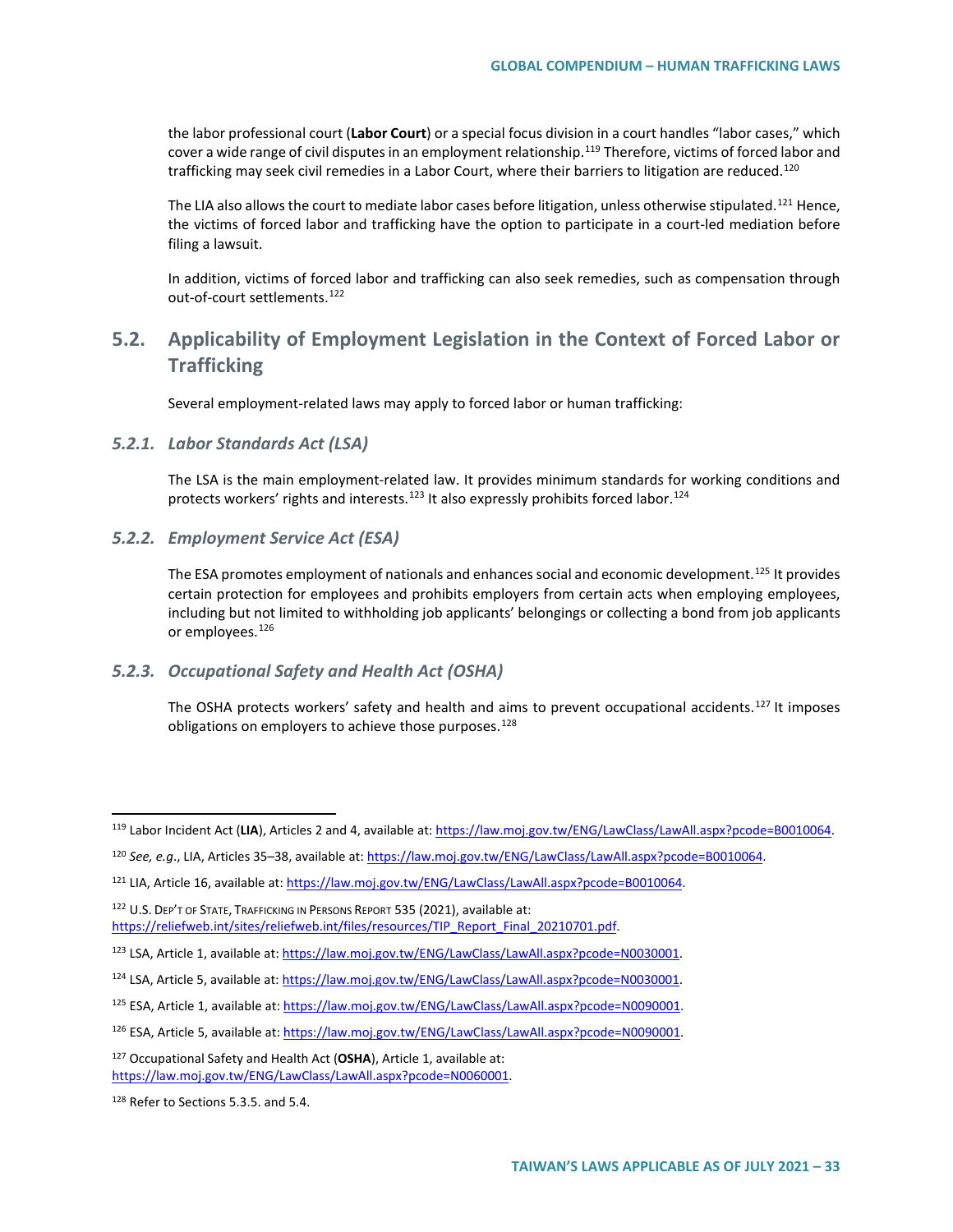#### *5.2.4. Civil Code*

Taiwan is a civil law jurisdiction. The Civil Code may regulate matters relating to forced labor and trafficking that employment laws do not cover.

#### *5.2.5. Labor Incident Act (LIA)*

The LIA is a procedural law, enacted to ensure expeditious, proper, professional, effective, and equal treatment of labor cases.<sup>[129](#page-33-0)</sup> It also regulates how labor disputes should proceed and be handled.

Generally, the LSA, ESA, and OSHA will apply to protect victims of forced labor or human trafficking in employment-related issues.<sup>[130](#page-33-1)</sup> Further, the Civil Code may apply to matters not covered by employment laws, such as remedies for tort or unjust enrichment claims.

In addition, Article 2 of the LIA covers civil disputes between victims of forced labor or human trafficking and their employers. The LIA's protections and procedures, such as court-led mediation before litigation, will apply to those disputes.<sup>[131](#page-33-2)</sup>

According to past Taiwan court judgments, victims of forced labor or human trafficking can bring claims for monetary compensation pursuant to the LSA, such as failure to pay minimum wage or overtime wages.  $132$ In addition, victims can bring tort claims for compensatory damages against their employers,<sup>[133](#page-33-4)</sup> or, pursuant to the Civil Code, unjust enrichment claims against those who benefited from the forced labor.<sup>[134](#page-33-5)</sup>

<span id="page-33-2"></span><sup>131</sup> *2019 Republic of China (Taiwan) Trafficking in Persons Report*, Ministry of Interior (Oct. 2020), at 41, available at: [https://www.immigration.gov.tw/media/59464/%E6%88%91%E5%9C%8B2019%E5%B9%B4%E9%98%B2%E5%88%B6%E4%BA](https://www.immigration.gov.tw/media/59464/%E6%88%91%E5%9C%8B2019%E5%B9%B4%E9%98%B2%E5%88%B6%E4%BA%BA%E5%8F%A3%E8%B2%A9%E9%81%8B%E6%88%90%E6%95%88%E5%A0%B1%E5%91%8A-%E8%8B%B1%E6%96%87.pdf) [%BA%E5%8F%A3%E8%B2%A9%E9%81%8B%E6%88%90%E6%95%88%E5%A0%B1%E5%91%8A-%E8%8B%B1%E6%96%87.pdf;](https://www.immigration.gov.tw/media/59464/%E6%88%91%E5%9C%8B2019%E5%B9%B4%E9%98%B2%E5%88%B6%E4%BA%BA%E5%8F%A3%E8%B2%A9%E9%81%8B%E6%88%90%E6%95%88%E5%A0%B1%E5%91%8A-%E8%8B%B1%E6%96%87.pdf) *see also* LIA, Article 16, available at: [https://law.moj.gov.tw/ENG/LawClass/LawAll.aspx?pcode=B0010064.](https://law.moj.gov.tw/ENG/LawClass/LawAll.aspx?pcode=B0010064)

<span id="page-33-3"></span>132 LSA, Articles 21, 22, 24, 30, 38, and 39, available at: https://law.moj.gov.tw/ENG/LawClass/LawAll.aspx?pcode=N0030001. *See also* Taiwan Taipei District Court Year 101 Lao Su Zi No. 56 Civil Judgment, available at:

[https://law.judicial.gov.tw/FJUD/data.aspx?ty=JD&id=TPDV,101,%E5%8B%9E%E8%A8%B4,56,20121211,1;](https://law.judicial.gov.tw/FJUD/data.aspx?ty=JD&id=TPDV,101,%E5%8B%9E%E8%A8%B4,56,20121211,1) Taiwan High Court Tainan Branch Court Year 105 Shang Yi Zi No. 110 Civil Judgment, available at:

<https://law.judicial.gov.tw/FJUD/data.aspx?ty=JD&id=TNHV,105,%E4%B8%8A%E6%98%93,110,20161115,1> (both with no subsequent judgments).

<span id="page-33-4"></span><sup>133</sup> Civil Code, Article 184, Paragraph 1, Article 185, Paragraph 1 and Article 195, Paragraph 1, available at: [https://law.moj.gov.tw/ENG/LawClass/LawAll.aspx?pcode=B0000001;](https://law.moj.gov.tw/ENG/LawClass/LawAll.aspx?pcode=B0000001) *see also* Taiwan High Court Year 102 Su Yi Zi No. 98 Civil Judgment, available at:

[https://law.judicial.gov.tw/FJUD/data.aspx?ty=JD&id=TPHV,102,%E8%A8%B4%E6%98%93,98,20140715,9;](https://law.judicial.gov.tw/FJUD/data.aspx?ty=JD&id=TPHV,102,%E8%A8%B4%E6%98%93,98,20140715,9) Taiwan Hsinchu District Court Year 102 Zhu Bei Jian Zi No. 287 Civil Judgment, available at:

[https://law.judicial.gov.tw/FJUD/data.aspx?ty=JD&id=CPEV,102,%E7%AB%B9%E5%8C%97%E7%B0%A1,287,20131226,1;](https://law.judicial.gov.tw/FJUD/data.aspx?ty=JD&id=CPEV,102,%E7%AB%B9%E5%8C%97%E7%B0%A1,287,20131226,1) Taiwan Kaohsiung District Court Year 107 Fong Jian Zi No. 210 Civil Judgment, available at:

[https://law.judicial.gov.tw/FJUD/data.aspx?ty=JD&id=FSEV,107,%E9%B3%B3%E7%B0%A1,210,20181101,1;](https://law.judicial.gov.tw/FJUD/data.aspx?ty=JD&id=FSEV,107,%E9%B3%B3%E7%B0%A1,210,20181101,1) Taiwan Tainan District Court Year 108 Su Zi No. 425 Civil Judgment, available at:

<span id="page-33-0"></span> <sup>129</sup> LIA, Article 1, available at[: https://law.moj.gov.tw/ENG/LawClass/LawAll.aspx?pcode=B0010064.](https://law.moj.gov.tw/ENG/LawClass/LawAll.aspx?pcode=B0010064)

<span id="page-33-1"></span><sup>130</sup> However, migrant household caregivers are not subject to the LSA. *See* Q&As for Minimum Wages, Ministry of Labor, available at: [https://www.mol.gov.tw/topic/3067/5990/5999/14488/.](https://www.mol.gov.tw/topic/3067/5990/5999/14488/)

<https://law.judicial.gov.tw/FJUD/data.aspx?ty=JD&id=TNDV,108,%E8%A8%B4,425,20190731,2> (all with no subsequent judgments).

<span id="page-33-5"></span><sup>134</sup> Civil Code, Article 179, available at[: https://law.moj.gov.tw/ENG/LawClass/LawAll.aspx?pcode=B0000001;](https://law.moj.gov.tw/ENG/LawClass/LawAll.aspx?pcode=B0000001) *see also* Taiwan High Court Tainan Branch Court Year 105 Shang Yi Zi No. 110 Civil Judgment, available at:

<https://law.judicial.gov.tw/FJUD/data.aspx?ty=JD&id=TNHV,105,%E4%B8%8A%E6%98%93,110,20161115,1> (no subsequent judgments); Taiwan Ciaotou District Court Year 107 Lao Su Zi No. 46 Civil Judgment, available at:

<https://law.judicial.gov.tw/FJUD/data.aspx?ty=JD&id=CTDV,107,%E5%8B%9E%E8%A8%B4,46,20190131,1> (to which the appeal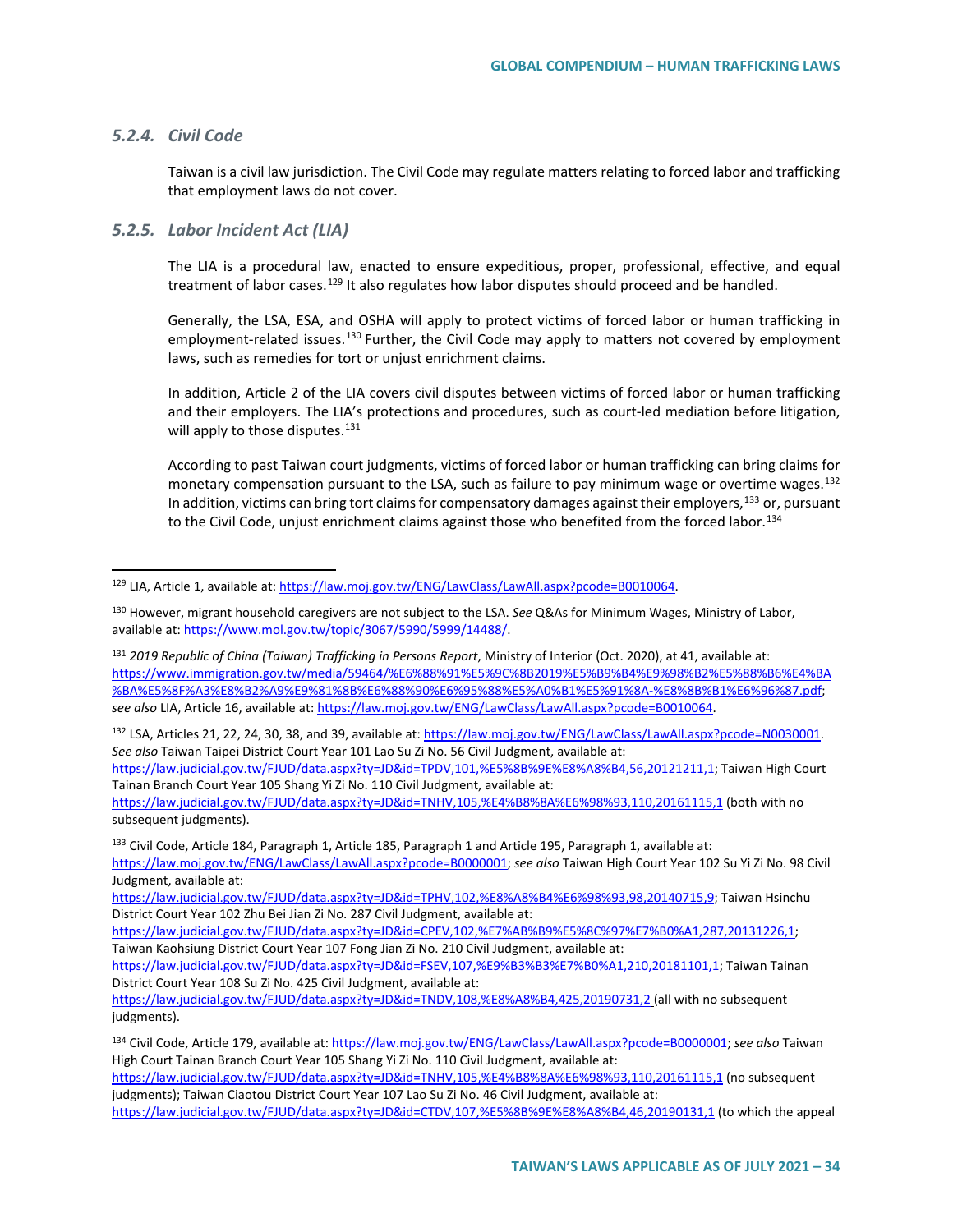## **5.3. Statutory Rights**

 $\overline{a}$ 

The LSA, OSHA, ESA, and Civil Code set forth the statutory rights of victims of human trafficking and forced labor. These rights include multiple minimum standards, certain claims available in relation to human trafficking or forced labor, and safeguards for the well-being of workers.

#### *5.3.1. Rights to minimum wages, entitlements, and other applicable minimum standards*

Under the LSA, workers are entitled to a number of minimum standards:

- **National Minimum Wage**: The LSA provides that a worker shall be paid the wages as determined through negotiations with the employer, but those wages cannot fall below the government's National Minimum Wage.[135](#page-34-0)
- **Minimum overtime wages**: According to the LSA, employers shall pay their workers overtime wages. The amount of the overtime wages depends on the length of overtime work and whether the worker is required to work on rest days. Overtime can range from at least an additional one-third of the regular hourly rate to an additional one and two-thirds of the regular hourly rate.<sup>[136](#page-34-1)</sup>
- **Working hours of the workers**: As set by the LSA, the standard regular working time shall not exceed eight hours a day or 40 hours a week.<sup>[137](#page-34-2)</sup> However, a labor union or a government-designated labor-management conference may agree to flexible working hours.<sup>[138](#page-34-3)</sup> The LSA also sets a minimum standard for rest time (refer to Section 5.3.6.).
- **Minimal number of rest days, paid holidays, and leaves**: [139](#page-34-4) In addition, the LSA also specifies that, in principle, workers shall have two regular days off every seven days, with one day as regular leave and the other one as a rest day. Employers that have adjusted their workers' regular working time in accordance with the LSA may adjust those days off. The LSA also grants workers leaves for national holidays. Moreover, the LSA grants leaves to workers based on how long they have worked for the same employer or business entity, ranging from three to 30 days.

#### *5.3.2. Claims available in relation to misrepresentations and "sham" arrangements*

The LSA permits a worker who has entered into a labor contract because of the employer's misrepresentation to file a claim for termination of the labor contract without advance notice and for

was dismissed by Taiwan High Court Kaohsiung Branch Court Year 108 Lao Shang Zi No. 12 Civil Judgment, available at: [https://law.judicial.gov.tw/FJUD/data.aspx?ty=JD&id=KSHV,108,%E5%8B%9E%E4%B8%8A,12,20200429,1\)](https://law.judicial.gov.tw/FJUD/data.aspx?ty=JD&id=KSHV,108,%E5%8B%9E%E4%B8%8A,12,20200429,1).

<span id="page-34-0"></span><sup>135</sup> LSA, Article 21, available at[: https://law.moj.gov.tw/ENG/LawClass/LawAll.aspx?pcode=N0030001.](https://law.moj.gov.tw/ENG/LawClass/LawAll.aspx?pcode=N0030001)

<span id="page-34-1"></span><sup>&</sup>lt;sup>136</sup> LSA, Article 24, available at[: https://law.moj.gov.tw/ENG/LawClass/LawAll.aspx?pcode=N0030001.](https://law.moj.gov.tw/ENG/LawClass/LawAll.aspx?pcode=N0030001)

<span id="page-34-3"></span><span id="page-34-2"></span><sup>137</sup> LSA, Article 30, available at[: https://law.moj.gov.tw/ENG/LawClass/LawAll.aspx?pcode=N0030001.](https://law.moj.gov.tw/ENG/LawClass/LawAll.aspx?pcode=N0030001) <sup>138</sup> *Id*.

<span id="page-34-4"></span><sup>&</sup>lt;sup>139</sup> LSA, Articles 36 to 38, available at[: https://law.moj.gov.tw/ENG/LawClass/LawAll.aspx?pcode=N0030001.](https://law.moj.gov.tw/ENG/LawClass/LawAll.aspx?pcode=N0030001)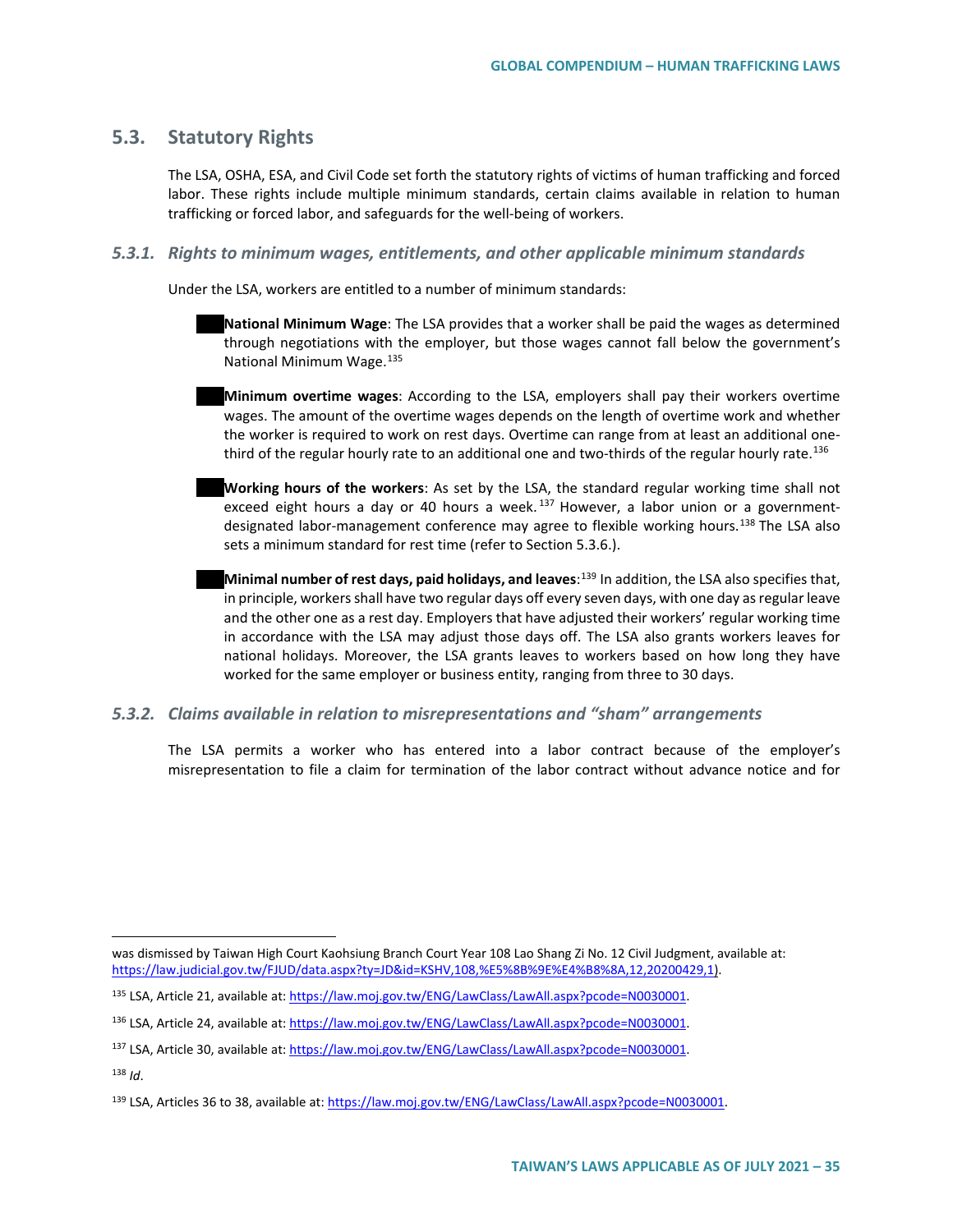severance pay.<sup>[140](#page-35-0)</sup> The worker may also file a civil tort claim for compensatory damages under the Civil Code.[141](#page-35-1)

While not stated in employment-related regulations, the courts may determine whether an arrangement between victims and perpetrators of forced labor and human trafficking is an employment relationship, which then would give those victims workers' rights under the LSA.<sup>[142](#page-35-2)</sup>

#### *5.3.3. Claims available in relation to unlawful deductions, loans, and debt bondage*

The LSA requires employers to pay workers directly their full wages unless an applicable law or agreement provides otherwise.<sup>[143](#page-35-3)</sup> When employers make unlawful deductions, workers may terminate their labor contracts without advance notice and file a claim for severance pay.<sup>[144](#page-35-4)</sup> Those workers may also file civil claims for unpaid salary pursuant to the LSA or for unjust enrichment under the Civil Code against employers.<sup>[145](#page-35-5)</sup>

In addition, the ESA also prohibits employers from withholding the belongings or collecting a bond from employees. Pursuant to Taiwan court precedents, employees are able to sue employers which violate the LSA for compensatory damages or unjust enrichment under the Civil Code.<sup>[146](#page-35-6)</sup>

<span id="page-35-5"></span><sup>145</sup> *See* Taiwan High Court Year 105 Lao Shang Zi No. 94 Civil Judgment, available at:

[https://law.judicial.gov.tw/FJUD/data.aspx?ty=JD&id=TPHV,105,%E5%8B%9E%E4%B8%8A,94,20170221,1;](https://law.judicial.gov.tw/FJUD/data.aspx?ty=JD&id=TPHV,105,%E5%8B%9E%E4%B8%8A,94,20170221,1) Taiwan High Court Year 99 Lao Shang Zi No. 11 Civil Judgment, available at:

[https://law.judicial.gov.tw/FJUD/data.aspx?ty=JD&id=TPHV,99,%E5%8B%9E%E4%B8%8A,11,20110310,2;](https://law.judicial.gov.tw/FJUD/data.aspx?ty=JD&id=TPHV,99,%E5%8B%9E%E4%B8%8A,11,20110310,2) Taiwan High Court Year 99 Lao Shang Yi Zi No. 97 Civil Judgment, available at:

<span id="page-35-0"></span> <sup>140</sup> LSA, Article 14, Paragraph 1, Subparagraph 1 and Paragraph 4, and Article 17, Paragraph 1, available at:

[https://law.moj.gov.tw/ENG/LawClass/LawAll.aspx?pcode=N0030001;](https://law.moj.gov.tw/ENG/LawClass/LawAll.aspx?pcode=N0030001) see also Taiwan High Court Taichung Branch Court Year 104 Lao Shang Yi Zi No. 3 Civil Judgment, available at:

<https://law.judicial.gov.tw/FJUD/data.aspx?ty=JD&id=TCHV,104,%E5%8B%9E%E4%B8%8A%E6%98%93,3,20150520,1> (no subsequent judgments).

<span id="page-35-1"></span><sup>141</sup> Civil Code, Article 184, Paragraph 1, Article 185, Paragraph 1 and Article 195, Paragraph 1, available at: [https://law.moj.gov.tw/ENG/LawClass/LawAll.aspx?pcode=B0000001.](https://law.moj.gov.tw/ENG/LawClass/LawAll.aspx?pcode=B0000001)

<span id="page-35-2"></span><sup>142</sup> *See, e.g*., Supreme Court Year 81 Tai Shang Zi No. 347 Civil Judgment, available at: [https://law.judicial.gov.tw/FJUD/data.aspx?ty=JD&id=TPSV,81,%E5%8F%B0%E4%B8%8A,347,19920227,1,](https://law.judicial.gov.tw/FJUD/data.aspx?ty=JD&id=TPSV,81,%E5%8F%B0%E4%B8%8A,347,19920227,1) and Supreme Court Year 92 Tai Shang Zi No. 2361 Civil Judgment, available at: [https://law.judicial.gov.tw/FJUD/data.aspx?ty=JD&id=TPSV,92,%E5%8F%B0%E4%B8%8A,2361,20031031.](https://law.judicial.gov.tw/FJUD/data.aspx?ty=JD&id=TPSV,92,%E5%8F%B0%E4%B8%8A,2361,20031031) 

<span id="page-35-3"></span><sup>143</sup> LSA, Article 22, Paragraph 2, available at[: https://law.moj.gov.tw/ENG/LawClass/LawAll.aspx?pcode=N0030001.](https://law.moj.gov.tw/ENG/LawClass/LawAll.aspx?pcode=N0030001)

<span id="page-35-4"></span><sup>144</sup> LSA, Article 14, Paragraph 1, Subparagraph 5 and Paragraph 3, and Article 17, Paragraph 1, available at: [https://law.moj.gov.tw/ENG/LawClass/LawAll.aspx?pcode=N0030001.](https://law.moj.gov.tw/ENG/LawClass/LawAll.aspx?pcode=N0030001)

<https://law.judicial.gov.tw/FJUD/data.aspx?ty=JD&id=TPHV,99,%E5%8B%9E%E4%B8%8A%E6%98%93,97,20120724,3> (all with no subsequent judgments); Taiwan Taoyuan District Court Year 99 Lao Su Zi No. 14 Civil Judgment, available at:

<https://law.judicial.gov.tw/FJUD/data.aspx?ty=JD&id=TYDV,99,%E5%8B%9E%E8%A8%B4,14,20101220,1> (subsequently settled by the parties).

<span id="page-35-6"></span><sup>146</sup> ESA, Article 5, Paragraph 2, Subparagraph 3, available at:

[https://law.moj.gov.tw/ENG/LawClass/LawAll.aspx?pcode=N0090001;](https://law.moj.gov.tw/ENG/LawClass/LawAll.aspx?pcode=N0090001) see also Taiwan Taoyuan District Court Year 107 Jian Shang Zi No. 185 Civil Judgment, available at:

[https://law.judicial.gov.tw/FJUD/data.aspx?ty=JD&id=TYDV,107,%E7%B0%A1%E4%B8%8A,185,20190326,1;](https://law.judicial.gov.tw/FJUD/data.aspx?ty=JD&id=TYDV,107,%E7%B0%A1%E4%B8%8A,185,20190326,1) Taiwan Yunlin District Court Year 107 Liu Jian Zi No. 108 Civil Judgment, available at:

<https://law.judicial.gov.tw/FJUD/data.aspx?ty=JD&id=TLEV,107,%E5%85%AD%E7%B0%A1,108,20180903,1> (both with no subsequent judgments).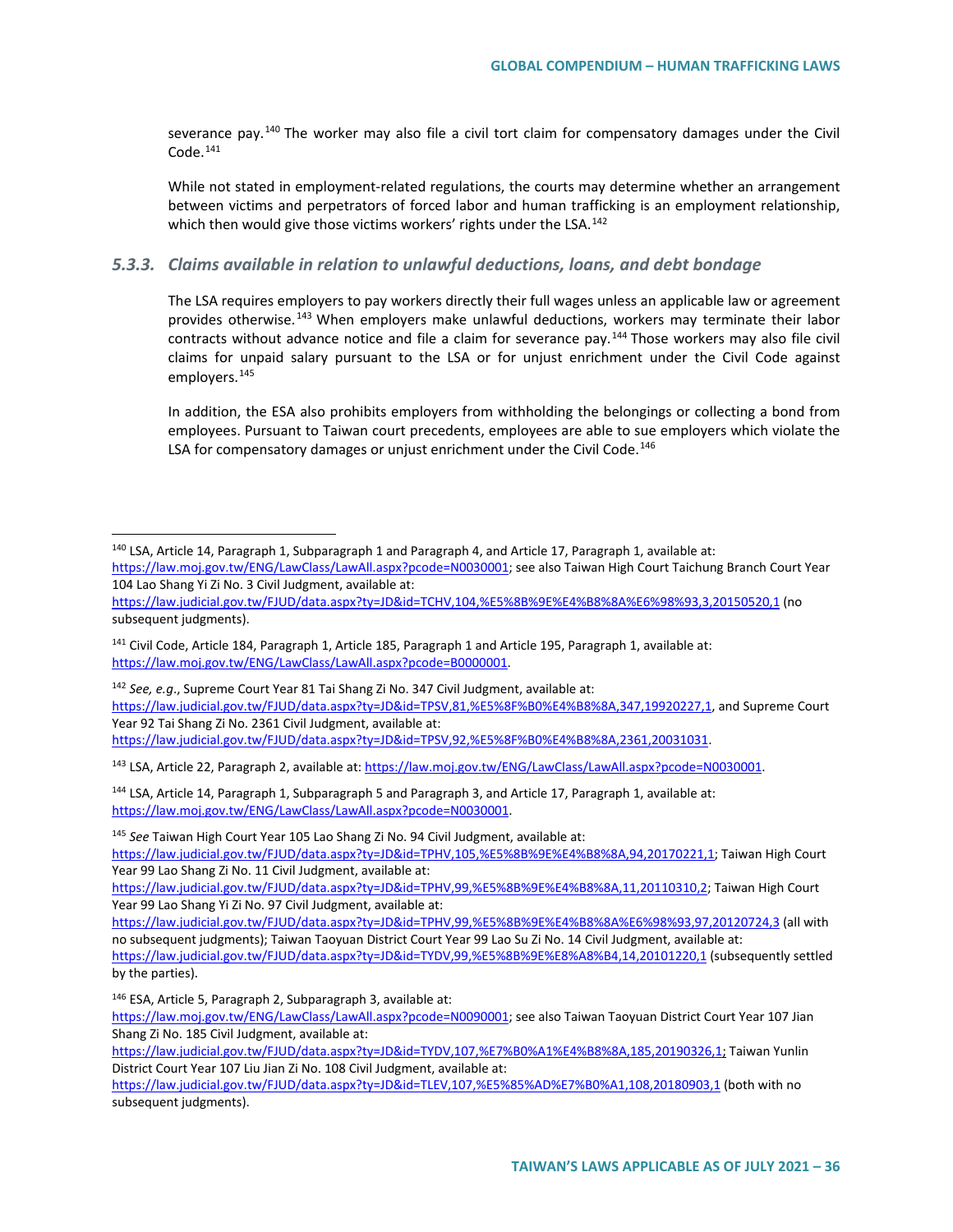#### *5.3.4. Remedies*

The remedies for victims of forced labor and human trafficking generally include termination of employment and monetary compensation. For claims pursuant to the LSA, the remedies include terminating the labor contract and monetary compensation for unpaid salary or severance pay; for claims under the Civil Code, such as tort and unjust enrichment, the remedy is monetary compensation.

## *5.3.5. The well-being of workers: Preventing work-related psychosocial risks and promotion of workers' health*

The OSHA is the main regulation for preventing work-related psychosocial risks and promoting workers' health. It obligates employers to provide necessary safety and health equipment and measures to prevent injuries and to adopt measures to protect workers' physical and mental health.<sup>[147](#page-36-0)</sup> For more details regarding the OSHA, refer to Section 5.4.

#### *5.3.6. The well-being of workers: Rest time*

The LSA sets a minimum standard requiring a break for at least 30 minutes after working four continuous hours. The employer may reschedule a break in the event of a rotation system or work of a continuous or urgent nature.<sup>[148](#page-36-1)</sup>

#### *5.3.7. The well-being of workers: Freedom to change jobs and right to leave*

Generally, no regulation prohibits a worker's freedom to change jobs or right to leave.<sup>[149](#page-36-2)</sup> However, the ESA prohibits foreign workers from engaging in certain types of work or from shifting to a new employer or new work unless specific requirements are met and approved by the competent government authority.<sup>[150](#page-36-3)</sup>

## **5.4. Rights to a Safe Workplace and Compensation Associated With Injuries or Illness**

The OSHA guarantees laborers the right to a safe workplace. Employers must take necessary measures or install necessary equipment to protect laborers from occupational accidents. The machinery, equipment, tools, and materials used for or during work must be designed, manufactured, imported, or constructed in a manner to prevent occupational accidents.<sup>[151](#page-36-4)</sup> The OSHA further regulates three particular aspects to ensure a safe workplace:

**Safety and Health Facilities:** Employers shall have necessary safety and health equipment and measures to prevent risk of injuries from listed hazardous activities, natural disasters, and illnesses

[content/uploads/2021/02/%E5%85%A8%E6%96%87\\_%E9%82%B1%E7%BE%BD%E5%87%A1%E3%80%81%E5%AE%8B%E5%BA](https://lawreview.nctu.edu.tw/wp-content/uploads/2021/02/%E5%85%A8%E6%96%87_%E9%82%B1%E7%BE%BD%E5%87%A1%E3%80%81%E5%AE%8B%E5%BA%AD%E8%AA%9E.pdf) [%AD%E8%AA%9E.pdf.](https://lawreview.nctu.edu.tw/wp-content/uploads/2021/02/%E5%85%A8%E6%96%87_%E9%82%B1%E7%BE%BD%E5%87%A1%E3%80%81%E5%AE%8B%E5%BA%AD%E8%AA%9E.pdf) 

<span id="page-36-3"></span><sup>150</sup> ESA, Article 53, Paragraph 4 and Article 59, available at: [https://law.moj.gov.tw/ENG/LawClass/LawAll.aspx?pcode=N0090001.](https://law.moj.gov.tw/ENG/LawClass/LawAll.aspx?pcode=N0090001)

<span id="page-36-0"></span><sup>147</sup> OSHA, Article 6, available at[: https://law.moj.gov.tw/ENG/LawClass/LawAll.aspx?pcode=N0060001.](https://law.moj.gov.tw/ENG/LawClass/LawAll.aspx?pcode=N0060001)

<span id="page-36-1"></span><sup>148</sup> LSA, Article 35, available at[: https://law.moj.gov.tw/ENG/LawClass/LawAll.aspx?pcode=N0030001.](https://law.moj.gov.tw/ENG/LawClass/LawAll.aspx?pcode=N0030001)

<span id="page-36-2"></span><sup>149</sup> Yu-Fan Chiu & Ting-Yu Sung, *A Study on Employment Transfer Regulations of Migrant Workers* (2020)*,* at 38-39, available at: [https://lawreview.nctu.edu.tw/wp-](https://lawreview.nctu.edu.tw/wp-content/uploads/2021/02/%E5%85%A8%E6%96%87_%E9%82%B1%E7%BE%BD%E5%87%A1%E3%80%81%E5%AE%8B%E5%BA%AD%E8%AA%9E.pdf)

<span id="page-36-4"></span><sup>151</sup> OSHA, Article 5, available at[: https://law.moj.gov.tw/ENG/LawClass/LawAll.aspx?pcode=N0060001.](https://law.moj.gov.tw/ENG/LawClass/LawAll.aspx?pcode=N0060001)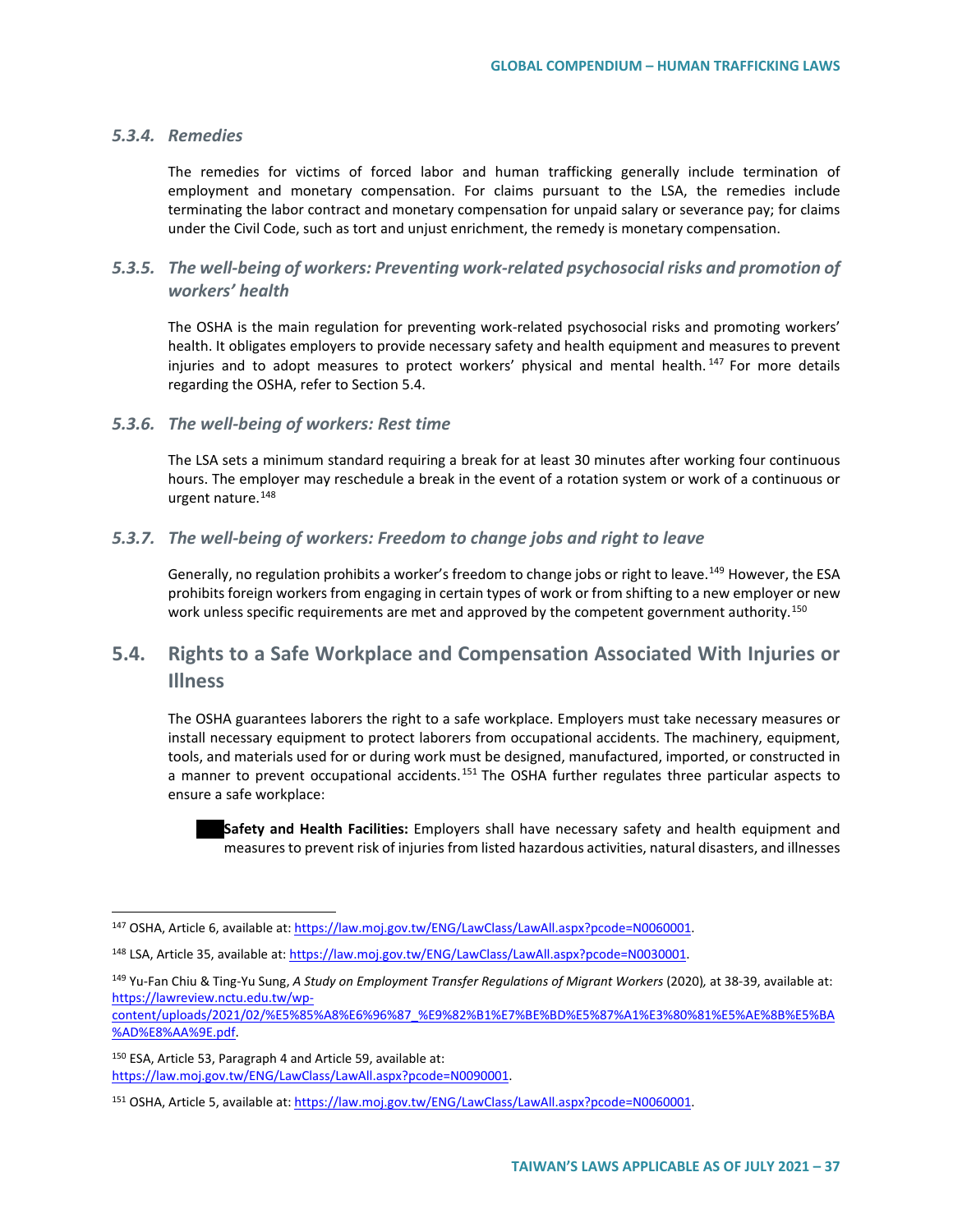resulting from repetitive operations or exceptional workload.<sup>[152](#page-37-0)</sup> In addition, employers shall, or laborers may on their own accord, halt work and withdraw to safe locations when a potential imminent danger appears. In such circumstances, employers shall not dismiss, reassign, refuse to pay wages to, or unfavorably treat laborers.<sup>153</sup>

- **Safety and Health Management:** Employers shall provide laborers with all necessary safety and health education and training to prevent accidents and enact appropriate safety and health work rules.<sup>[154](#page-37-2)</sup> They shall also prevent laborers under the age of 18 and pregnant female laborers from performing listed dangerous or harmful work.<sup>[155](#page-37-3)</sup> Businesses shall inform contractors of workplace hazards and the required safety and health measures and shall inspect workplaces.<sup>[156](#page-37-4)</sup>
- **Supervision and Inspections:** [157](#page-37-5) The competent government authority and labor inspection agencies may inspect workplaces. Laborers may also file complaints for violations of the OSHA or relevant regulations. Those employers which fail or refuse to conform to the regulations or for which there is a concern for occupational accidents may be notified to suspend work. When an occupational accident occurs, the employer shall conduct necessary rescue operations and investigations and provide an analysis and record of the accident.

#### *5.4.1. Whether compensation is available*

Compensation associated with workplace injuries or illness is available pursuant to the LSA, the Labor Insurance Act, and the Act for Protecting Worker of Occupational Accidents.[158](#page-37-6) Furthermore, the Civil Code allows victims of injuries or illness to claim for compensatory damages against their employers based on torts or their employment agreements. <sup>[159](#page-37-7)</sup> Note that under these regulations, victims may recover compensation for all losses they suffered in occupational accidents but not duplicative compensation for the same losses.<sup>[160](#page-37-8)</sup>

#### *5.4.2. Whether criminal sanctions are applicable*

The OSHA authorizes imprisonment, detention, and fines against employers violating regulations requiring the maintenance and management of safety and health facilities and measures.<sup>[161](#page-37-9)</sup> When an occupational

<span id="page-37-0"></span><sup>152</sup> OSHA, Article 6, available at[: https://law.moj.gov.tw/ENG/LawClass/LawAll.aspx?pcode=N0060001.](https://law.moj.gov.tw/ENG/LawClass/LawAll.aspx?pcode=N0060001)

<span id="page-37-1"></span><sup>153</sup> OSHA, Article 18, available at: [https://law.moj.gov.tw/ENG/LawClass/LawAll.aspx?pcode=N0060001.](https://law.moj.gov.tw/ENG/LawClass/LawAll.aspx?pcode=N0060001)

<span id="page-37-2"></span><sup>154</sup> OSHA, Articles 32 and 34, available at[: https://law.moj.gov.tw/ENG/LawClass/LawAll.aspx?pcode=N0060001.](https://law.moj.gov.tw/ENG/LawClass/LawAll.aspx?pcode=N0060001)

<span id="page-37-3"></span><sup>155</sup> OSHA, Articles 29 and 30, available at[: https://law.moj.gov.tw/ENG/LawClass/LawAll.aspx?pcode=N0060001.](https://law.moj.gov.tw/ENG/LawClass/LawAll.aspx?pcode=N0060001)

<span id="page-37-4"></span><sup>156</sup> OSHA, Articles 26 and 27, available at[: https://law.moj.gov.tw/ENG/LawClass/LawAll.aspx?pcode=N0060001.](https://law.moj.gov.tw/ENG/LawClass/LawAll.aspx?pcode=N0060001)

<span id="page-37-5"></span><sup>157</sup> OSHA, Articles 36, 37, and 39, available at: [https://law.moj.gov.tw/ENG/LawClass/LawAll.aspx?pcode=N0060001.](https://law.moj.gov.tw/ENG/LawClass/LawAll.aspx?pcode=N0060001)

<span id="page-37-6"></span><sup>158</sup> LSA, Article 59, available at[: https://law.moj.gov.tw/ENG/LawClass/LawAll.aspx?pcode=N0030001;](https://law.moj.gov.tw/ENG/LawClass/LawAll.aspx?pcode=N0030001) Labor Insurance Act, Article 2, available at: [https://law.moj.gov.tw/ENG/LawClass/LawAll.aspx?pcode=N0050001;](https://law.moj.gov.tw/ENG/LawClass/LawAll.aspx?pcode=N0050001) Act for Protecting Worker of Occupational Accidents, Articles 6, 7, and 8, available at: [https://law.moj.gov.tw/ENG/LawClass/LawAll.aspx?pcode=N0060041.](https://law.moj.gov.tw/ENG/LawClass/LawAll.aspx?pcode=N0060041)

<span id="page-37-7"></span><sup>159</sup> Civil Code, Articles 184, 191, 192, 193, 194, 195, and 487-1, available at: [https://law.moj.gov.tw/ENG/LawClass/LawAll.aspx?pcode=B0000001.](https://law.moj.gov.tw/ENG/LawClass/LawAll.aspx?pcode=B0000001)

<span id="page-37-8"></span><sup>160</sup> Supreme Court Year 107 Tai Shang Zi No. 267 Civil Judgment, available at: [https://law.judicial.gov.tw/FJUD/data.aspx?ro=3&q=415e1792892fdee3edce32311f8f078c&gy=jcourt&gc=TPS&sort=DS&ot=in.](https://law.judicial.gov.tw/FJUD/data.aspx?ro=3&q=415e1792892fdee3edce32311f8f078c&gy=jcourt&gc=TPS&sort=DS&ot=in) 

<span id="page-37-9"></span><sup>&</sup>lt;sup>161</sup> OSHA, Articles 40 and 41, available at[: https://law.moj.gov.tw/ENG/LawClass/LawAll.aspx?pcode=N0060001.](https://law.moj.gov.tw/ENG/LawClass/LawAll.aspx?pcode=N0060001)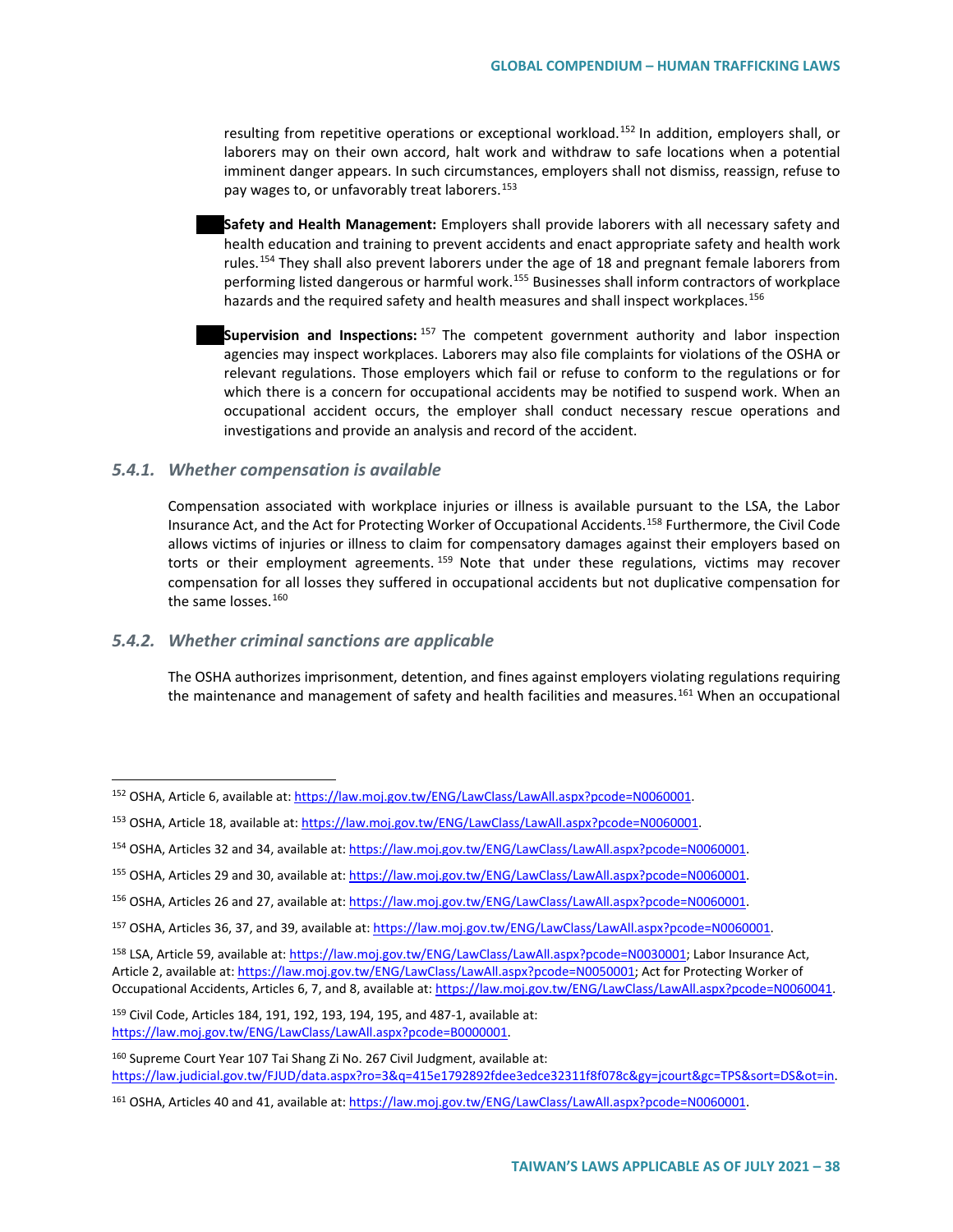accident causes severe harm or death, employers may also be charged under the Criminal Code with criminal negligence constituting negligent battery or involuntary manslaughter.<sup>[162](#page-38-0)</sup>

## **5.5. Access to Justice and Practical Issues Associated With Enforcing Social Legislation**

#### *5.5.1. Access to justice*

The HTPA makes local governments responsible for "investigation of human trafficking cases, referral of criminal cases, [and] identification and protection of the personal safety of human trafficking victims" by integrating related departments and cooperating with the NIA and judicial authorities.<sup>[163](#page-38-1)</sup>

Once reported and identified as a victim of human trafficking, the victim can file a claim for government protection and shelter.<sup>[164](#page-38-2)</sup> In addition, the government or designated non-governmental organizations must provide the victim with necessary assistance, including interpretation assistance, legal assistance, and a representative to accompany the victim during questioning (interrogation) throughout the investigation or trial.<sup>[165](#page-38-3)</sup> The offender bears the cost of such assistance, but the government will pay those costs in advance for the victim's convenience.<sup>166</sup>

Moreover, under the Legal Aid Act, victims or possible victims in a human trafficking case are also eligible for low-priced legal aid including legal consultation, document drafting, representation in litigation, mediation, and settlement, and other necessary services.<sup>[167](#page-38-5)</sup>

Once the judicial organ considers it unnecessary to continue the victim's assistance in the investigation and trial, the government can coordinate with relevant institutions to safely send the victim back to their original country as soon as possible.<sup>[168](#page-38-6)</sup>

#### *5.5.2. Practical issues associated with enforcing social legislation*

The Taiwan government is dedicated to improving treatment of laborers (especially foreign laborers) by protecting their fundamental rights, employment rights, and living rights. <sup>[169](#page-38-7)</sup> To protect laborers'

<span id="page-38-3"></span><sup>165</sup> HTPA, Article 17, Subparagraphs 3, 4, and 6, available at:

[https://law.moj.gov.tw/ENG/LawClass/LawAll.aspx?pcode=D0080177;](https://law.moj.gov.tw/ENG/LawClass/LawAll.aspx?pcode=D0080177) Regulations Governing Prevention against Transnational Trafficking in Persons and Protection of Victims, Article 12, Subparagraph 3, available at: [https://law.moj.gov.tw/ENG/LawClass/LawAll.aspx?pcode=D0080175.](https://law.moj.gov.tw/ENG/LawClass/LawAll.aspx?pcode=D0080175)

<span id="page-38-4"></span><sup>166</sup> HTPA, Article 18, Paragraph 1, available at[: https://law.moj.gov.tw/ENG/LawClass/LawAll.aspx?pcode=D0080177.](https://law.moj.gov.tw/ENG/LawClass/LawAll.aspx?pcode=D0080177) For further reference, please see Guidelines for Protection and Sheltering and Paying Expense In Advance for Human trafficking Victims with Work Permits and Possible Human trafficking Victims (持工作簽證之人口販運被害人與疑似人口販運被害人安 置保護及費用墊付處理要點), available at: https://laws.mol.gov.tw/FLAW/FLAWDAT0202.aspx?id=FL050087.

<span id="page-38-5"></span> $167$  Legal Aid Act, Article 14, Paragraph 1, Subparagraph 3, and Article 4, available at: [https://law.moj.gov.tw/ENG/LawClass/LawAll.aspx?pcode=A0030157.](https://law.moj.gov.tw/ENG/LawClass/LawAll.aspx?pcode=A0030157) 

<span id="page-38-6"></span><sup>168</sup> Regulations Governing Prevention against Transnational Trafficking in Persons and Protection of Victims, Article 12, Subparagraph 6, and Article 20, available at[: https://law.moj.gov.tw/ENG/LawClass/LawAll.aspx?pcode=D0080175.](https://law.moj.gov.tw/ENG/LawClass/LawAll.aspx?pcode=D0080175)

<span id="page-38-0"></span><sup>162</sup> Criminal Code, Articles 276 and 284, available at[: https://law.moj.gov.tw/ENG/LawClass/LawAll.aspx?pcode=C0000001.](https://law.moj.gov.tw/ENG/LawClass/LawAll.aspx?pcode=C0000001)

<span id="page-38-1"></span><sup>&</sup>lt;sup>163</sup> HTPA, Article 4, Subparagraph 2, available at[: https://law.moj.gov.tw/ENG/LawClass/LawAll.aspx?pcode=D0080177.](https://law.moj.gov.tw/ENG/LawClass/LawAll.aspx?pcode=D0080177)

<span id="page-38-2"></span><sup>164</sup> HTPA, Article 15, Paragraph 1, available at[: https://law.moj.gov.tw/ENG/LawClass/LawAll.aspx?pcode=D0080177.](https://law.moj.gov.tw/ENG/LawClass/LawAll.aspx?pcode=D0080177)

<span id="page-38-7"></span><sup>169</sup> *Report on Protection of the Right for Foreign Workers in Taiwan*, Ministry of Labor (Jan. 2021), at 3–4, available at: [https://ws.wda.gov.tw/Download.ashx?u=LzAwMS9VcGxvYWQvMzAwL3JlbGZpbGUvOTAyMS8xMjMxOC9iOWM3MWU4ZS1kO](https://ws.wda.gov.tw/Download.ashx?u=LzAwMS9VcGxvYWQvMzAwL3JlbGZpbGUvOTAyMS8xMjMxOC9iOWM3MWU4ZS1kODQ3LTRkNTctOTU1Ni1kYjBkZTI0ZDVlNDIucGRm&n=UkVQT1JUIE9OIFBST1RFQ1RJT04gT0YgVEhFIFJJR0hUUyBJTiBUQUlXQU4gLSBNaW5pc3RyeSBvZiBMYWJvck9jdG9iZXIgMTksIDIwMDHvvIhSZXZpc2VkIGluIEphbnVhcnksIDIwMjHvvIlPbiBQcm90ZWN0aW9uIG9mIHRoZSBSaWdodHMgZm9yIEZvcmVpZ24gV29ya2VycyBpbiBUYWl3YW4ucGRm) [DQ3LTRkNTctOTU1Ni1kYjBkZTI0ZDVlNDIucGRm&n=UkVQT1JUIE9OIFBST1RFQ1RJT04gT0YgVEhFIFJJR0hUUyBJTiBUQUlXQU4gLS](https://ws.wda.gov.tw/Download.ashx?u=LzAwMS9VcGxvYWQvMzAwL3JlbGZpbGUvOTAyMS8xMjMxOC9iOWM3MWU4ZS1kODQ3LTRkNTctOTU1Ni1kYjBkZTI0ZDVlNDIucGRm&n=UkVQT1JUIE9OIFBST1RFQ1RJT04gT0YgVEhFIFJJR0hUUyBJTiBUQUlXQU4gLSBNaW5pc3RyeSBvZiBMYWJvck9jdG9iZXIgMTksIDIwMDHvvIhSZXZpc2VkIGluIEphbnVhcnksIDIwMjHvvIlPbiBQcm90ZWN0aW9uIG9mIHRoZSBSaWdodHMgZm9yIEZvcmVpZ24gV29ya2VycyBpbiBUYWl3YW4ucGRm)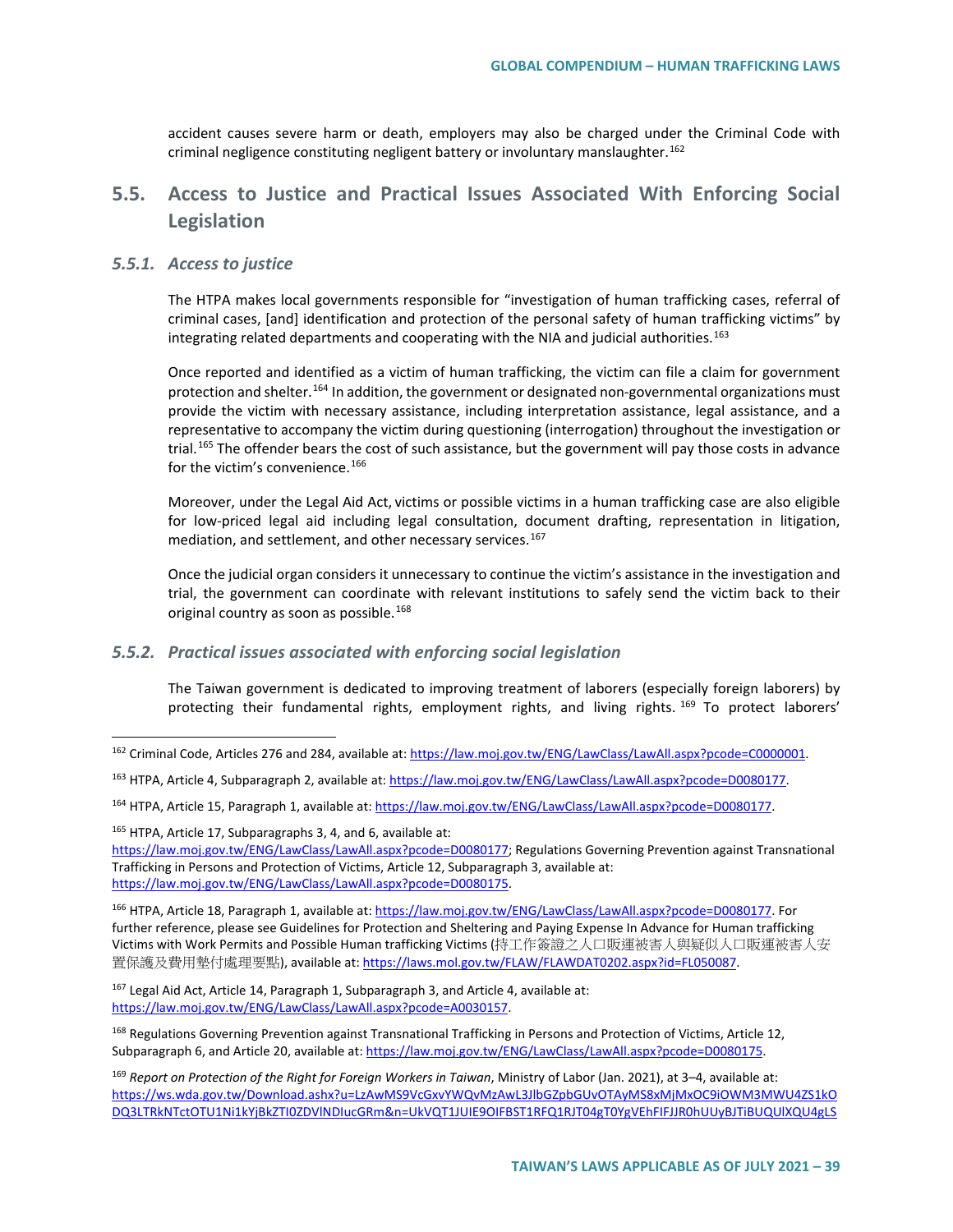fundamental rights, the government strictly prohibits employers or employment agencies from withholding laborers' credentials or a portion of their salaries to prevent laborers from "disappearing."<sup>[170](#page-39-0)</sup> Foreign laborers generally enjoy the same labor law protections as local citizens,<sup>[171](#page-39-1)</sup>and foreign laborers may also enroll in the Labor Insurance and the National Health Insurance programs.<sup>[172](#page-39-2)</sup>

There are several barriers, both on a practical level and legislative level, for victims to claim access to justice and other social rights.

**Access to Justice:** It is sometimes difficult to identify the victims of forced labor or human trafficking. Only the police and prosecutors can formally identify victims, while the Ministry of Labor, the Fisheries Agency, the NIA, and other relevant stakeholders must follow complex notification procedures to report possible victims.<sup>[173](#page-39-3)</sup> Additionally, authorities and NGOs have noted that court personnel at times hinder effective prosecution of labor trafficking crimes by perceiving those cases as labor disputes.<sup>[174](#page-39-4)</sup>

**Other Protections of the Social Rights for Labors:** The LSA does not protect migrant domestic workers, who account for most foreign laborers in Taiwan. <sup>[175](#page-39-5)</sup> Moreover, a domestic worker protection bill that would mandate hours of rest, days off, and annual leave for these laborers has been long-stalled and has yet to pass.<sup>[176](#page-39-6)</sup> While the ESA requires employment agencies to report abuses committed by their clients against migrant workers or face severe fines,<sup>[177](#page-39-7)</sup> it also bans employers and employment agencies from withholding passports, work permits, or any identity documents of migrant domestic workers and fishermen without their consent. [178](#page-39-8) These

<span id="page-39-1"></span><sup>171</sup> *Report on Protection of the Right for Foreign Workers in Taiwan*, Ministry of Labor (Jan. 2021), at 3, available at: [https://ws.wda.gov.tw/Download.ashx?u=LzAwMS9VcGxvYWQvMzAwL3JlbGZpbGUvOTAyMS8xMjMxOC9iOWM3MWU4ZS1kO](https://ws.wda.gov.tw/Download.ashx?u=LzAwMS9VcGxvYWQvMzAwL3JlbGZpbGUvOTAyMS8xMjMxOC9iOWM3MWU4ZS1kODQ3LTRkNTctOTU1Ni1kYjBkZTI0ZDVlNDIucGRm&n=UkVQT1JUIE9OIFBST1RFQ1RJT04gT0YgVEhFIFJJR0hUUyBJTiBUQUlXQU4gLSBNaW5pc3RyeSBvZiBMYWJvck9jdG9iZXIgMTksIDIwMDHvvIhSZXZpc2VkIGluIEphbnVhcnksIDIwMjHvvIlPbiBQcm90ZWN0aW9uIG9mIHRoZSBSaWdodHMgZm9yIEZvcmVpZ24gV29ya2VycyBpbiBUYWl3YW4ucGRm) [DQ3LTRkNTctOTU1Ni1kYjBkZTI0ZDVlNDIucGRm&n=UkVQT1JUIE9OIFBST1RFQ1RJT04gT0YgVEhFIFJJR0hUUyBJTiBUQUlXQU4gLS](https://ws.wda.gov.tw/Download.ashx?u=LzAwMS9VcGxvYWQvMzAwL3JlbGZpbGUvOTAyMS8xMjMxOC9iOWM3MWU4ZS1kODQ3LTRkNTctOTU1Ni1kYjBkZTI0ZDVlNDIucGRm&n=UkVQT1JUIE9OIFBST1RFQ1RJT04gT0YgVEhFIFJJR0hUUyBJTiBUQUlXQU4gLSBNaW5pc3RyeSBvZiBMYWJvck9jdG9iZXIgMTksIDIwMDHvvIhSZXZpc2VkIGluIEphbnVhcnksIDIwMjHvvIlPbiBQcm90ZWN0aW9uIG9mIHRoZSBSaWdodHMgZm9yIEZvcmVpZ24gV29ya2VycyBpbiBUYWl3YW4ucGRm) [BNaW5pc3RyeSBvZiBMYWJvck9jdG9iZXIgMTksIDIwMDHvvIhSZXZpc2VkIGluIEphbnVhcnksIDIwMjHvvIlPbiBQcm90ZWN0aW9uIG](https://ws.wda.gov.tw/Download.ashx?u=LzAwMS9VcGxvYWQvMzAwL3JlbGZpbGUvOTAyMS8xMjMxOC9iOWM3MWU4ZS1kODQ3LTRkNTctOTU1Ni1kYjBkZTI0ZDVlNDIucGRm&n=UkVQT1JUIE9OIFBST1RFQ1RJT04gT0YgVEhFIFJJR0hUUyBJTiBUQUlXQU4gLSBNaW5pc3RyeSBvZiBMYWJvck9jdG9iZXIgMTksIDIwMDHvvIhSZXZpc2VkIGluIEphbnVhcnksIDIwMjHvvIlPbiBQcm90ZWN0aW9uIG9mIHRoZSBSaWdodHMgZm9yIEZvcmVpZ24gV29ya2VycyBpbiBUYWl3YW4ucGRm) [9mIHRoZSBSaWdodHMgZm9yIEZvcmVpZ24gV29ya2VycyBpbiBUYWl3YW4ucGRm.](https://ws.wda.gov.tw/Download.ashx?u=LzAwMS9VcGxvYWQvMzAwL3JlbGZpbGUvOTAyMS8xMjMxOC9iOWM3MWU4ZS1kODQ3LTRkNTctOTU1Ni1kYjBkZTI0ZDVlNDIucGRm&n=UkVQT1JUIE9OIFBST1RFQ1RJT04gT0YgVEhFIFJJR0hUUyBJTiBUQUlXQU4gLSBNaW5pc3RyeSBvZiBMYWJvck9jdG9iZXIgMTksIDIwMDHvvIhSZXZpc2VkIGluIEphbnVhcnksIDIwMjHvvIlPbiBQcm90ZWN0aW9uIG9mIHRoZSBSaWdodHMgZm9yIEZvcmVpZ24gV29ya2VycyBpbiBUYWl3YW4ucGRm) 

<span id="page-39-2"></span><sup>172</sup> *Id.* at 31.

 $\overline{\phantom{a}}$ 

<span id="page-39-3"></span>173 HTPA Article 9, Paragraphs 1 and 2, and Article 11, available at:

[https://law.moj.gov.tw/ENG/LawClass/LawAll.aspx?pcode=D0080177;](https://law.moj.gov.tw/ENG/LawClass/LawAll.aspx?pcode=D0080177) Reporting Process of Possible Human Trafficking Cases for National Immigration Agency of Ministry of the Interior (內政部移民署辦理疑似人口販運案件通報作業流程), available at:

[https://www.immigration.gov.tw/media/6653/%E5%85%A7%E6%94%BF%E9%83%A8%E7%A7%BB%E6%B0%91%E7%BD%B2%E](https://www.immigration.gov.tw/media/6653/%E5%85%A7%E6%94%BF%E9%83%A8%E7%A7%BB%E6%B0%91%E7%BD%B2%E8%BE%A6%E7%90%86%E7%96%91%E4%BC%BC%E4%BA%BA%E5%8F%A3%E8%B2%A9%E9%81%8B%E6%A1%88%E4%BB%B6%E9%80%9A%E5%A0%B1%E4%BD%9C%E6%A5%AD%E6%B5%81%E7%A8%8B.pdf) [8%BE%A6%E7%90%86%E7%96%91%E4%BC%BC%E4%BA%BA%E5%8F%A3%E8%B2%A9%E9%81%8B%E6%A1%88%E4%BB%B6%](https://www.immigration.gov.tw/media/6653/%E5%85%A7%E6%94%BF%E9%83%A8%E7%A7%BB%E6%B0%91%E7%BD%B2%E8%BE%A6%E7%90%86%E7%96%91%E4%BC%BC%E4%BA%BA%E5%8F%A3%E8%B2%A9%E9%81%8B%E6%A1%88%E4%BB%B6%E9%80%9A%E5%A0%B1%E4%BD%9C%E6%A5%AD%E6%B5%81%E7%A8%8B.pdf) [E9%80%9A%E5%A0%B1%E4%BD%9C%E6%A5%AD%E6%B5%81%E7%A8%8B.pdf.](https://www.immigration.gov.tw/media/6653/%E5%85%A7%E6%94%BF%E9%83%A8%E7%A7%BB%E6%B0%91%E7%BD%B2%E8%BE%A6%E7%90%86%E7%96%91%E4%BC%BC%E4%BA%BA%E5%8F%A3%E8%B2%A9%E9%81%8B%E6%A1%88%E4%BB%B6%E9%80%9A%E5%A0%B1%E4%BD%9C%E6%A5%AD%E6%B5%81%E7%A8%8B.pdf)

<span id="page-39-4"></span>174 U.S. DEP'T OF STATE, TRAFFICKING IN PERSONS REPORT 534 (2021), available at: [https://reliefweb.int/sites/reliefweb.int/files/resources/TIP\\_Report\\_Final\\_20210701.pdf.](https://reliefweb.int/sites/reliefweb.int/files/resources/TIP_Report_Final_20210701.pdf)

<span id="page-39-5"></span><sup>175</sup> *Id.* at 535.

<span id="page-39-6"></span><sup>176</sup> *Id.*

<span id="page-39-7"></span>177 ESA Article 40, Paragraph 1, Subparagraph 19, and Article 67, Paragraph 1, available at: [https://law.moj.gov.tw/ENG/LawClass/LawAll.aspx?pcode=N0090001.](https://law.moj.gov.tw/ENG/LawClass/LawAll.aspx?pcode=N0090001)

<span id="page-39-8"></span>178 ESA Article 40, Paragraph 1, Subparagraph 4, Article 54, Paragraph 1, Subparagraphs 8 and 10, and Article 57, Subparagraph 8, available at: [https://law.moj.gov.tw/ENG/LawClass/LawAll.aspx?pcode=N0090001.](https://law.moj.gov.tw/ENG/LawClass/LawAll.aspx?pcode=N0090001)

[BNaW5pc3RyeSBvZiBMYWJvck9jdG9iZXIgMTksIDIwMDHvvIhSZXZpc2VkIGluIEphbnVhcnksIDIwMjHvvIlPbiBQcm90ZWN0aW9uIG](https://ws.wda.gov.tw/Download.ashx?u=LzAwMS9VcGxvYWQvMzAwL3JlbGZpbGUvOTAyMS8xMjMxOC9iOWM3MWU4ZS1kODQ3LTRkNTctOTU1Ni1kYjBkZTI0ZDVlNDIucGRm&n=UkVQT1JUIE9OIFBST1RFQ1RJT04gT0YgVEhFIFJJR0hUUyBJTiBUQUlXQU4gLSBNaW5pc3RyeSBvZiBMYWJvck9jdG9iZXIgMTksIDIwMDHvvIhSZXZpc2VkIGluIEphbnVhcnksIDIwMjHvvIlPbiBQcm90ZWN0aW9uIG9mIHRoZSBSaWdodHMgZm9yIEZvcmVpZ24gV29ya2VycyBpbiBUYWl3YW4ucGRm) [9mIHRoZSBSaWdodHMgZm9yIEZvcmVpZ24gV29ya2VycyBpbiBUYWl3YW4ucGRm.](https://ws.wda.gov.tw/Download.ashx?u=LzAwMS9VcGxvYWQvMzAwL3JlbGZpbGUvOTAyMS8xMjMxOC9iOWM3MWU4ZS1kODQ3LTRkNTctOTU1Ni1kYjBkZTI0ZDVlNDIucGRm&n=UkVQT1JUIE9OIFBST1RFQ1RJT04gT0YgVEhFIFJJR0hUUyBJTiBUQUlXQU4gLSBNaW5pc3RyeSBvZiBMYWJvck9jdG9iZXIgMTksIDIwMDHvvIhSZXZpc2VkIGluIEphbnVhcnksIDIwMjHvvIlPbiBQcm90ZWN0aW9uIG9mIHRoZSBSaWdodHMgZm9yIEZvcmVpZ24gV29ya2VycyBpbiBUYWl3YW4ucGRm) 

<span id="page-39-0"></span><sup>&</sup>lt;sup>170</sup> ESA, Article 40, Paragraph 1, Subparagraphs 3 and 4, Article 54, Paragraph 1, Subparagraphs 8 and 10, and Article 57, Subparagraph 8, available at[: https://law.moj.gov.tw/ENG/LawClass/LawAll.aspx?pcode=N0090001.](https://law.moj.gov.tw/ENG/LawClass/LawAll.aspx?pcode=N0090001)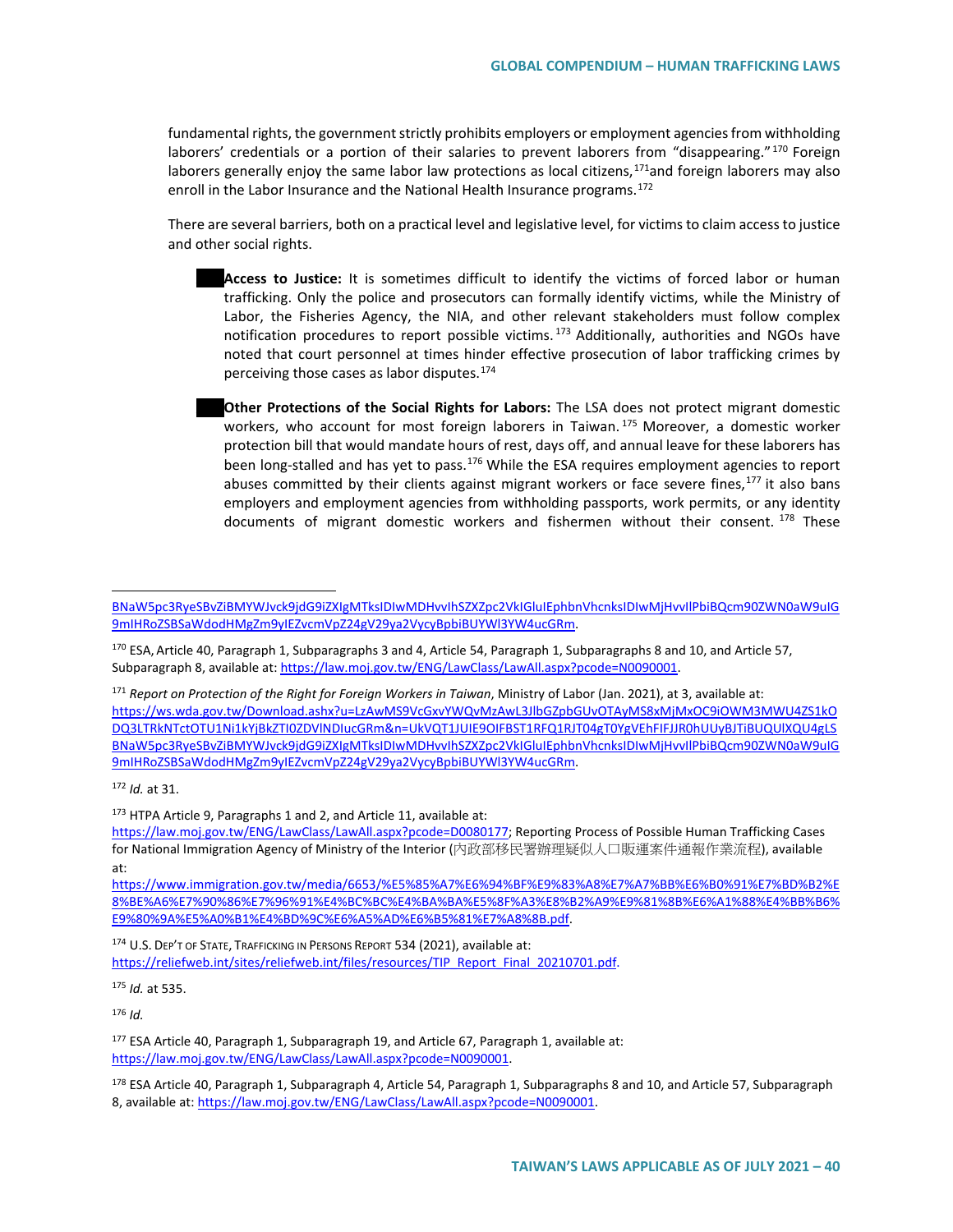protections are insufficient to deter forced labor, because employers are reportedly able to threaten migrant workers into "voluntarily" turning over their identity documents.<sup>[179](#page-40-0)</sup>

According to government data,<sup>[180](#page-40-1)</sup> the number of cases prosecuted has declined by more than half from 2008 to 2020.

|      |                   |                 | <b>Type of Cases</b>      |                |              |                            |
|------|-------------------|-----------------|---------------------------|----------------|--------------|----------------------------|
|      |                   |                 | <b>Labor Exploitation</b> |                |              | <b>Sexual Exploitation</b> |
|      | <b>Cases</b>      | <b>Persons</b>  |                           |                |              |                            |
| Year | <b>Prosecuted</b> | <b>Indicted</b> | <b>Cases</b>              | <b>Persons</b> | <b>Cases</b> | <b>Persons</b>             |
| 2008 | 165               | 601             | 40                        | 106            | 113          | 452                        |
| 2009 | 118               | 335             | 35                        | 102            | 83           | 233                        |
| 2010 | 115               | 441             | 41                        | 110            | 76           | 346                        |
| 2011 | 151               | 437             | 72                        | 179            | 80           | 259                        |
| 2012 | 169               | 458             | 34                        | 57             | 136          | 408                        |
| 2013 | 127               | 355             | 84                        | 246            | 46           | 103                        |
| 2014 | 102               | 184             | 21                        | 52             | 88           | 153                        |
| 2015 | 63                | 148             | 12                        | 25             | 52           | 127                        |
| 2016 | 64                | 166             | 17                        | 44             | 50           | 128                        |
| 2017 | 87                | 248             | 19                        | 66             | 68           | 182                        |
| 2018 | 71                | 113             | 24                        | 40             | 47           | 73                         |
| 2019 | 71                | 122             | 14                        | 22             | 57           | 100                        |
| 2020 | 78                | 132             | 18                        | 31             | 63           | 105                        |

*Source: 2018 Republic of China (Taiwan) Trafficking in Persons Report; 2019 Republic of China (Taiwan) Trafficking in Persons Report (2019 MOI Report); Cases Prosecuted and Persons Indicted for TIP-Related Cases Handled by District Courts' Prosecutor's Offices from 2008 to 2020.*

Note: Starting in June 2009, certain cases were registered under more than one type, if applicable. Therefore, the total number of cases may not be equal to the sum of the different types.

Therefore, the threat of prosecution to perpetrators, though visible, is not likely to deter offenders.

Apart from the government, plenty of actors safeguard access to justice for victims of human trafficking. For instance, the Legal Aid Foundation has set up Legal Aid for Victims of Human Trafficking programs since 2008, providing legal aid to eligible victims under the Legal Aid Act. In 2019, it approved all 94 applications for legal aid under the program.<sup>[181](#page-40-2)</sup> Furthermore, NGOs, such as the Taipei Women's Rescue Foundation

<span id="page-40-0"></span><sup>179</sup> U.S. DEP'T OF STATE, TRAFFICKING IN PERSONS REPORT 535 (2021), available at: [https://reliefweb.int/sites/reliefweb.int/files/resources/TIP\\_Report\\_Final\\_20210701.pdf.](https://reliefweb.int/sites/reliefweb.int/files/resources/TIP_Report_Final_20210701.pdf)

<span id="page-40-1"></span><sup>180</sup> *2018 Republic of China (Taiwan) Trafficking in Persons Report*, Ministry of Interior (Nov. 2019), at 14–15, available at: [https://www.immigration.gov.tw/media/52111/2018%E5%B9%B4%E9%98%B2%E5%88%B6%E4%BA%BA%E5%8F%A3%E8%B2](https://www.immigration.gov.tw/media/52111/2018%E5%B9%B4%E9%98%B2%E5%88%B6%E4%BA%BA%E5%8F%A3%E8%B2%A9%E9%81%8B%E6%88%90%E6%95%88%E5%A0%B1%E5%91%8A%E8%8B%B1%E6%96%87.pdf) [%A9%E9%81%8B%E6%88%90%E6%95%88%E5%A0%B1%E5%91%8A%E8%8B%B1%E6%96%87.pdf;](https://www.immigration.gov.tw/media/52111/2018%E5%B9%B4%E9%98%B2%E5%88%B6%E4%BA%BA%E5%8F%A3%E8%B2%A9%E9%81%8B%E6%88%90%E6%95%88%E5%A0%B1%E5%91%8A%E8%8B%B1%E6%96%87.pdf) *2019 Republic of China (Taiwan) Trafficking in Persons Report*, Ministry of Interior (Oct. 2020), at 15–16, available at: [https://www.immigration.gov.tw/media/59464/%E6%88%91%E5%9C%8B2019%E5%B9%B4%E9%98%B2%E5%88%B6%E4%BA](https://www.immigration.gov.tw/media/59464/%E6%88%91%E5%9C%8B2019%E5%B9%B4%E9%98%B2%E5%88%B6%E4%BA%BA%E5%8F%A3%E8%B2%A9%E9%81%8B%E6%88%90%E6%95%88%E5%A0%B1%E5%91%8A-%E8%8B%B1%E6%96%87.pdf)

[<sup>%</sup>BA%E5%8F%A3%E8%B2%A9%E9%81%8B%E6%88%90%E6%95%88%E5%A0%B1%E5%91%8A-%E8%8B%B1%E6%96%87.pdf;](https://www.immigration.gov.tw/media/59464/%E6%88%91%E5%9C%8B2019%E5%B9%B4%E9%98%B2%E5%88%B6%E4%BA%BA%E5%8F%A3%E8%B2%A9%E9%81%8B%E6%88%90%E6%95%88%E5%A0%B1%E5%91%8A-%E8%8B%B1%E6%96%87.pdf) *Cases Prosecuted and Persons Indicted for TIP-Related Cases Handled by District Courts' Prosecutor's Offices from 2008 to 2020*, Ministry of Interior, available at: [https://www.immigration.gov.tw/media/61229/109-](https://www.immigration.gov.tw/media/61229/109-12%E6%A1%88%E4%BB%B6%E6%95%B8%E7%B5%B1%E8%A8%88%E8%A1%A8-97.pdf) [12%E6%A1%88%E4%BB%B6%E6%95%B8%E7%B5%B1%E8%A8%88%E8%A1%A8-97.pdf.](https://www.immigration.gov.tw/media/61229/109-12%E6%A1%88%E4%BB%B6%E6%95%B8%E7%B5%B1%E8%A8%88%E8%A1%A8-97.pdf)

<span id="page-40-2"></span><sup>181</sup> *2019 Republic of China (Taiwan) Trafficking in Persons Report*, Ministry of Interior (Oct. 2020), at 42, available at: [https://www.immigration.gov.tw/media/59464/%E6%88%91%E5%9C%8B2019%E5%B9%B4%E9%98%B2%E5%88%B6%E4%BA](https://www.immigration.gov.tw/media/59464/%E6%88%91%E5%9C%8B2019%E5%B9%B4%E9%98%B2%E5%88%B6%E4%BA%BA%E5%8F%A3%E8%B2%A9%E9%81%8B%E6%88%90%E6%95%88%E5%A0%B1%E5%91%8A-%E8%8B%B1%E6%96%87.pdf) [%BA%E5%8F%A3%E8%B2%A9%E9%81%8B%E6%88%90%E6%95%88%E5%A0%B1%E5%91%8A-%E8%8B%B1%E6%96%87.pdf.](https://www.immigration.gov.tw/media/59464/%E6%88%91%E5%9C%8B2019%E5%B9%B4%E9%98%B2%E5%88%B6%E4%BA%BA%E5%8F%A3%E8%B2%A9%E9%81%8B%E6%88%90%E6%95%88%E5%A0%B1%E5%91%8A-%E8%8B%B1%E6%96%87.pdf)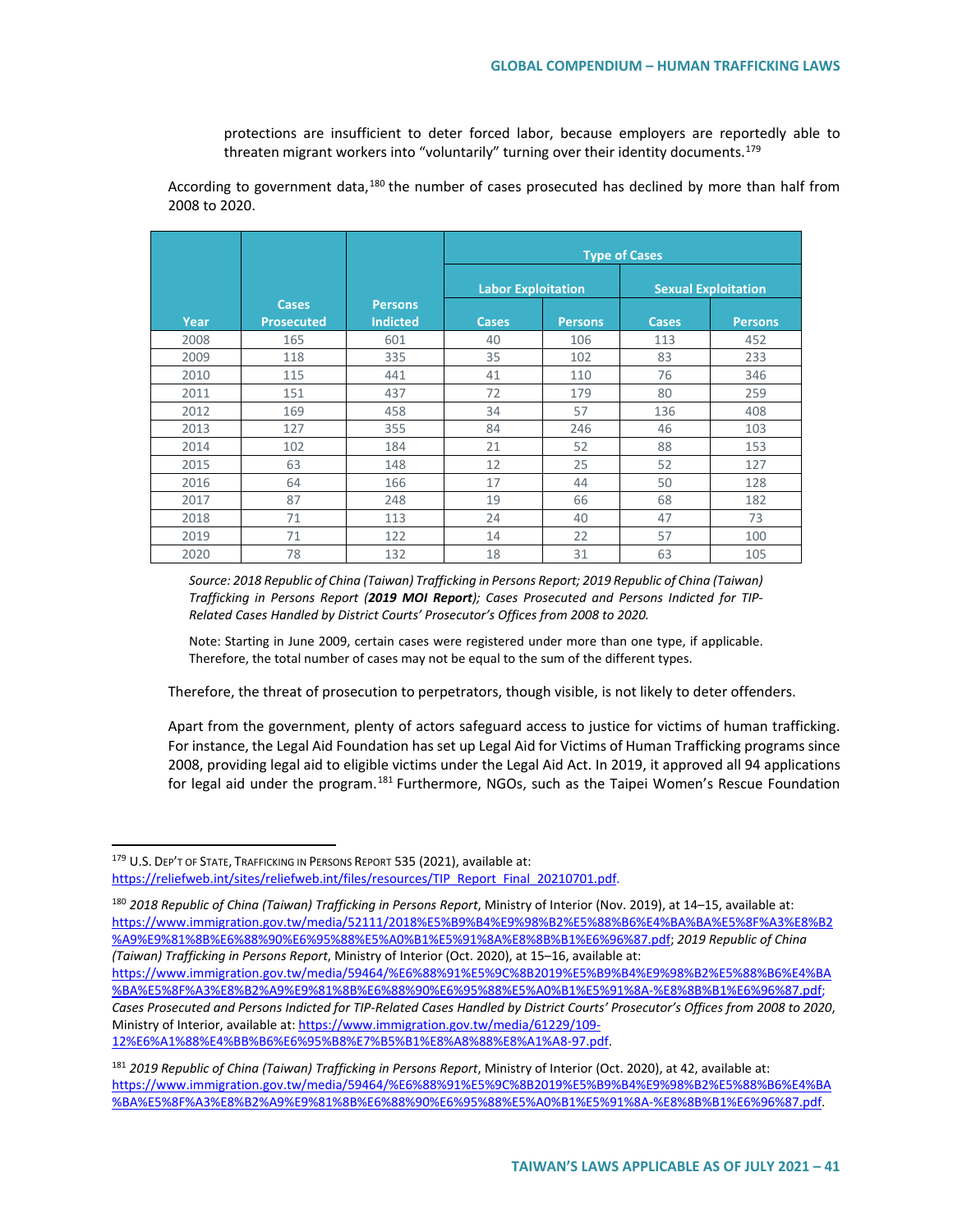and ECPAT Taiwan, accompany victims or possible victims during questioning (interrogation) throughout the investigation or trial and advise them on their rights.<sup>[182](#page-41-0)</sup>

## **5.6. Interaction Between Employment Law and Migration**

#### *5.6.1. Employment rights affected where employment is unlawful under migration law*

The LSA defines "worker" to mean a person who is hired by an employer to work for wages. However, according to several Taiwan court opinions, the definition of "worker" under the LSA is not limited to the person acquiring Taiwan's employment permit. Victims who breach migration laws or visa conditions can still bring claims under employment laws.<sup>[183](#page-41-1)</sup> For instance, human trafficking victims can bring their civil disputes against employers pursuant to the LIA.<sup>[184](#page-41-2)</sup>

According to the HTPA, once identified as a victim of human trafficking, a person is not subject to criminal sanctions under migration laws, and the government must provide the victim with protection and shelter, as well as a temporary visitor permit for no more than six months.<sup>[185](#page-41-3)</sup> However, during the process of identification, the HTPA allows the government to detain a possible victim who does not have a valid visitor (or resident) permit.<sup>[186](#page-41-4)</sup> Although segregated detention differs from criminal detention, the government still seriously interferes with a person's physical freedom, as justices of the Constitutional Court have pointed out.<sup>[187](#page-41-5)</sup>

#### *5.6.2. Rights/remedies available under applicable migration law and regulations*

According to the Immigration Act, victims can claim for physiological assistance and psychological treatment, shelter, language, and legal consultation services, personal protection for safety, and a Temporary Visit Permit, as well as an employment permit, during the investigation or trial.<sup>[188](#page-41-6)</sup>

[https://law.judicial.gov.tw/FJUD/data.aspx?ro=0&q=5d6adb80e42ebb56f81600bde94d57ef&gy=jcourt&gc=TPH&sort=DS&ot=i](https://law.judicial.gov.tw/FJUD/data.aspx?ro=0&q=5d6adb80e42ebb56f81600bde94d57ef&gy=jcourt&gc=TPH&sort=DS&ot=in) [n;](https://law.judicial.gov.tw/FJUD/data.aspx?ro=0&q=5d6adb80e42ebb56f81600bde94d57ef&gy=jcourt&gc=TPH&sort=DS&ot=in) Taiwan High Court Taichung Branch Court Year 100 Lao Shan Yi Tsu No. 10 Civil Judgment, available at:

[https://law.judicial.gov.tw/FJUD/data.aspx?ro=0&q=4808d987d8d3418635fc071a0f20aa5c&gy=jcourt&gc=TCH&sort=DS&ot=in.](https://law.judicial.gov.tw/FJUD/data.aspx?ro=0&q=4808d987d8d3418635fc071a0f20aa5c&gy=jcourt&gc=TCH&sort=DS&ot=in) <sup>184</sup> LIA, Article 2, Paragraph 1, Subparagraph 3, available at:

<span id="page-41-2"></span>[https://law.moj.gov.tw/ENG/LawClass/LawAll.aspx?pcode=B0010064;](https://law.moj.gov.tw/ENG/LawClass/LawAll.aspx?pcode=B0010064) *2019 Republic of China (Taiwan) Trafficking in Persons Report*, Ministry of Interior (Oct. 2020), at 41, available at:

<span id="page-41-3"></span>185 HTPA, Article 15, Paragraph 1, and Article 16, available at: [https://law.moj.gov.tw/ENG/LawClass/LawAll.aspx?pcode=D0080177.](https://law.moj.gov.tw/ENG/LawClass/LawAll.aspx?pcode=D0080177)

<span id="page-41-0"></span> <sup>182</sup> *Taipei Women's Rescue Foundation*, available at[: https://www.twrf.org.tw/info/category/18;](https://www.twrf.org.tw/info/category/18) *ECPAT Taiwan*, available at: [https://www.ecpat.org.tw/Service.aspx?ID=51.](https://www.ecpat.org.tw/Service.aspx?ID=51) 

<span id="page-41-1"></span><sup>183</sup> LSA, Article 2, Subparagraph 1, available at[: https://law.moj.gov.tw/ENG/LawClass/LawAll.aspx?pcode=N0030001;](https://law.moj.gov.tw/ENG/LawClass/LawAll.aspx?pcode=N0030001) Taiwan High Court Year 99 Lao Shan Tsu No. 31 Civil Judgment, available at:

[https://www.immigration.gov.tw/media/59464/%E6%88%91%E5%9C%8B2019%E5%B9%B4%E9%98%B2%E5%88%B6%E4%BA](https://www.immigration.gov.tw/media/59464/%E6%88%91%E5%9C%8B2019%E5%B9%B4%E9%98%B2%E5%88%B6%E4%BA%BA%E5%8F%A3%E8%B2%A9%E9%81%8B%E6%88%90%E6%95%88%E5%A0%B1%E5%91%8A-%E8%8B%B1%E6%96%87.pdf) [%BA%E5%8F%A3%E8%B2%A9%E9%81%8B%E6%88%90%E6%95%88%E5%A0%B1%E5%91%8A-%E8%8B%B1%E6%96%87.pdf.](https://www.immigration.gov.tw/media/59464/%E6%88%91%E5%9C%8B2019%E5%B9%B4%E9%98%B2%E5%88%B6%E4%BA%BA%E5%8F%A3%E8%B2%A9%E9%81%8B%E6%88%90%E6%95%88%E5%A0%B1%E5%91%8A-%E8%8B%B1%E6%96%87.pdf)

<span id="page-41-4"></span><sup>186</sup> HTPA, Article 14, available at[: https://law.moj.gov.tw/ENG/LawClass/LawAll.aspx?pcode=D0080177.](https://law.moj.gov.tw/ENG/LawClass/LawAll.aspx?pcode=D0080177)

<span id="page-41-5"></span><sup>187</sup> The Judicial Yuan Interpretation No. 708, available at[: https://cons.judicial.gov.tw/jcc/zh-tw/jep03/show?expno=708.](https://cons.judicial.gov.tw/jcc/zh-tw/jep03/show?expno=708)

<span id="page-41-6"></span> $188$  Immigration Act, Article 42 and Article 44, Paragraphs 1 and 2, available at: [https://law.moj.gov.tw/ENG/LawClass/LawAll.aspx?pcode=D0080132.](https://law.moj.gov.tw/ENG/LawClass/LawAll.aspx?pcode=D0080132)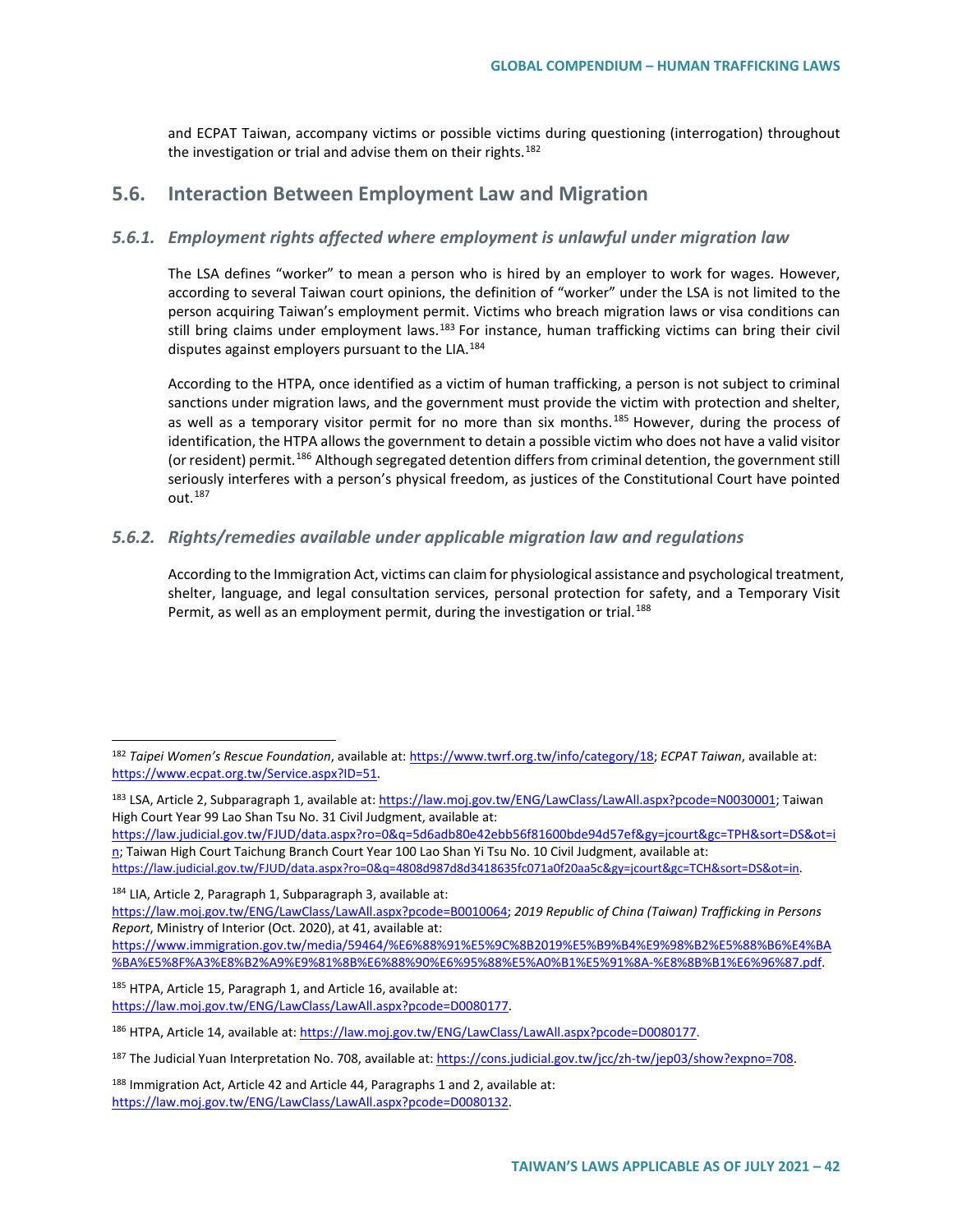Furthermore, when testifying during investigations by prosecutors or trials, victims are eligible for protection pursuant to the Witness Protection Law, and they are relieved or exempted from liability for violating other criminal or administrative laws, if any.<sup>[189](#page-42-0)</sup>

When a human trafficking case is closed, victims can request safe return to their original country as soon as possible.[190](#page-42-1)

## **5.7. Employment Laws and Child Labor**

According to the LSA, a "child worker" means a worker over 15 years old but less than 16 years old.<sup>[191](#page-42-2)</sup> However, the LSA, the Protection of Children and Youths Welfare and Rights Act, and the CYSEPA generally protect workers less than 18 years old.<sup>[192](#page-42-3)</sup> The regulations and criminal offenses for child labor cover three aspects: minimum age for employment, limited types and hours of work, and additional prohibition of sexual exploitation.

#### *5.7.1. Minimum age for employment*

Generally, the LSA prohibits employing any person under the age of 15, and employers face criminal sanctions.<sup>[193](#page-42-4)</sup> Exceptions are made for persons who have graduated from junior high school or who are authorized by the competent government authority to do work that will not harm the worker's mental and physical health,<sup>[194](#page-42-5)</sup> such as child actors. Employers are still subject to certain requirements for working hours, working days, and applying for a permit, or they will face criminal sanctions.<sup>[195](#page-42-6)</sup>

### *5.7.2. Limited types and hours of work*

In accordance with the LSA and the OSHA, employers hiring child workers or workers less than 18 years old need to prevent them from doing potentially dangerous or hazardous work.<sup>[196](#page-42-7)</sup> Furthermore, the child workers' daily working hours and working period are limited.<sup>[197](#page-42-8)</sup> Employers violating these regulations are subject to criminal liabilities.<sup>[198](#page-42-9)</sup>

<span id="page-42-1"></span><sup>190</sup> Immigration Act, Article 44, Paragraph 3, available at[: https://law.moj.gov.tw/ENG/LawClass/LawAll.aspx?pcode=D0080132.](https://law.moj.gov.tw/ENG/LawClass/LawAll.aspx?pcode=D0080132)

<span id="page-42-0"></span><sup>189</sup> Immigration Act, Article 43, available at: [https://law.moj.gov.tw/ENG/LawClass/LawAll.aspx?pcode=D0080132.](https://law.moj.gov.tw/ENG/LawClass/LawAll.aspx?pcode=D0080132)

<span id="page-42-2"></span><sup>191</sup> LSA, Article 44, Paragraph 1, available at[: https://law.moj.gov.tw/ENG/LawClass/LawAll.aspx?pcode=N0030001.](https://law.moj.gov.tw/ENG/LawClass/LawAll.aspx?pcode=N0030001)

<span id="page-42-3"></span><sup>192</sup> LSA, Article 44, Paragraph 2, available at[: https://law.moj.gov.tw/ENG/LawClass/LawAll.aspx?pcode=N0030001;](https://law.moj.gov.tw/ENG/LawClass/LawAll.aspx?pcode=N0030001) The Protection of Children and Youths Welfare and Rights Act, Article 2, available at: [https://law.moj.gov.tw/ENG/LawClass/LawAll.aspx?pcode=D0050001.](https://law.moj.gov.tw/ENG/LawClass/LawAll.aspx?pcode=D0050001)

<span id="page-42-4"></span><sup>193</sup> LSA, Article 45, Paragraph 1, and Article 77, available at: [https://law.moj.gov.tw/ENG/LawClass/LawAll.aspx?pcode=N0030001.](https://law.moj.gov.tw/ENG/LawClass/LawAll.aspx?pcode=N0030001)

<span id="page-42-5"></span><sup>194</sup> LSA, Article 45, Paragraph 1, available at[: https://law.moj.gov.tw/ENG/LawClass/LawAll.aspx?pcode=N0030001;](https://law.moj.gov.tw/ENG/LawClass/LawAll.aspx?pcode=N0030001) OSHA, Article 29, Paragraph 1, available at: [https://law.moj.gov.tw/ENG/LawClass/LawAll.aspx?pcode=N0060001.](https://law.moj.gov.tw/ENG/LawClass/LawAll.aspx?pcode=N0060001)

<span id="page-42-6"></span><sup>&</sup>lt;sup>195</sup> Regulations Governing the Determination Criteria and Inspection of No Harm to Mental and Physical Health in Article 45 of the LSA, available at: [https://law.moj.gov.tw/ENG/LawClass/LawAll.aspx?pcode=N0030025.](https://law.moj.gov.tw/ENG/LawClass/LawAll.aspx?pcode=N0030025)

<span id="page-42-7"></span><sup>196</sup> LSA, Article 44, Paragraph 2, available at[: https://law.moj.gov.tw/ENG/LawClass/LawAll.aspx?pcode=N0030001.](https://law.moj.gov.tw/ENG/LawClass/LawAll.aspx?pcode=N0030001)

<span id="page-42-8"></span><sup>197</sup> LSA, Articles 47 and 48, available at[: https://law.moj.gov.tw/ENG/LawClass/LawAll.aspx?pcode=N0030001.](https://law.moj.gov.tw/ENG/LawClass/LawAll.aspx?pcode=N0030001)

<span id="page-42-9"></span><sup>&</sup>lt;sup>198</sup> LSA, Article 77, available at[: https://law.moj.gov.tw/ENG/LawClass/LawAll.aspx?pcode=N0030001.](https://law.moj.gov.tw/ENG/LawClass/LawAll.aspx?pcode=N0030001)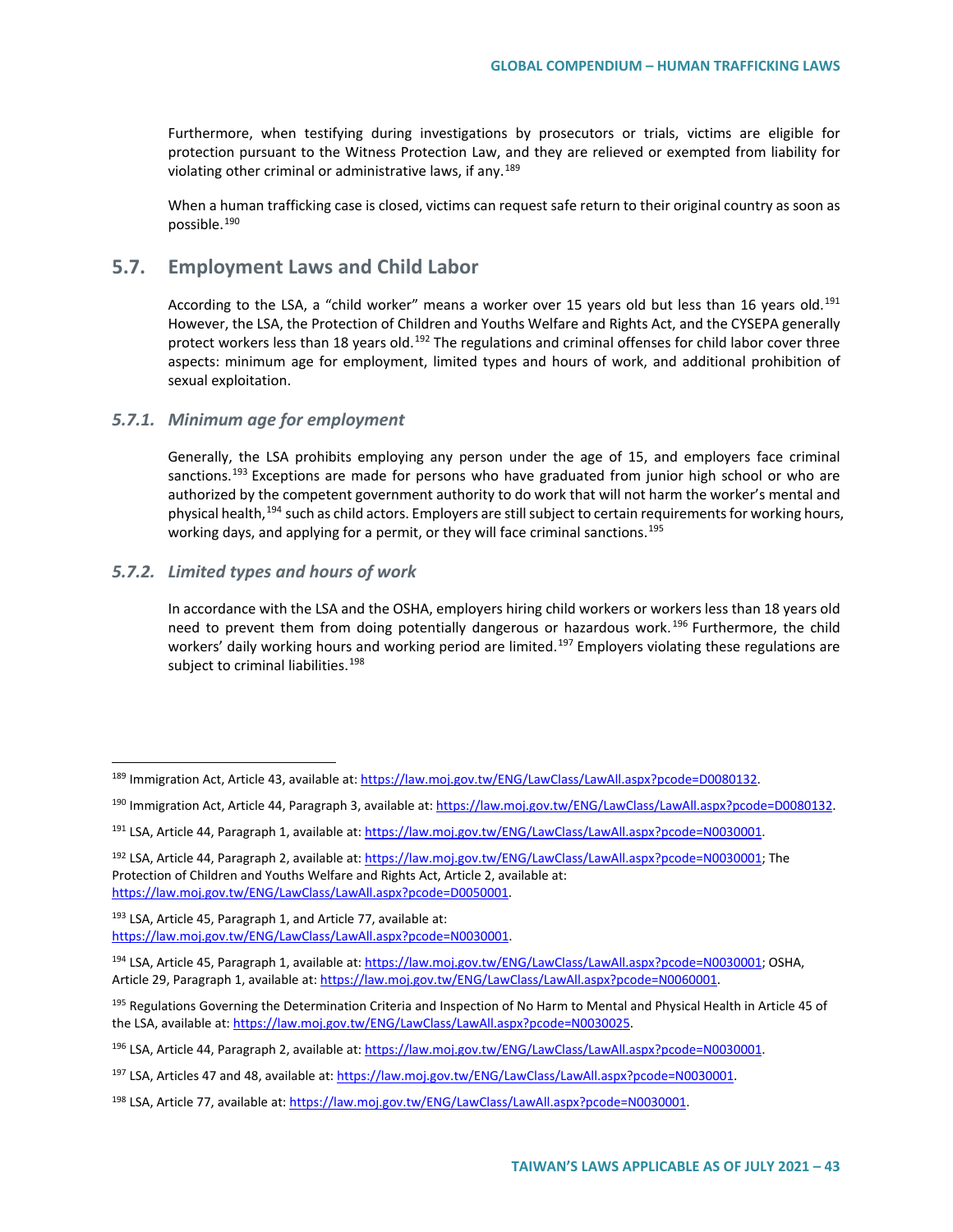#### *5.7.3. Additional prohibition of sexual exploitation*

According to the CYSEPA, the sexual exploitation of child workers or workers less than 18 years old subjects employers to additional criminal sanctions, separate from the Criminal Code's penalties. <sup>[199](#page-43-0)</sup> Sexual exploitation includes participating in sexual intercourse or obscene acts in exchange for monetary or other consideration or for others to watch, film, or produce things showing such activities and providing tour escort and singing or dancing companion services consisting of sexual activities.<sup>[200](#page-43-1)</sup>

Child labor is uncommon in Taiwan. According to the National Statistical Bureau,<sup>[201](#page-43-2)</sup> there were only 831 "child workers" (*i.e*., over 15, but under 16 years of age) in 2020.

| 2018  |             |        | 2019         |             | 2020'  |              |             |               |
|-------|-------------|--------|--------------|-------------|--------|--------------|-------------|---------------|
| Total | <b>Male</b> | Female | <b>Total</b> | <b>Male</b> | Female | <b>Total</b> | <b>Male</b> | <b>Female</b> |
| 1,118 | 705         | 413    | 858          | 380         | 478    | 831          | 721         | 111           |

Source: Table 20, Employed Person over Fifteen but Less Than Sixteen Years Old (Child Worker) in Taiwan.

However, no official statistics report the total number of workers under 18 years old. The Taiwan Alliance for Advancement of Youth Rights and Welfare estimates conservatively that 5,000 teenagers under 15 years old work part-time each year.<sup>[202](#page-43-3)</sup>

## **6. GOVERNMENT PROCUREMENT RULES**

#### **6.1. Overview**

The Government Procurement Act of Taiwan (**GPA**) generally regulates the procedures and requirements of government procurement. It does not directly address human trafficking. However, model contracts include an article prohibiting contractors and subcontractors from violating the HTPA.

## **6.2. Taiwan's Model Contracts**

Government agencies, public schools, and government-owned enterprises must adopt the government's model contracts.<sup>[203](#page-43-4)</sup> The government considers international and domestic customs when setting the essential requirements and contents for the model contracts. <sup>[204](#page-43-5)</sup> Moreover, the model procurement

<span id="page-43-0"></span> <sup>199</sup> Criminal Code, Articles 296-1, 231, 231-1 and 233, available at: [https://law.moj.gov.tw/ENG/LawClass/LawAll.aspx?pcode=C0000001.](https://law.moj.gov.tw/ENG/LawClass/LawAll.aspx?pcode=C0000001)

<span id="page-43-1"></span><sup>200</sup> CYSEPA, Articles 2, 31–36, and Article 45, Paragraphs 2 and 3, available at: [https://law.moj.gov.tw/Eng/LawClass/LawAll.aspx?PCode=D0050023.](https://law.moj.gov.tw/Eng/LawClass/LawAll.aspx?PCode=D0050023)

<span id="page-43-2"></span><sup>&</sup>lt;sup>201</sup> Table 20, Employed Person over Fifteen but Less Than Sixteen Years Old (Child Worker) in Taiwan, available at: [https://www.stat.gov.tw/ct.asp?xItem=37200&ctNode=517&mp=4.](https://www.stat.gov.tw/ct.asp?xItem=37200&ctNode=517&mp=4) 

<span id="page-43-3"></span><sup>&</sup>lt;sup>202</sup> The Joint Declaration of Taiwan Alliance for Advancement of Youth Rights and Welfare, Children's Right Alliance Taiwan, Taiwan Alliance for Social Welfare, and Union of Student Participant's Rights for Cooperative Education and Internship, Taiwan Alliance for Advancement of Youth Rights and Welfare (22 May 2020), available at: [https://www.youthrights.org.tw/news/1499.](https://www.youthrights.org.tw/news/1499) 

<span id="page-43-5"></span><span id="page-43-4"></span><sup>&</sup>lt;sup>203</sup> Government Procurement Act, Article 63, Paragraph 1, available at: [https://law.moj.gov.tw/ENG/LawClass/LawAll.aspx?pcode=A0030057.](https://law.moj.gov.tw/ENG/LawClass/LawAll.aspx?pcode=A0030057)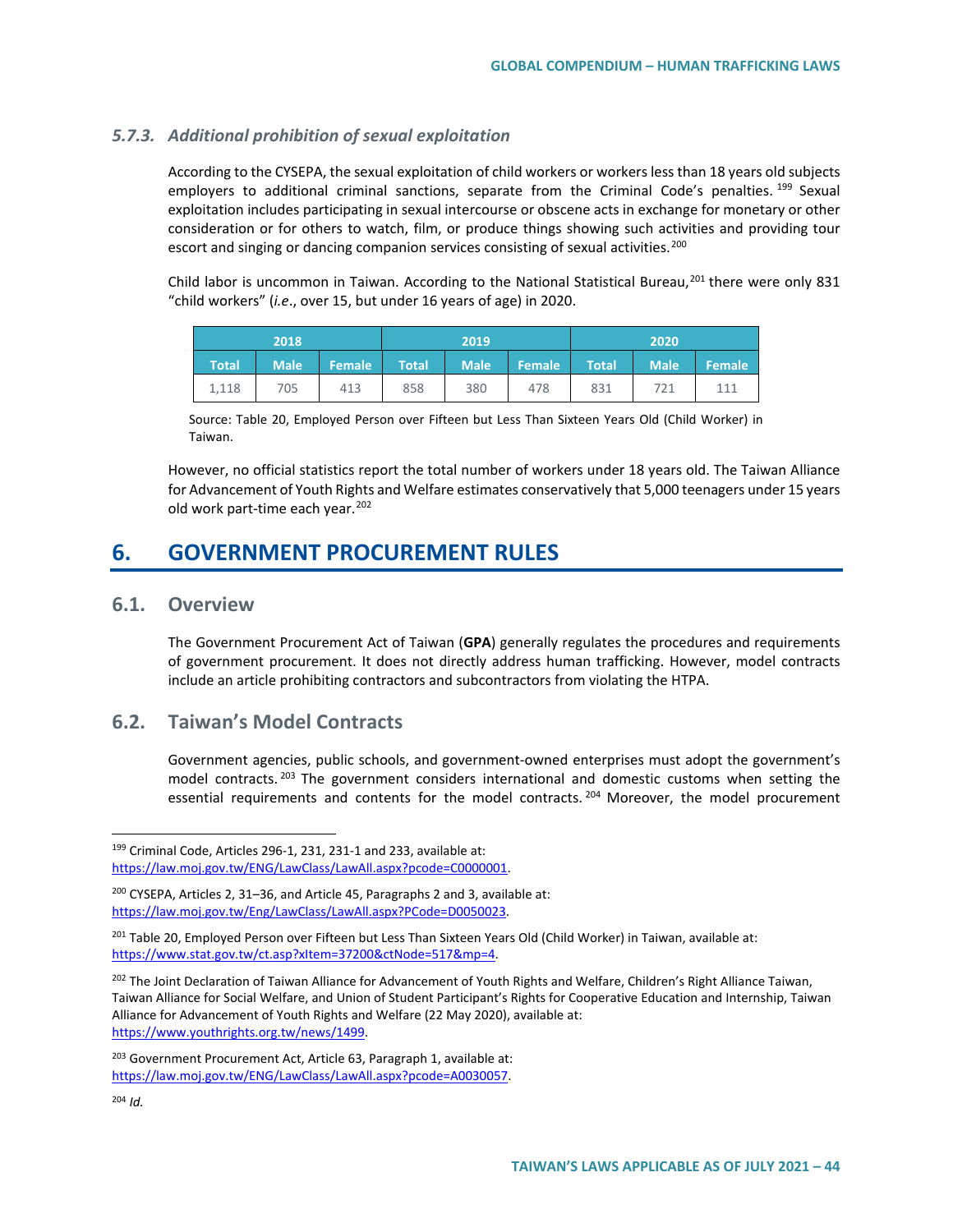contracts make one party responsible for the damage caused to the other party by erroneous execution, falsity, or poor management.<sup>[205](#page-44-0)</sup> Consequently, if a contractor or subcontractor violates the HTPA clause in a model contract leading to termination, rescission, or suspension of the contract, it may be liable to the government entity for its compensatory damages.

#### *6.2.1. Model contract for construction work procurement*

The provision to enhance the protection of human rights and prevent human trafficking in government procurement was first included in the model contracts set by the Public Construction Commission of Executive Yuan in January 2014. The relevant article, Article 9, Paragraph 12, of the latest Model Contract for Construction Work Procurement, published on July 1, 2021, states:

"The Contractor and its subcontractor shall not have the following circumstances in performing the contract: **employing persons who are not allowed to engage in the work (including illegal foreign workers)**, supplying properties from illegal sources, using illegal vehicles or facilities, providing untruthful certificates, **violating Human Trafficking Prevention Act,** …"[206](#page-44-1)

The Model Contract further sets forth the effects of breaching this article:

"If the Entity anticipates defects from the Contractor's performance of the contract or in the event of other breaches of contract, the Entity may notify the Contractor to carry out improvements within a time-limit."[207](#page-44-2)

"If the Contractor does not carry out improvements or actions as notified within the aforementioned time-limit, the Entity may take the following measures: … 2. Terminate or rescind the contract and demand compensation for damages."[208](#page-44-3)

"In the event that any of the following circumstances arose from the Contractor's performance, the Entity may notify the Contractor in writing to terminate or rescind a part or all of the contract, and no compensation shall be paid to the Contractor for losses thus incurred: … 13. Where the Contractor is seriously in breach of the laws, regulations or other provisions of the contract."<sup>[209](#page-44-4)</sup>

"In the event that the Contractor does not perform the contract in accordance with the contract, the Entity may notify the Contractor at any time to suspend part or all of work until the non-compliance has been rectified. The Contractor shall not request to extend

<span id="page-44-0"></span><sup>&</sup>lt;sup>205</sup> Government Procurement Act, Article 63, Paragraph 2, available at: [https://law.moj.gov.tw/ENG/LawClass/LawAll.aspx?pcode=A0030057.](https://law.moj.gov.tw/ENG/LawClass/LawAll.aspx?pcode=A0030057)

<span id="page-44-1"></span><sup>&</sup>lt;sup>206</sup> Model Contract for Construction Work Procurement, Article 9, Paragraph 12 (emphasis added), available at: [https://www.pcc.gov.tw/cp.aspx?n=99E24DAAC84279E4.](https://www.pcc.gov.tw/cp.aspx?n=99E24DAAC84279E4) 

<span id="page-44-2"></span><sup>&</sup>lt;sup>207</sup> Model Contract for Construction Work Procurement, Article 9, Paragraph 17, available at: [https://www.pcc.gov.tw/cp.aspx?n=99E24DAAC84279E4.](https://www.pcc.gov.tw/cp.aspx?n=99E24DAAC84279E4) 

<span id="page-44-3"></span><sup>&</sup>lt;sup>208</sup> Model Contract for Construction Work Procurement, Article 9, Paragraph 18, Subparagraph 2, available at: [https://www.pcc.gov.tw/cp.aspx?n=99E24DAAC84279E4.](https://www.pcc.gov.tw/cp.aspx?n=99E24DAAC84279E4) 

<span id="page-44-4"></span><sup>&</sup>lt;sup>209</sup> Model Contract for Construction Work Procurement, Article 21, Paragraph 1, Subparagraph 13, available at: [https://www.pcc.gov.tw/cp.aspx?n=99E24DAAC84279E4.](https://www.pcc.gov.tw/cp.aspx?n=99E24DAAC84279E4)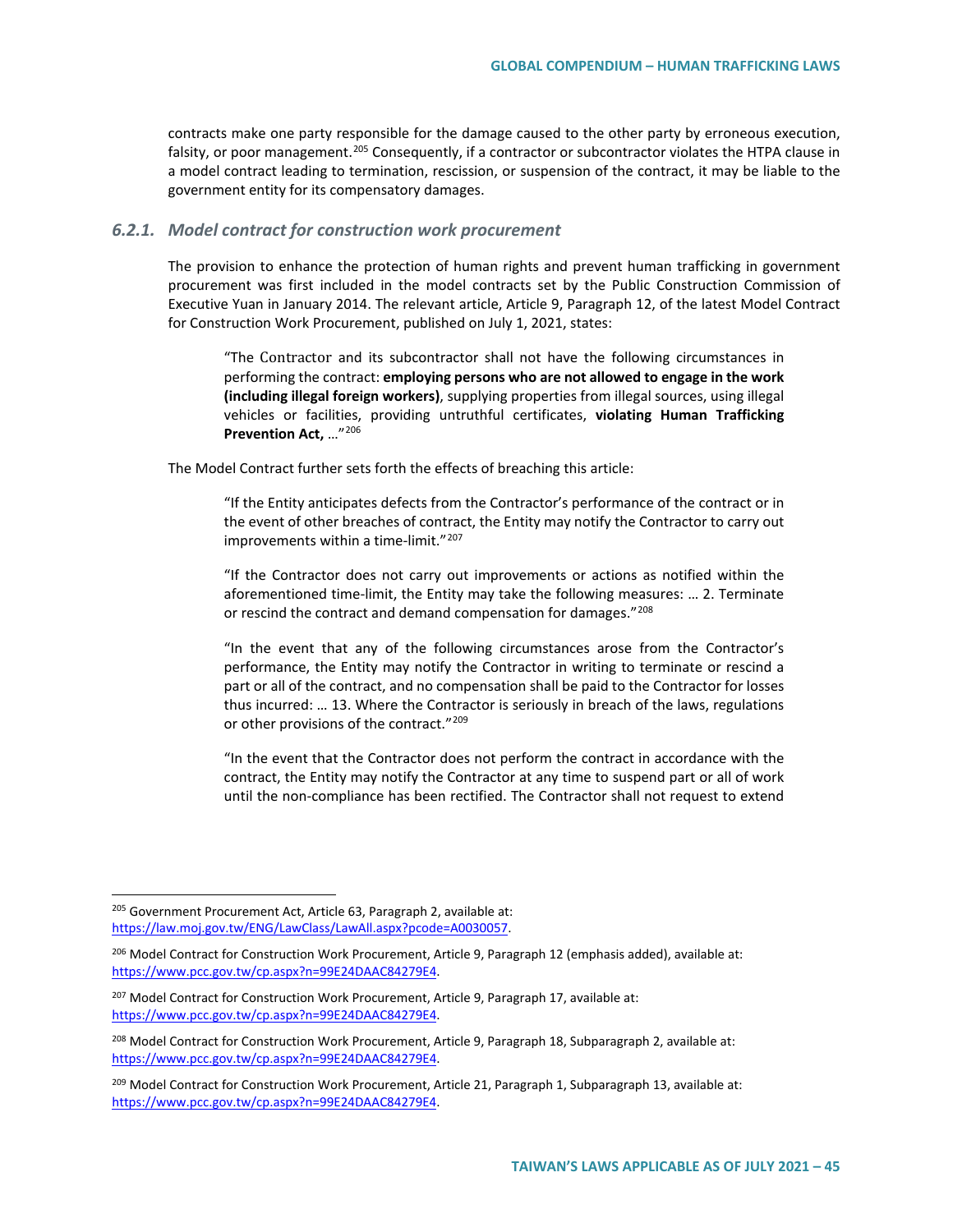the time-limit of the performance under the contract or increase the consideration due to such suspension."[210](#page-45-0)

#### *6.2.2. Application to other types of model contracts for government procurement*

These five provisions listed in the Model Contract for Construction Work Procurement can also be found in other model contracts for government procurement, such as the Model Contract for Property Procurement published on January 15, 2020, <sup>[211](#page-45-1)</sup> the Model Contract for Service Procurement published on June 30, 2020,<sup>[212](#page-45-2)</sup> the Model Contract for Dispatched Service Procurement published on January 30, 2020,<sup>[213](#page-45-3)</sup> and the Model Contract for Information Service Procurement published on April 9, 2021.<sup>[214](#page-45-4)</sup> The types of model contracts mentioned here are not exhaustive.

## **7. RESTITUTION AND VICTIM COMPENSATION**

## **7.1. Overview**

Human trafficking victims may seek economic support from the government and NGOs. For restitution and compensation for human trafficking victims, however, government intervention is necessary. Victims may seek compensation from the Human Trafficking Victim Compensation Fund, file a civil action against the perpetrator of human trafficking, claim restitution, or seek assistance from the Ministry of Labor's hotline.

## **7.2. Victim Compensation Funds**

The MOI established a Human Trafficking Victim Compensation Fund (**Human Trafficking Fund**) to compensate victims and their families.[215](#page-45-5)

**Source of Funds:** Funds for the Human Trafficking Fund come from the criminal proceeds or the interests of the actors committing crimes under the HTPA.<sup>[216](#page-45-6)</sup>

<span id="page-45-0"></span><sup>&</sup>lt;sup>210</sup> Model Contract for Construction Work Procurement, Article 21, Paragraph 8, available at: [https://www.pcc.gov.tw/cp.aspx?n=99E24DAAC84279E4.](https://www.pcc.gov.tw/cp.aspx?n=99E24DAAC84279E4) 

<span id="page-45-1"></span><sup>&</sup>lt;sup>211</sup> Model Contract for Property Procurement, Article 8, Paragraphs 13 and 18 and Paragraph 19, Subparagraph 2 and Article 17, Paragraph 1, Subparagraph 13, and Paragraph 7, available at[: https://www.pcc.gov.tw/cp.aspx?n=99E24DAAC84279E4.](https://www.pcc.gov.tw/cp.aspx?n=99E24DAAC84279E4)

<span id="page-45-2"></span><sup>&</sup>lt;sup>212</sup> Model Contract for Service Procurement, Article 8, Paragraphs 8 and 11 and Paragraph 12, Subparagraph 2 and Article 16, Paragraph 1, Subparagraph 15 and Paragraph 7, available at[: https://www.pcc.gov.tw/cp.aspx?n=99E24DAAC84279E4.](https://www.pcc.gov.tw/cp.aspx?n=99E24DAAC84279E4)

<span id="page-45-3"></span><sup>&</sup>lt;sup>213</sup> Model Contract for Dispatched Service Procurement, Article 8, Paragraphs 7 and 8 and Paragraph 9, Subparagraph 2, and Article 16, Paragraph 1, Subparagraph 13 and Paragraph 7, available at: [https://www.pcc.gov.tw/cp.aspx?n=99E24DAAC84279E4.](https://www.pcc.gov.tw/cp.aspx?n=99E24DAAC84279E4) 

<span id="page-45-4"></span><sup>&</sup>lt;sup>214</sup> Model Contract for Information Service Procurement, Article 8, Paragraph 6, Subparagraph 11, Paragraph 15 and Paragraph 16, Subparagraph 2, and Article 18, Paragraph 1, Subparagraph 16 and Paragraph 7, available at: [https://www.pcc.gov.tw/cp.aspx?n=99E24DAAC84279E4.](https://www.pcc.gov.tw/cp.aspx?n=99E24DAAC84279E4) 

<span id="page-45-5"></span><sup>&</sup>lt;sup>215</sup> HTPA, Article 3, Paragraph 1, available at[: https://law.moj.gov.tw/ENG/LawClass/LawAll.aspx?pcode=D0080177;](https://law.moj.gov.tw/ENG/LawClass/LawAll.aspx?pcode=D0080177) Regulations Governing the Transfer of Seized Proceeds of Human Trafficking Crime and Compensation of Victims (**HTF Regulations**), Article 2, available at: [https://law.moj.gov.tw/ENG/LawClass/LawAll.aspx?pcode=D0080183.](https://law.moj.gov.tw/ENG/LawClass/LawAll.aspx?pcode=D0080183)

<span id="page-45-6"></span><sup>&</sup>lt;sup>216</sup> HTPA, Article 35, Paragraph 3, available at[: https://law.moj.gov.tw/ENG/LawClass/LawAll.aspx?pcode=D0080177.](https://law.moj.gov.tw/ENG/LawClass/LawAll.aspx?pcode=D0080177)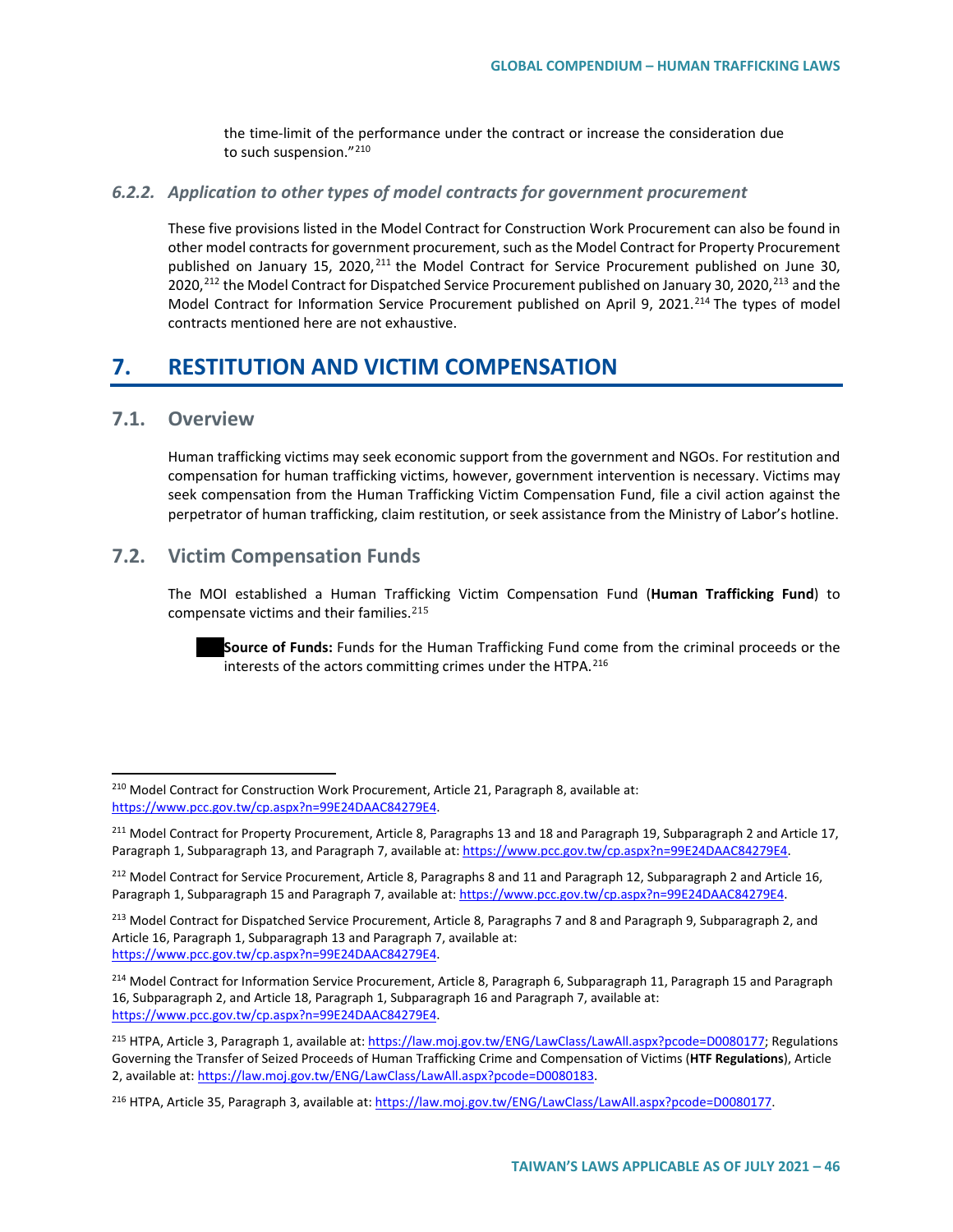**Compensation, Qualification, and Maximum Compensation Amount:** The Human Trafficking Fund offers three types of compensation. For each type of compensation, this Table shows the relevant information for victim qualification, disqualification, and maximum amounts:

| Type $217$       | <b>Surviving Dependent</b><br><b>Compensation</b>                                                                                                                                                                                                                                                                  | <b>Serious Injury Compensation</b>                                                                                                                                                                   | <b>Compensation for Non-</b><br><b>Pecuniary Loss</b>                                                             |
|------------------|--------------------------------------------------------------------------------------------------------------------------------------------------------------------------------------------------------------------------------------------------------------------------------------------------------------------|------------------------------------------------------------------------------------------------------------------------------------------------------------------------------------------------------|-------------------------------------------------------------------------------------------------------------------|
| Qualification    | Surviving dependents of victims<br>who died in a human trafficking<br>crime. $218$<br>The<br>parents, spouse,<br>and<br>children of the deceased victim<br>have the first priority to receive<br>the compensation. Following<br>them would be the victim's<br>grandparents,<br>grandchildren,<br>and siblings. 219 | Victims who were seriously<br>injured in a human trafficking<br>crime. $220$                                                                                                                         | <b>Victims</b><br>who<br>were<br>psychologically injured in<br>human<br>trafficking<br>a<br>crime. <sup>221</sup> |
| Maximum amount   | Funeral expenses: No more than<br>TWD 300,000 for a deceased<br>victim. <sup>222</sup><br>Legal support for the victim's<br>family: No more than TWD<br>1.000.000 for a deceased<br>victim $223$                                                                                                                   | Medical expenses: No more<br>than TWD 400,000 <sup>224</sup><br>For inability to work or the<br>increased dependence in life:<br>more<br>than<br><b>TWD</b><br><b>No</b><br>1,000,000 <sup>225</sup> | <b>TWD</b><br>than<br>No more<br>400,000 <sup>226</sup>                                                           |
| Disqualification | qualified<br>The<br>surviving<br>dependents intentionally or<br>negligently cause the victim's<br>death: $^{227}$ or<br>The<br>qualified<br>surviving<br>dependents cause the death of<br>the other qualified with the                                                                                             | N/A                                                                                                                                                                                                  | N/A                                                                                                               |

<span id="page-46-0"></span><sup>&</sup>lt;sup>217</sup> HTF Regulations, Article 3, available at[: https://law.moj.gov.tw/ENG/LawClass/LawAll.aspx?pcode=D0080183.](https://law.moj.gov.tw/ENG/LawClass/LawAll.aspx?pcode=D0080183)

- <span id="page-46-1"></span><sup>218</sup> HTF Regulations, Article 3, Paragraph 1, available at[: https://law.moj.gov.tw/ENG/LawClass/LawAll.aspx?pcode=D0080183.](https://law.moj.gov.tw/ENG/LawClass/LawAll.aspx?pcode=D0080183)
- <span id="page-46-2"></span><sup>219</sup> HTF Regulations, Article 4, Paragraph 1, available at[: https://law.moj.gov.tw/ENG/LawClass/LawAll.aspx?pcode=D0080183.](https://law.moj.gov.tw/ENG/LawClass/LawAll.aspx?pcode=D0080183)
- <span id="page-46-3"></span><sup>220</sup> HTF Regulations, Article 3, Paragraph 2, available at[: https://law.moj.gov.tw/ENG/LawClass/LawAll.aspx?pcode=D0080183.](https://law.moj.gov.tw/ENG/LawClass/LawAll.aspx?pcode=D0080183)

<span id="page-46-4"></span><sup>221</sup> HTF Regulations, Article 3, Paragraph 3, available at[: https://law.moj.gov.tw/ENG/LawClass/LawAll.aspx?pcode=D0080183.](https://law.moj.gov.tw/ENG/LawClass/LawAll.aspx?pcode=D0080183)

- <span id="page-46-5"></span><sup>222</sup> HTF Regulations, Article 7, Paragraph 1, Subparagraph 1, available at: [https://law.moj.gov.tw/ENG/LawClass/LawAll.aspx?pcode=D0080183.](https://law.moj.gov.tw/ENG/LawClass/LawAll.aspx?pcode=D0080183)
- <span id="page-46-6"></span><sup>223</sup> HTF Regulations, Article 7, Paragraph 1, Subparagraph 2, available at: [https://law.moj.gov.tw/ENG/LawClass/LawAll.aspx?pcode=D0080183.](https://law.moj.gov.tw/ENG/LawClass/LawAll.aspx?pcode=D0080183)
- <span id="page-46-7"></span><sup>224</sup> HTF Regulations, Article 7, Paragraph 1, Subparagraph 3, available at: [https://law.moj.gov.tw/ENG/LawClass/LawAll.aspx?pcode=D0080183.](https://law.moj.gov.tw/ENG/LawClass/LawAll.aspx?pcode=D0080183)
- <span id="page-46-8"></span><sup>225</sup> HTF Regulations Article 7, Paragraph 1, Subparagraph 4, available at: [https://law.moj.gov.tw/ENG/LawClass/LawAll.aspx?pcode=D0080183.](https://law.moj.gov.tw/ENG/LawClass/LawAll.aspx?pcode=D0080183)
- <span id="page-46-9"></span><sup>226</sup> HTF Regulations, Article 7, Paragraph 1, Subparagraph 5, available at: [https://law.moj.gov.tw/ENG/LawClass/LawAll.aspx?pcode=D0080183.](https://law.moj.gov.tw/ENG/LawClass/LawAll.aspx?pcode=D0080183)

<span id="page-46-10"></span><sup>&</sup>lt;sup>227</sup> HTF Regulations, Article 5, Paragraph 1, available at[: https://law.moj.gov.tw/ENG/LawClass/LawAll.aspx?pcode=D0080183.](https://law.moj.gov.tw/ENG/LawClass/LawAll.aspx?pcode=D0080183)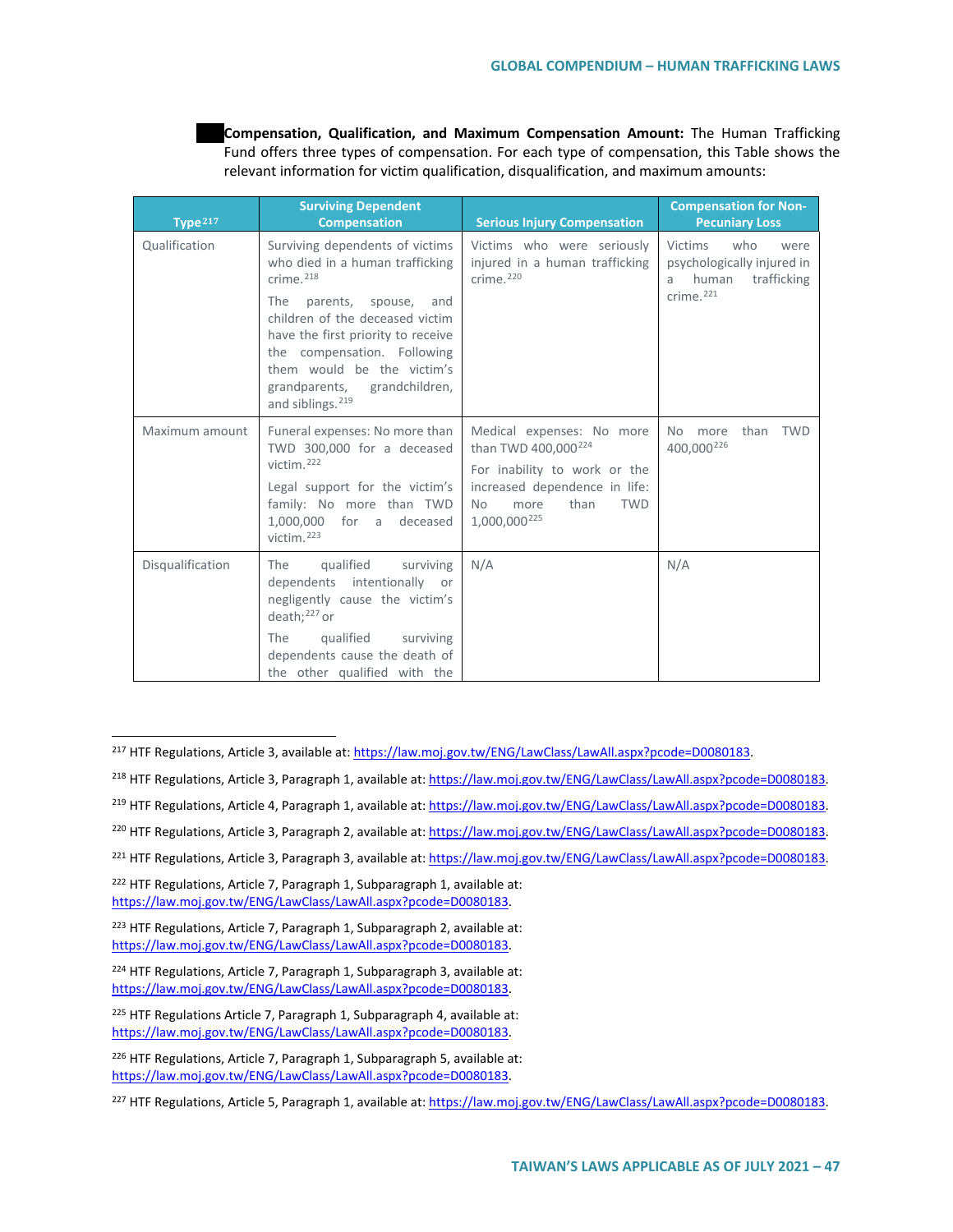| Type $217$                                               | <b>Surviving Dependent</b><br><b>Compensation</b>                                                                                                                                                                                                                                                                                                                | <b>Serious Injury Compensation</b> | <b>Compensation for Non-</b><br><b>Pecuniary Loss</b> |  |  |
|----------------------------------------------------------|------------------------------------------------------------------------------------------------------------------------------------------------------------------------------------------------------------------------------------------------------------------------------------------------------------------------------------------------------------------|------------------------------------|-------------------------------------------------------|--|--|
|                                                          | priority superior or identical to<br>them. $228$                                                                                                                                                                                                                                                                                                                 |                                    |                                                       |  |  |
| Reasons to deduct<br>refuse<br>the<br>or<br>compensation | The victim's harm is attributable to the victim; $229$<br>The compensation is considered inappropriate by the common perception of the society given<br>the relationship between the victim, the victim's family, and the actor; <sup>230</sup> or<br>The qualified surviving dependent has already received the compensation from other sources. <sup>231</sup> |                                    |                                                       |  |  |
| Reasons for the<br>compensation<br>paid<br>be<br>to      | The person later received other indemnities or circumstances indicate that the compensation<br>should be reduced; in such event, the person shall return the compensation up to the amount<br>received or entitled to. <sup>232</sup>                                                                                                                            |                                    |                                                       |  |  |
| returned                                                 | The person who received compensation is later found not entitled to victim compensation; in<br>such event, the person shall return the compensation received in full. <sup>233</sup>                                                                                                                                                                             |                                    |                                                       |  |  |
|                                                          | The person who received compensation receives victim compensation under false premises or<br>by illicit means; in such event, the person shall return the compensation received in full plus<br>interest incurred from the date of receipt. <sup>234</sup>                                                                                                       |                                    |                                                       |  |  |

#### **Process to Obtain Compensation**

Step 1: File a written application to the MOI, Executive Yuan,<sup>[235](#page-47-7)</sup> stating:<sup>[236](#page-47-8)</sup>

- (a) Basic information (*e.g.*, name, gender, birthday, ID number, occupation, residence);
- (b) Type of the compensation applied for;
- (c) Facts and reasons;
- (d) Relationship with the victim;
- (e) Payment method; and
- (f) Whether the applicant has received compensation from other source(s).

Step 2: Follow further instructions (if any).

<span id="page-47-2"></span><sup>230</sup> HTF Regulations, Article 6, Paragraph 2, available at[: https://law.moj.gov.tw/ENG/LawClass/LawAll.aspx?pcode=D0080183.](https://law.moj.gov.tw/ENG/LawClass/LawAll.aspx?pcode=D0080183)

<span id="page-47-4"></span><sup>232</sup> HTF Regulations, Article 10, Paragraph 1, available at[: https://law.moj.gov.tw/ENG/LawClass/LawAll.aspx?pcode=D0080183.](https://law.moj.gov.tw/ENG/LawClass/LawAll.aspx?pcode=D0080183)

<span id="page-47-0"></span><sup>&</sup>lt;sup>228</sup> HTF Regulations, Article 5, Paragraphs 2, 3, Subparagraph 5, available at: [https://law.moj.gov.tw/ENG/LawClass/LawAll.aspx?pcode=D0080183.](https://law.moj.gov.tw/ENG/LawClass/LawAll.aspx?pcode=D0080183)

<span id="page-47-1"></span><sup>&</sup>lt;sup>229</sup> HTF Regulations, Article 6, Paragraph 1, available at[: https://law.moj.gov.tw/ENG/LawClass/LawAll.aspx?pcode=D0080183.](https://law.moj.gov.tw/ENG/LawClass/LawAll.aspx?pcode=D0080183)

<span id="page-47-3"></span><sup>&</sup>lt;sup>231</sup> HTF Regulations, Article 9, available at[: https://law.moj.gov.tw/ENG/LawClass/LawAll.aspx?pcode=D0080183.](https://law.moj.gov.tw/ENG/LawClass/LawAll.aspx?pcode=D0080183)

<span id="page-47-5"></span><sup>233</sup> HTF Regulations, Article 10, Paragraph 2, available at[: https://law.moj.gov.tw/ENG/LawClass/LawAll.aspx?pcode=D0080183.](https://law.moj.gov.tw/ENG/LawClass/LawAll.aspx?pcode=D0080183)

<span id="page-47-6"></span><sup>&</sup>lt;sup>234</sup> HTF Regulations, Article 10, Paragraph 3, available at[: https://law.moj.gov.tw/ENG/LawClass/LawAll.aspx?pcode=D0080183.](https://law.moj.gov.tw/ENG/LawClass/LawAll.aspx?pcode=D0080183)

<span id="page-47-7"></span><sup>&</sup>lt;sup>235</sup> HTF Regulations, Article 12, available at: [https://law.moj.gov.tw/ENG/LawClass/LawAll.aspx?pcode=D0080183.](https://law.moj.gov.tw/ENG/LawClass/LawAll.aspx?pcode=D0080183)

<span id="page-47-8"></span><sup>&</sup>lt;sup>236</sup> HTF Regulations, Article 13, Paragraph 1, available at[: https://law.moj.gov.tw/ENG/LawClass/LawAll.aspx?pcode=D0080183.](https://law.moj.gov.tw/ENG/LawClass/LawAll.aspx?pcode=D0080183)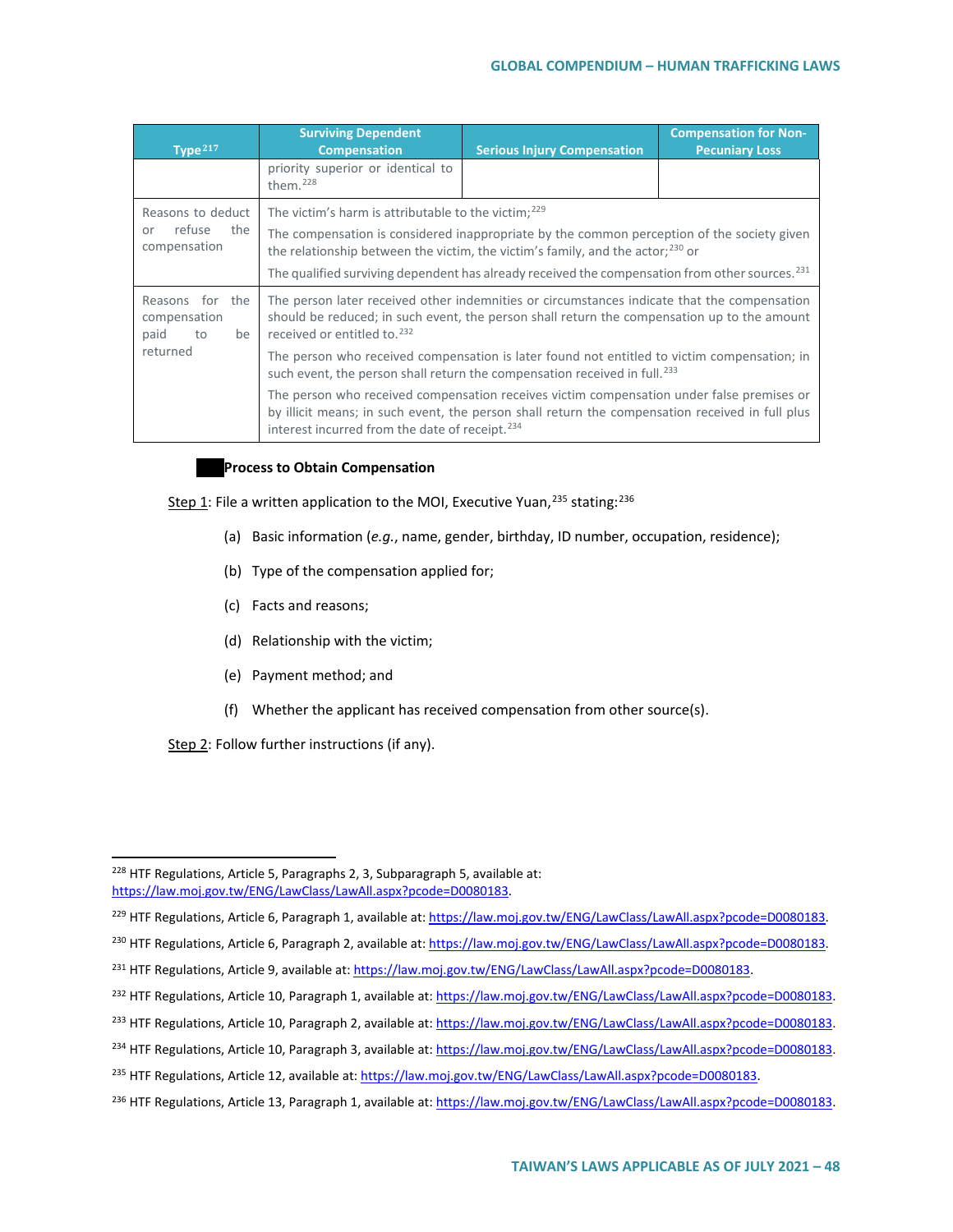- (a) If the information in the application is incomplete, the MOI will request supplementation. If the applicant refuses to make the requested supplementation or does not make requested revisions in a timely manner, the MOI may reject the application.<sup>[237](#page-48-0)</sup>
- (b) The MOI may request the applicant to state its opinion, provide documents, or receive a medical examination. If the applicant refuses, the MOI may reject the application.[238](#page-48-1)

Step 3: Wait for the result or follow further instructions. The MOI will issue its decision within three months after receipt of the written application.<sup>[239](#page-48-2)</sup>

## **7.3. Potential Compensation Through Civil Lawsuits**

Victims may also turn to the courts for civil compensation. According to the Judicial Yuan, four civil cases brought by victims of human trafficking claiming compensation were pending in district courts in 2019.<sup>[240](#page-48-3)</sup>

**Legal Basis**: According to public information, claims for civil compensation usually focus on torts (*i.e.*, Articles 184, 185, and 195 of Taiwan Civil Code).<sup>[241](#page-48-4)</sup>

**Legal Aid**: Because the victims of human trafficking usually cannot afford attorneys for court proceedings, the Legal Aid Foundation, a foundation established in accordance with the Legal Aid Act,<sup>[242](#page-48-5)</sup> initiated a long-term "Legal Aid for Victims of Human Trafficking Program" in 2008. Under this program, if victims of human trafficking legally stay in Taiwan and meet the Legal Aid Act's requirements for legal aid, the Legal Aid Foundation may designate attorneys to assist those victims in court and mediation proceedings.<sup>[243](#page-48-6)</sup> In 2019, 94 victims of human trafficking received legal aid and all applications for legal aid were granted. $244$ 

<span id="page-48-4"></span><sup>241</sup> Taiwan Kaohsiung District Court Civil Judgment of Year 108 Su-Zi No. 469, available at:

[https://law.judicial.gov.tw/FJUD/data.aspx?ro=287&q=3d78bd1b6279e3021021eedff1289cf4&gy=jcourt&gc=KSD&sort=DS&ot](https://law.judicial.gov.tw/FJUD/data.aspx?ro=287&q=3d78bd1b6279e3021021eedff1289cf4&gy=jcourt&gc=KSD&sort=DS&ot=in) [=in;](https://law.judicial.gov.tw/FJUD/data.aspx?ro=287&q=3d78bd1b6279e3021021eedff1289cf4&gy=jcourt&gc=KSD&sort=DS&ot=in) Taiwan Qiaotou District Court Civil Judgment of Year 107 Lao-Su-Zi No. 46, available at:

<span id="page-48-0"></span><sup>&</sup>lt;sup>237</sup> HTF Regulations, Article 13, Paragraph 2, available at[: https://law.moj.gov.tw/ENG/LawClass/LawAll.aspx?pcode=D0080183.](https://law.moj.gov.tw/ENG/LawClass/LawAll.aspx?pcode=D0080183)

<span id="page-48-1"></span><sup>&</sup>lt;sup>238</sup> HTF Regulations, Article 14, available at: [https://law.moj.gov.tw/ENG/LawClass/LawAll.aspx?pcode=D0080183.](https://law.moj.gov.tw/ENG/LawClass/LawAll.aspx?pcode=D0080183)

<span id="page-48-2"></span><sup>&</sup>lt;sup>239</sup> HTF Regulations, Article 13, Paragraph 3 and Article 15, Paragraph 1, available at: [https://law.moj.gov.tw/ENG/LawClass/LawAll.aspx?pcode=D0080183.](https://law.moj.gov.tw/ENG/LawClass/LawAll.aspx?pcode=D0080183)

<span id="page-48-3"></span><sup>240</sup> *2019 Republic of China (Taiwan) Trafficking in Persons Report*, Ministry of Interior (Oct. 2020), at 30-31, available at: [https://www.immigration.gov.tw/media/59464/%E6%88%91%E5%9C%8B2019%E5%B9%B4%E9%98%B2%E5%88%B6%E4%BA](https://www.immigration.gov.tw/media/59464/%E6%88%91%E5%9C%8B2019%E5%B9%B4%E9%98%B2%E5%88%B6%E4%BA%BA%E5%8F%A3%E8%B2%A9%E9%81%8B%E6%88%90%E6%95%88%E5%A0%B1%E5%91%8A-%E8%8B%B1%E6%96%87.pdf) [%BA%E5%8F%A3%E8%B2%A9%E9%81%8B%E6%88%90%E6%95%88%E5%A0%B1%E5%91%8A-%E8%8B%B1%E6%96%87.pdf.](https://www.immigration.gov.tw/media/59464/%E6%88%91%E5%9C%8B2019%E5%B9%B4%E9%98%B2%E5%88%B6%E4%BA%BA%E5%8F%A3%E8%B2%A9%E9%81%8B%E6%88%90%E6%95%88%E5%A0%B1%E5%91%8A-%E8%8B%B1%E6%96%87.pdf)

[https://law.judicial.gov.tw/FJUD/data.aspx?ro=31&q=a029612ce6a99ede465c5fb361c0cbcc&gy=jcourt&gc=CTD&sort=DS&ot=i](https://law.judicial.gov.tw/FJUD/data.aspx?ro=31&q=a029612ce6a99ede465c5fb361c0cbcc&gy=jcourt&gc=CTD&sort=DS&ot=in) [n.](https://law.judicial.gov.tw/FJUD/data.aspx?ro=31&q=a029612ce6a99ede465c5fb361c0cbcc&gy=jcourt&gc=CTD&sort=DS&ot=in)

<span id="page-48-5"></span><sup>&</sup>lt;sup>242</sup> Legal Aid Act, Article 3, Paragraph 1, available at[: https://law.moj.gov.tw/ENG/LawClass/LawAll.aspx?pcode=A0030157.](https://law.moj.gov.tw/ENG/LawClass/LawAll.aspx?pcode=A0030157)

<span id="page-48-7"></span><span id="page-48-6"></span><sup>243</sup> *2019 Republic of China (Taiwan) Trafficking in Persons Report*, Ministry of Interior (Oct. 2020), at 42, available at: [https://www.immigration.gov.tw/media/59464/%E6%88%91%E5%9C%8B2019%E5%B9%B4%E9%98%B2%E5%88%B6%E4%BA](https://www.immigration.gov.tw/media/59464/%E6%88%91%E5%9C%8B2019%E5%B9%B4%E9%98%B2%E5%88%B6%E4%BA%BA%E5%8F%A3%E8%B2%A9%E9%81%8B%E6%88%90%E6%95%88%E5%A0%B1%E5%91%8A-%E8%8B%B1%E6%96%87.pdf) [%BA%E5%8F%A3%E8%B2%A9%E9%81%8B%E6%88%90%E6%95%88%E5%A0%B1%E5%91%8A-%E8%8B%B1%E6%96%87.pdf.](https://www.immigration.gov.tw/media/59464/%E6%88%91%E5%9C%8B2019%E5%B9%B4%E9%98%B2%E5%88%B6%E4%BA%BA%E5%8F%A3%E8%B2%A9%E9%81%8B%E6%88%90%E6%95%88%E5%A0%B1%E5%91%8A-%E8%8B%B1%E6%96%87.pdf)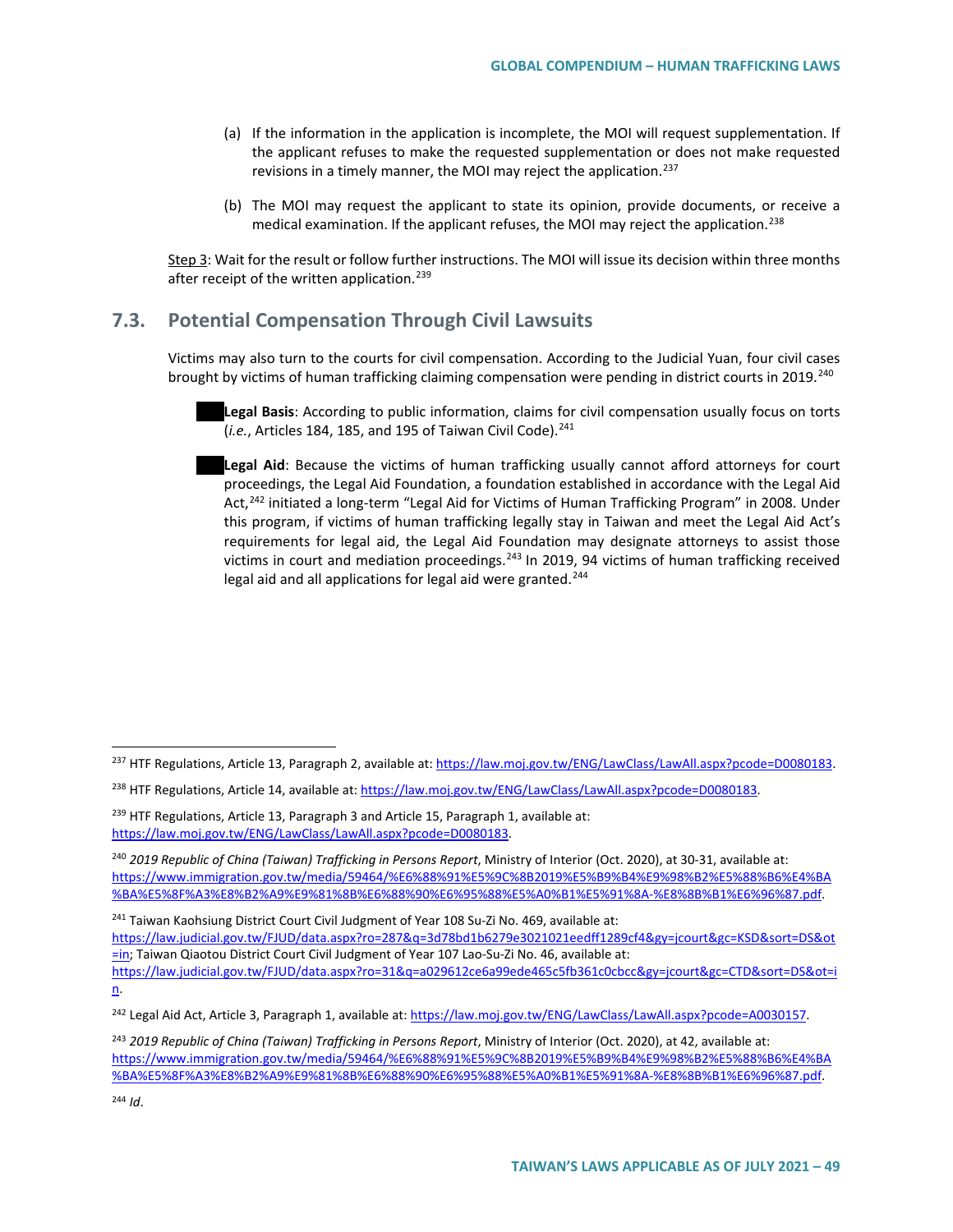## **7.4. Other Resources or Supporting Systems for Compensation**

### *7.4.1. Restitution*

Article 35 of the HTPA requires convicted offenders of crimes under the HTPA to return their criminal proceeds to the victims.

### *7.4.2. 1955 hotline*

In 1955, the Ministry of Labor established a hotline principally for counseling migrant laborers. According to the 2019 MOI Report, the 1955 hotline handled 18,121 cases and assisted migrant laborers with recovery of over TWD 550 million in unpaid wages.<sup>[245](#page-49-0)</sup>

# **8. TAIWAN'S MULTIDISCIPLINARY/INTERAGENCY COOPERATION APPROACH**

## **8.1. Overview**

The HTPA requires multidisciplinary cooperation to combat human trafficking in general. The CYSEPA addresses those approaches to deal with child sexual exploitation. Different national departments and institutions are requested to cooperate to eradicate human trafficking.

## **8.2. Multidisciplinary Cooperation Approach Provided by Relevant Law**

#### *8.2.1. HTPA*

The HTPA provides for certain multidisciplinary cooperation approaches:

- The governments of municipalities and counties (cities) shall coordinate specialized operations brigades or service centers of the NIA and may request assistance from judicial authorities if necessary.[246](#page-49-1)
- The central government authority shall organize other related government authorities, local governments, and non-governmental organizations to conduct activities related to human trafficking prevention and control, and to cooperate with international governmental bodies or NGOs to eradicate human trafficking.<sup>[247](#page-49-2)</sup>

Article 5 of the HTPA lists the related central competent authorities and their divisions:<sup>[248](#page-49-3)</sup>

(a) Judicial competent authority, *i.e.,* Ministry of Justice;

<span id="page-49-0"></span> <sup>245</sup> *2019 Republic of China (Taiwan) Trafficking in Persons Report*, Ministry of Interior (Oct. 2020), at 40, available at: [https://www.immigration.gov.tw/media/59464/%E6%88%91%E5%9C%8B2019%E5%B9%B4%E9%98%B2%E5%88%B6%E4%BA](https://www.immigration.gov.tw/media/59464/%E6%88%91%E5%9C%8B2019%E5%B9%B4%E9%98%B2%E5%88%B6%E4%BA%BA%E5%8F%A3%E8%B2%A9%E9%81%8B%E6%88%90%E6%95%88%E5%A0%B1%E5%91%8A-%E8%8B%B1%E6%96%87.pdf) [%BA%E5%8F%A3%E8%B2%A9%E9%81%8B%E6%88%90%E6%95%88%E5%A0%B1%E5%91%8A-%E8%8B%B1%E6%96%87.pdf.](https://www.immigration.gov.tw/media/59464/%E6%88%91%E5%9C%8B2019%E5%B9%B4%E9%98%B2%E5%88%B6%E4%BA%BA%E5%8F%A3%E8%B2%A9%E9%81%8B%E6%88%90%E6%95%88%E5%A0%B1%E5%91%8A-%E8%8B%B1%E6%96%87.pdf)

<span id="page-49-1"></span><sup>&</sup>lt;sup>246</sup> HTPA, Article 4, available at[: https://law.moj.gov.tw/ENG/LawClass/LawAll.aspx?pcode=D0080177.](https://law.moj.gov.tw/ENG/LawClass/LawAll.aspx?pcode=D0080177)

<span id="page-49-2"></span><sup>247</sup> HTPA, Article 6, available at[: https://law.moj.gov.tw/ENG/LawClass/LawAll.aspx?pcode=D0080177.](https://law.moj.gov.tw/ENG/LawClass/LawAll.aspx?pcode=D0080177)

<span id="page-49-3"></span><sup>&</sup>lt;sup>248</sup> HTPA, Article 5, available at[: https://law.moj.gov.tw/ENG/LawClass/LawAll.aspx?pcode=D0080177.](https://law.moj.gov.tw/ENG/LawClass/LawAll.aspx?pcode=D0080177)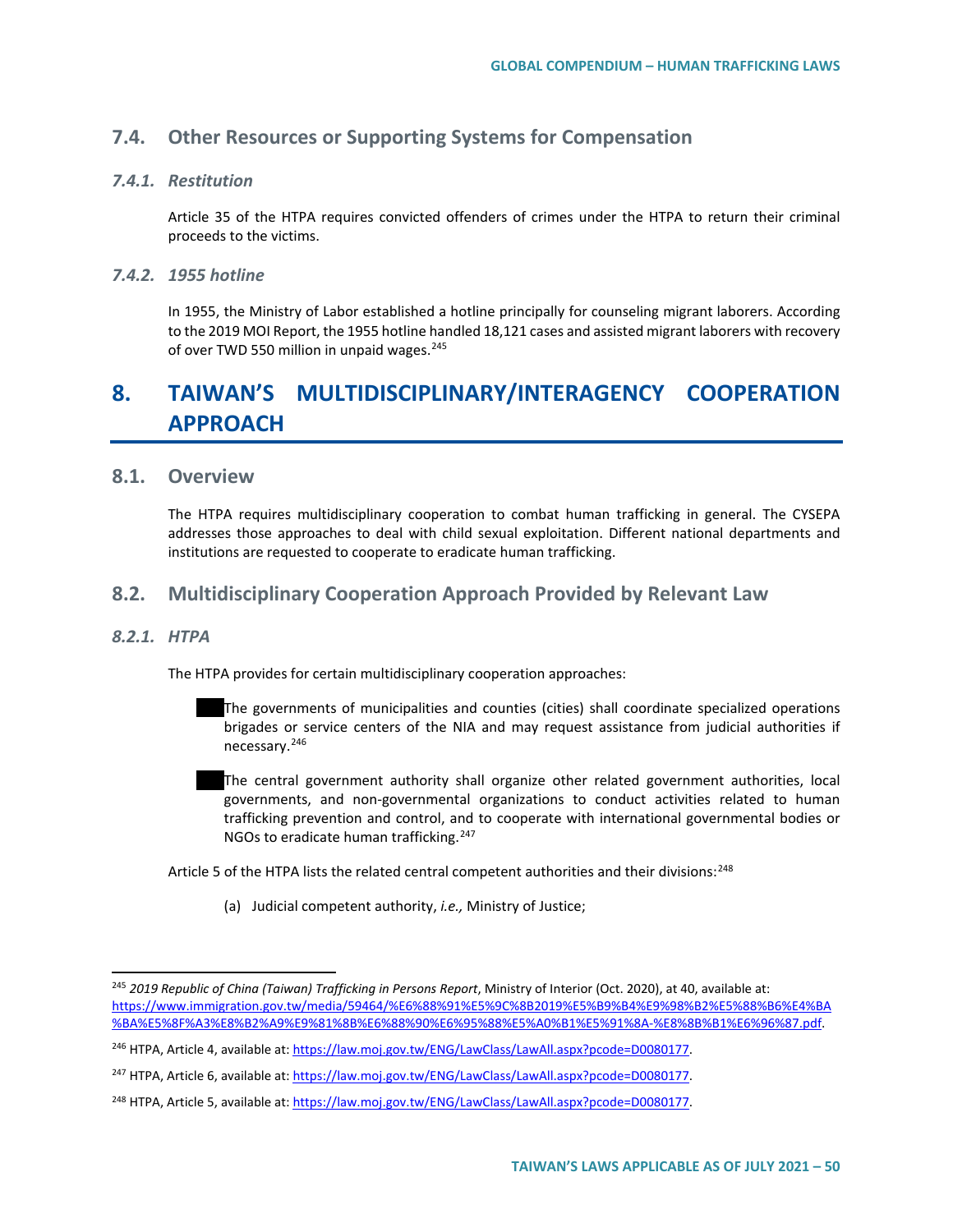- (b) Health affairs competent authority, *i.e.,* Ministry of Health and Welfare.
- (c) Labor affairs competent authority, *i.e.,* Ministry of Labor;
- (d) Coast guard competent authority, *i.e.,* Coast Guard Administration;
- (e) Mainland affairs competent authority, *i.e.,* Mainland Affairs Council;
- (f) Foreign affairs competent authority, *i.e.,* Ministry of Foreign Affairs; and
- (g) Other human trafficking prevention and control measures planned and implemented by the related competent authorities in accordance with their functions and powers.

The HTPA also specifies some cooperation between the national departments or institutions:

Judicial police departments shall dispatch officers to protect any social worker or other relevant professional who is assisting in the investigation of human trafficking cases and trial;<sup>[249](#page-50-0)</sup>

When any suspected human trafficking victim is in need of medical treatment, the judicial police shall immediately inform the local health department and escort the victim to the local medical facility to receive treatment and to be screened for designated infectious diseases;<sup>[250](#page-50-1)</sup> and

The competent authorities and labor affairs competent authorities at all levels shall, either by themselves or by designated non-governmental organizations, provide human trafficking victims or suspected victims under protection and shelter with:<sup>[251](#page-50-2)</sup>

- (a) Protection for personal safety;
- (b) Necessary medical assistance;
- (c) Interpretation assistance;
- (d) Legal assistance;
- (e) Psychological advice and counseling;
- (f) A representative to accompany the victim when questioned (interrogated) throughout the investigation or trial;
- (g) Necessary financial assistance; and
- (f) Other necessary assistance.

#### *8.2.2. CYSEPA*

The CYSEPA also sets forth a multidisciplinary cooperation approach:

The authorities in charge of industries or businesses related to interior affairs, legal affairs, education, national defense, culture, economy, labor, transportation, and communication shall

<span id="page-50-0"></span><sup>&</sup>lt;sup>249</sup> HTPA, Article 8, available at[: https://law.moj.gov.tw/ENG/LawClass/LawAll.aspx?pcode=D0080177.](https://law.moj.gov.tw/ENG/LawClass/LawAll.aspx?pcode=D0080177)

<span id="page-50-1"></span><sup>250</sup> HTPA, Article 12, available at[: https://law.moj.gov.tw/ENG/LawClass/LawAll.aspx?pcode=D0080177.](https://law.moj.gov.tw/ENG/LawClass/LawAll.aspx?pcode=D0080177)

<span id="page-50-2"></span><sup>&</sup>lt;sup>251</sup> HTPA, Article 17, available at[: https://law.moj.gov.tw/ENG/LawClass/LawAll.aspx?pcode=D0080177.](https://law.moj.gov.tw/ENG/LawClass/LawAll.aspx?pcode=D0080177)